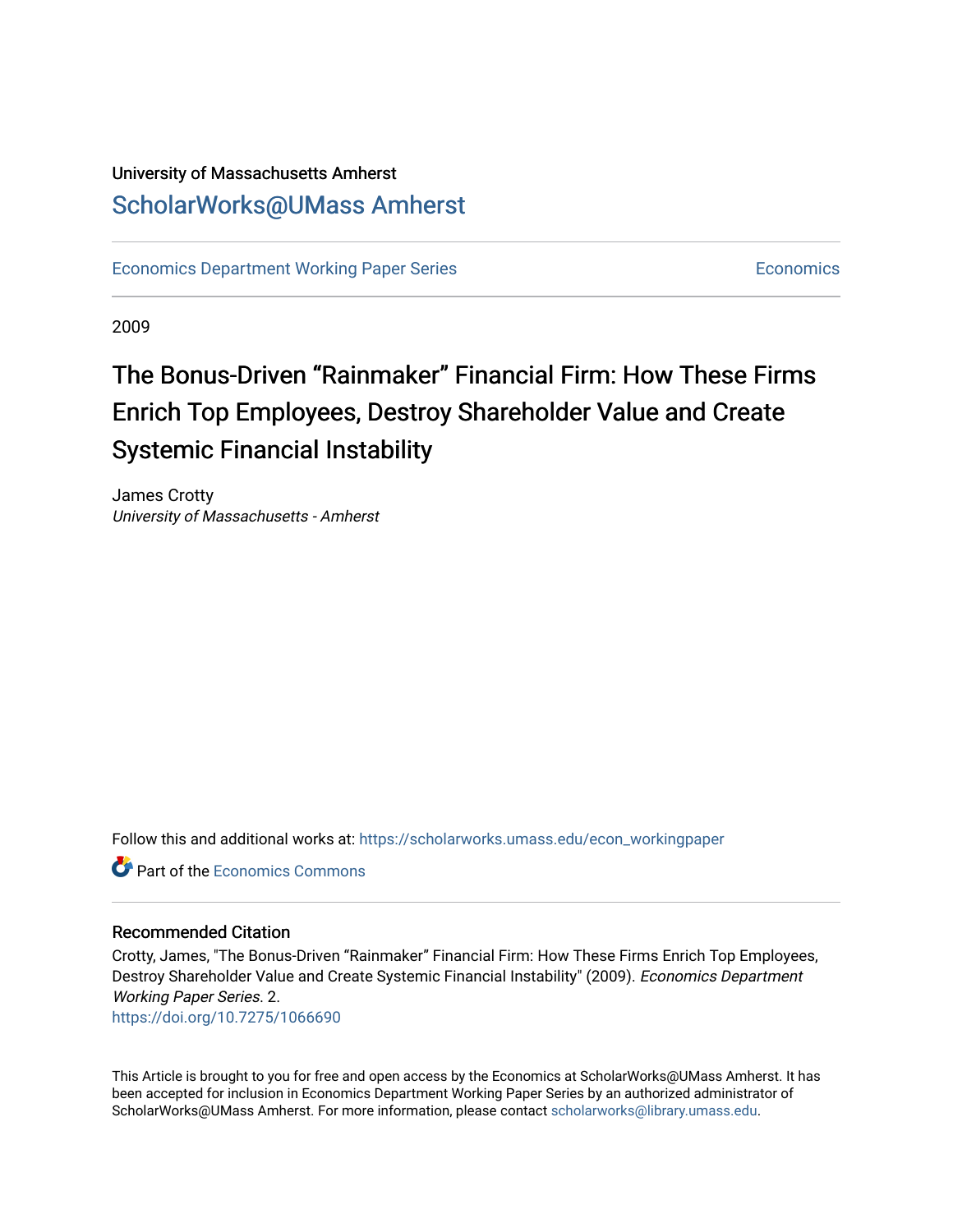# **DEPARTMENT OF ECONOMICS**

# **Working Paper**

**The Bonus-Driven "Rainmaker" Financial Firm: How These Firms Enrich Top Employees, Destroy Shareholder Value and Create Systemic Financial Instability** 

by

James Crotty

Working Paper 2009-13



# **UNIVERSITY OF MASSACHUSETTS AMHERST**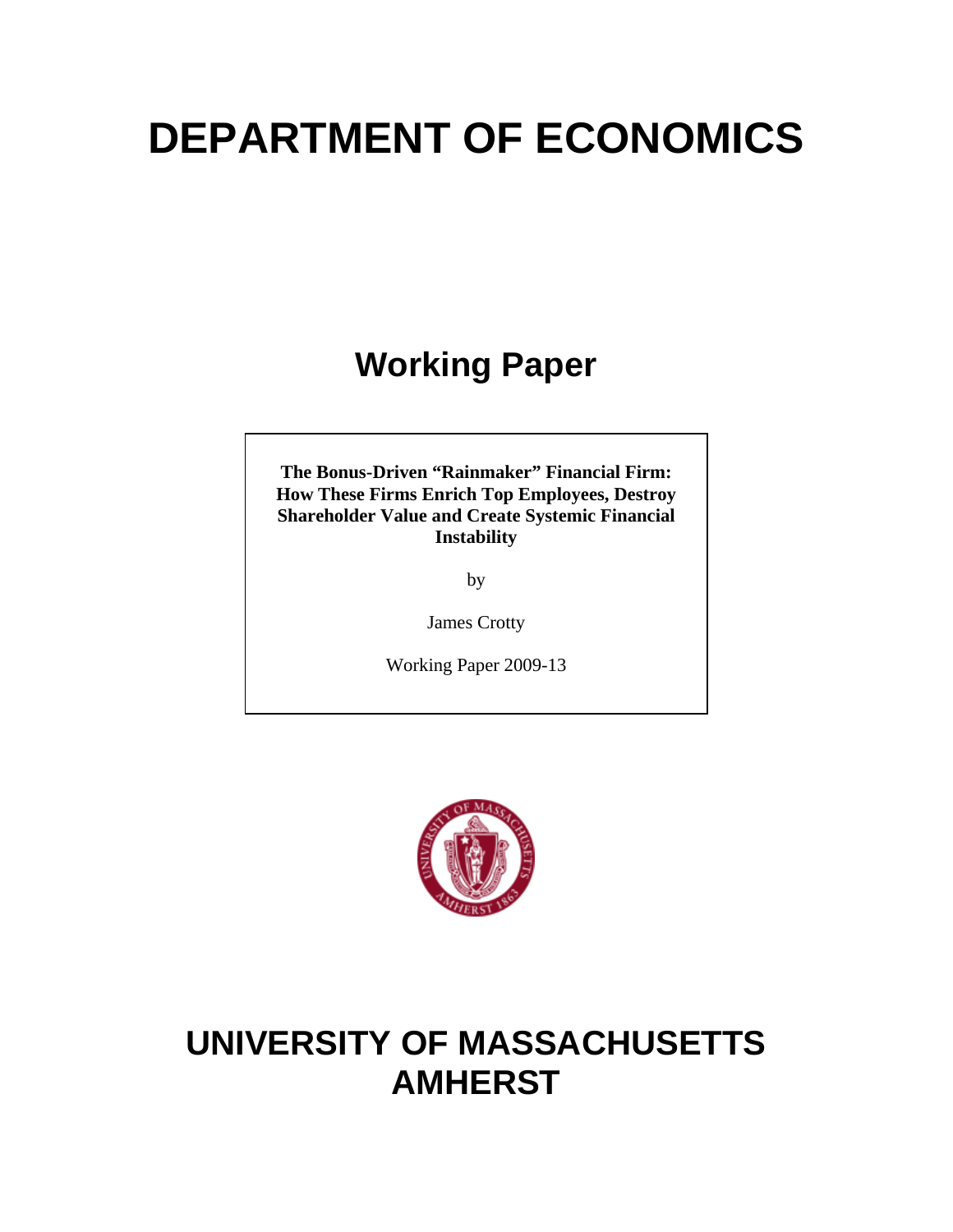**The Bonus-Driven "Rainmaker" Financial Firm: How These Firms Enrich Top Employees, Destroy Shareholder Value and Create Systemic Financial Instability** 

**Second Draft** 

**James Crotty University of Massachusetts, Amherst October 2009** 

I am grateful to Iren Levina and especially Jerry Epstein and Rob Parenteau for helpful comments, to Iren Levina for outstanding research assistance, and to the Economics Department's Sheridan Scholars program for research support.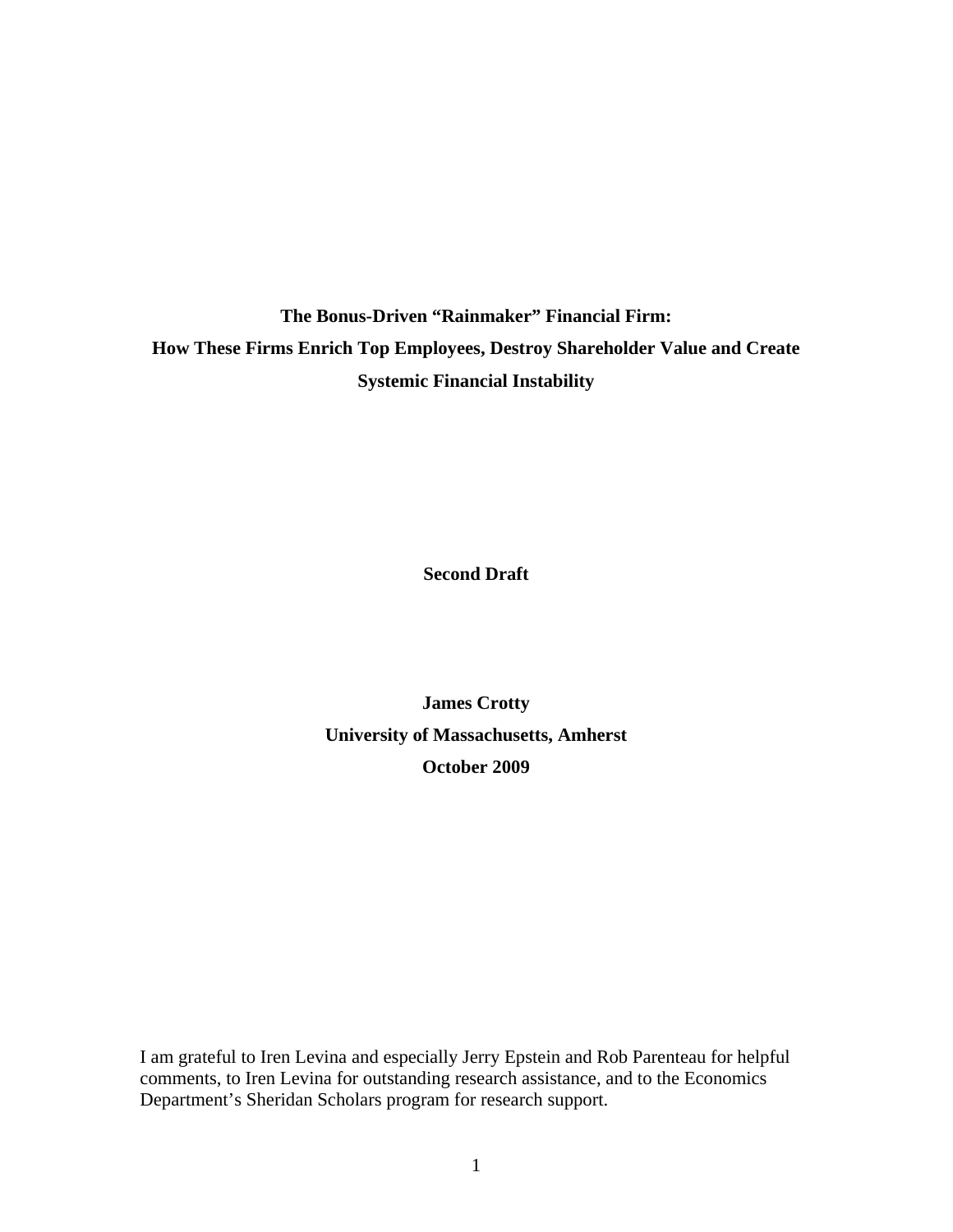#### **Abstract**

We recently experienced a global financial crisis so severe that only massive rescue operations by governments around the world prevented a total financial market meltdown and perhaps another global Great Depression. One necessary precondition for the crisis was the perverse, bonus-driven compensation structure employed in important financial institutions such as investment banks. This structure provided the rational incentive for key decision makers in these firms (who I call "rainmakers") to take the excessive risk and employ the excessive leverage in the bubble that created the preconditions for the crisis. This paper presents and evaluates extensive data on compensation practices in investment banks and other important financial institutions. These data show that rainmaker compensation has been rising rapidly, is very large, and has asymmetric properties that induce reckless risk-taking. Since boom-period bonuses do not have to be returned if rainmaker decisions eventually lead to losses for their firms, and since large bonuses continue to be paid even when firms in fact suffer large losses, it is rational for rainmakers to use unsustainable leverage to invest in recklessly risky assets in the bubble. A review of the modest literature on financial firm compensation practices in general and those of investment banks in particular demonstrates that the giant bonuses of the recent past are not efficient returns to human capital – they are unjustified rents. The paper discusses possible answers to the challenging questions: what is the source of rainmaker rents and how are they sustained over time? Answers to these questions can help guide debates over the appropriate regulation of financial markets. They are also necessary inputs to the development of an adequate theory of the "rainmaker" financial firm that can help us understand how these firms were able to maximize the compensation of their key employees through policies that destroyed shareholder value and created systemic financial fragility. To my knowledge, no such theory currently exists.

**Key Words:** bonuses; investment banks; leverage; financial crisis; perverse incentives

**JEL Codes:** G01; G24; G10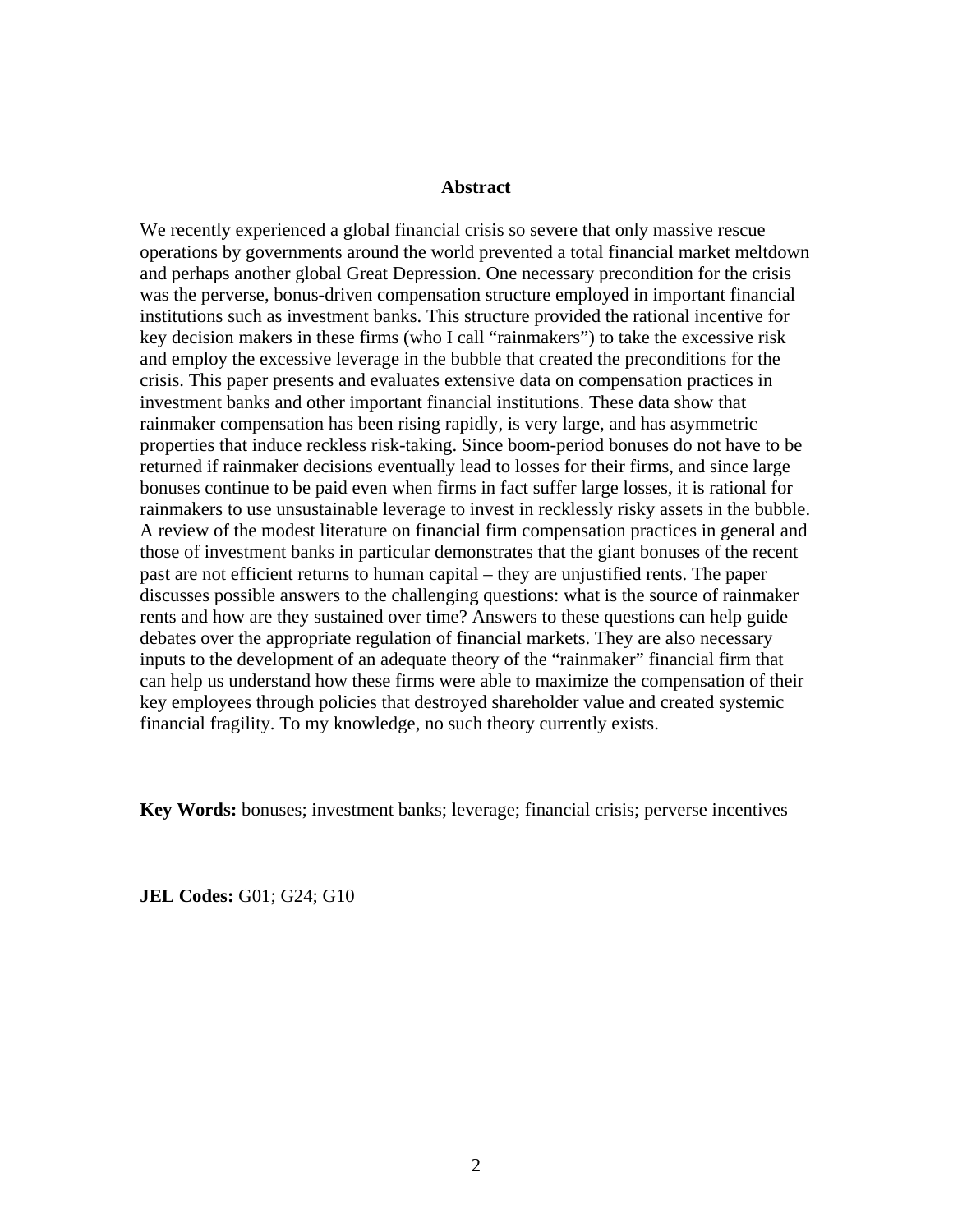It is now universally agreed that the US and global economies have experienced their worst financial crisis since the 1930s, one that contributed to a severe global downturn. This financial crisis has led to massive government bailouts around the world. There is debate about the respective roles of the real and financial sectors in the creation of this crisis, but it is undeniable that financial markets were at least a major contributor to the crash. From a US-centric perspective, it is clear that the evolution of financial markets since the end of the 1970s led almost inevitably to a crisis moment such as this. In response to economic problems and political pressure in the 1970s and very early 1980s, the US government began to accelerate an ongoing process of financial market deregulation. A combination of deregulation and fast-paced financial innovation led to a series of financial crises both in the US and elsewhere. These crises were met by government bailouts, which restored vitality to financial markets, but also created severe moral hazard – an increasingly assured belief among leaders of financial institutions that the government would always intervene to limit the depth and duration of any financial downturn. Thus, it was safe for them to take increasing risk and use increasing leverage to enlarge financial market profits and maximize the compensation of their key people – hereafter known as "rainmakers" – during periods of financial market booms. As a result, crises became more threatening, bailouts bigger, and subsequent financial booms more vigorous. *The term rainmaker is usually taken to mean those who can generate high sales for the firm. I use it here to denote all key people in financial firms who are responsible for generating high revenue and profit.* It thus includes top executives, traders and sales people as well as M&A and IPO teams.

More important, these cycles were imbedded in a long term trend in which financial markets grew ever larger relative to the real economy, and global financial markets became increasingly integrated. Financial profits as a share of total corporate profits, which was about 10% in the early 1980s reached 40% in the mid 2000s. In 1981, US private debt was 123 per cent of gross domestic product; by the third quarter of 2008, it was 290 per cent. In 1981, household debt was 48 per cent of GDP; in 2007, it was 100 per cent. It is important to note that the biggest rise in indebtedness took place in the financial sector itself.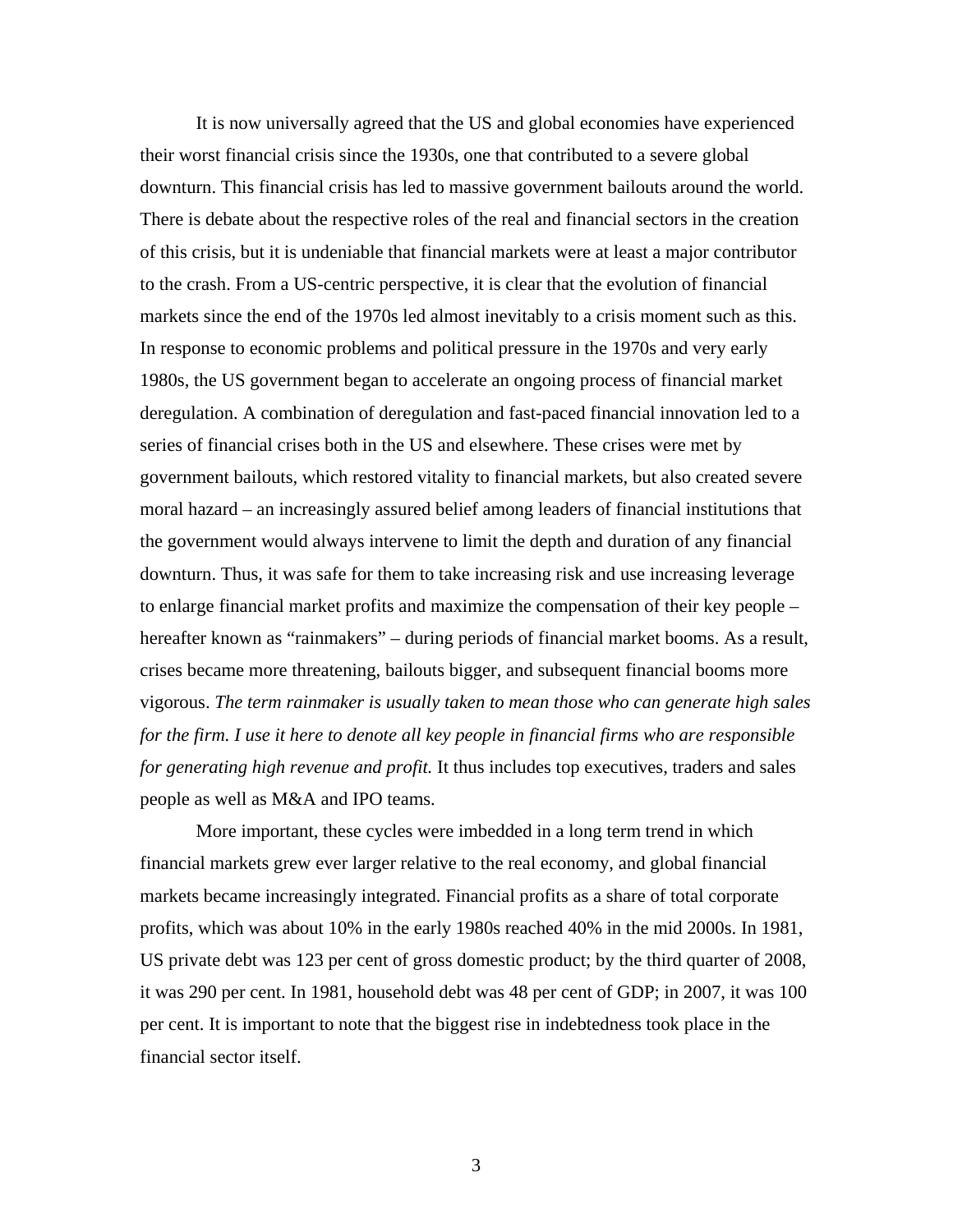The gross debt of the financial sector rose from 22 per cent of GDP in 1981 to 117 per cent in the third quarter of 2008. This rapid rise in financial firm borrowing fueled the financial boom. Borrowed funds were used to bid up asset prices, creating higher collateral values that in turn enlarged the borrowing capacity of speculators. According to the Fed's flow of funds data, the liabilities of the investment banking sector rose from \$548 billion in 1995 to \$3 trillion in 2007, an annual growth rate of 16%. Between 2002 and 2007, liabilities grew by 138%. (In the midst of the crisis in the first quarter of 2009, liabilities fell to \$1.8 trillion.) Fast growth in borrowing led to increased leverage ratios and thus greater bank risk. Rising leverage also provided the source of funding for the spectacular increase in the compensation of top bank employees much discussed in the recent past.

The rising relative size of financial markets created structural systemic financial fragility in which the financial claims on real-sector cash flows became ever larger relative to the cash flows themselves. Financial claims also became more complex. Mortgages were rolled into mortgage backed securities, which were sliced and diced into collateralized debt obligations. Credit default swaps were then written on collateralized debt obligation tranches. The extreme complexity of structured financial products made them non-transparent or opaque, which made it easy for markets to substantially underestimate their risk in the bubble. Before 2008 it was not clear when this process would end, or what the end game would look like. But it was clear, at least to some, that the entire process had become unsustainable. (See for example Crotty 2007 or Noriel Roubini's website). By the fall of 2008 it was apparent to everyone that the global financial system was on the verge of collapse.

As this paper will show, rainmakers received huge bonuses by taking excessive risk and using dangerous levels of leverage and did not have to return these bonuses when their risk-seeking caused their firms and the entire financial system to crash. Indeed, they continued to receive exorbitant bonuses even in the downturn. The asymmetry in rainmaker compensation schemes combined with deregulation and destructive financial innovation made the outbreak of a serious crisis almost inevitable. (For an analysis of the financial causes of the recent crisis, see Crotty 2009.)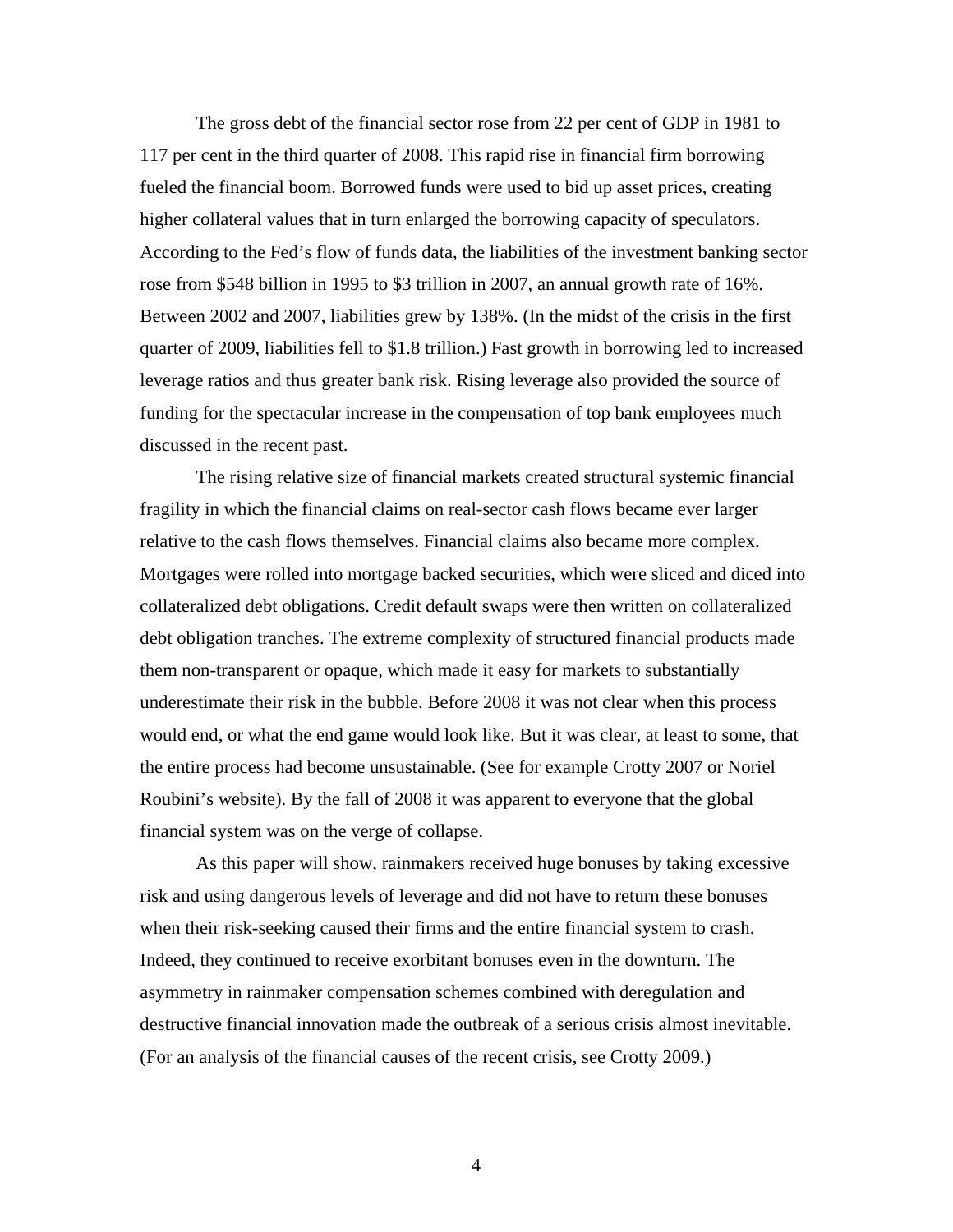Financial institutions infected by perverse incentives include independent investment banks, large commercial-bank centered financial conglomerates (that include in-house investment banks, hedge and private equity funds), hedge funds, private equity funds, institutional investors such as mutual funds, general and monoline insurance companies and ratings agencies. Perverse compensation incentives led ratings agencies to hide the buildup of excessive risk throughout the system by giving safe ratings to extremely dangerous financial products.<sup>[1](#page-6-0)</sup>

Among the financial institutions with perverse incentives, investment banks – whether independent or part of financial conglomerates - played a crucial role in creating recent boom-bust cycles and the secular expansion of financial markets in our era. They were the source of most of the financial innovations - such as mortgage backed securities, collaterized debt obligations of various kinds and credit default swaps - that helped create the crisis. Investment banks were also at the center of the leverage creation process. Half of the spectacular rise in investment bank's return on equity in the four years leading up to the crisis was generated by higher leverage rather than smart investing, efficient innovation or even boom-induced capital gains on trading assets.

Compensation practices differ across markets, but they all share the characteristic that their rainmakers can maximize their compensation over time by taking excessive risk in the boom. [2](#page-6-1) A *Financial Times* editorial put the problem as follows:

By paying huge bonuses on the basis of short-term performance when negative bonuses are impossible, banks create huge incentives to disguise risk-taking as value creation. Moreover, if bankers are rewarded for pursuing risky strategies that appear highly profitable for an extended period and then blow up, it is others who pay the costs. Given the extreme difficulty for outsiders, even top management, of monitoring the true risks being run, the result is a disaster just waiting to happen. But, of course, top management is itself part of the problem: it, too, has huge incentives to bet the bank. ("Curbing the excess of bankers' pay," March 7 2008)

A *Wall Street Journal* article expressed a similar understanding of the dangers of perverse incentives.

<span id="page-6-0"></span><sup>&</sup>lt;sup>1</sup> In April 2007, one analyst at Standard and Poor's said their ratings model "did not capture "half" of a deal's risk... We should not be rating it." A colleague responded: "We rate every deal. It could be structured by cows and we would rate it" (Moran 2009, p. 94).

<span id="page-6-1"></span> $2A$  detailed description of perverse incentive practices in different financial markets is provided in Crotty 2008.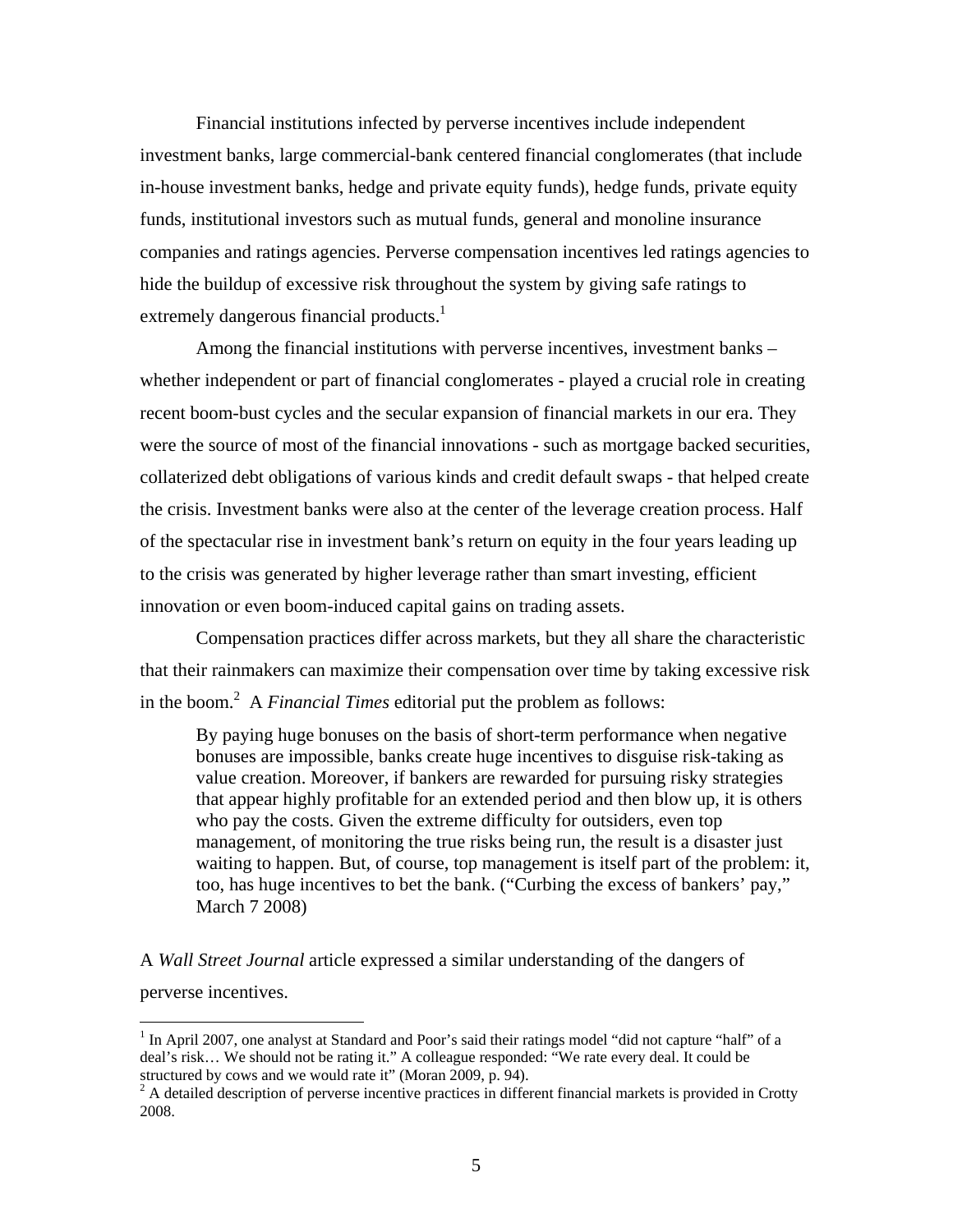Bankers' pay must be regulated. The industry's one-way incentive structures have led bankers to run amok with other people's money -- contributing to the chaos in financial markets. When their bets pay off, bankers and traders carry home massive bonuses. When the bets crater, they don't hand those bonuses back. If bankers aren't forced to face the full consequences of their folly, the current mess will be repeated. ("Why Banks Need Pay Fix Compensation Practices Lack Teeth to Penalize Traders Who Lose Big," March 11, 2008).

Alan Blinder stated the problem this way: "From the point of view of the companies' shareholders [the rainmaker compensation scheme]… is madness." Using a coin flip analogy in which heads represents a risky decision that pays off and tails one that leads to losses, he says that from the shareholders' perspective:

the gamble looks like: Heads, we get a share of the winnings; tails, we absorb almost all the losses. The conclusion is clear: Traders and managers both want to flip more coins – and at higher stakes than shareholders would if they had any control, which they don't. The source of the problem is quite simple: Give smart people go-for-broke incentives and they will go for broke. Duh. (WSJ, Crazy Compensation and the Crisis" May 28, 2009)<sup>[3](#page-7-0)</sup>

Though almost everyone acknowledges that perverse compensation incentives were a major cause of the financial crisis, there has been surprisingly little serious academic analysis of the existence and reproduction of dysfunctional compensation practices in financial institutions. Why and how did these practices evolve? What explains the premiums paid to top financial employees relative to those working in other industries? Are rainmaker compensation practices consistent with the reproduction of the firm over the long run? Are they compatible with the interests of shareholders? Are they justified by exceptional long-term creation of shareholder value? Can it be shown that rainmakers have superior human capital as compared to top earners in other industries who make much less than they do? Or are rainmaker premiums rents, achieved not as a just reward for exceptional productivity but because rainmakers have the power to extract pay far in excess of their long-term contributions to shareholder value? If so, what is the source of this power?

The answers to these questions have important implications for the theory of financial firms and of financial markets, as well as for the debate over whether financial

<span id="page-7-0"></span><sup>&</sup>lt;sup>3</sup> As explained below, there are good reasons to believe that shareholders would not restrain risk-taking in the boom even if they could.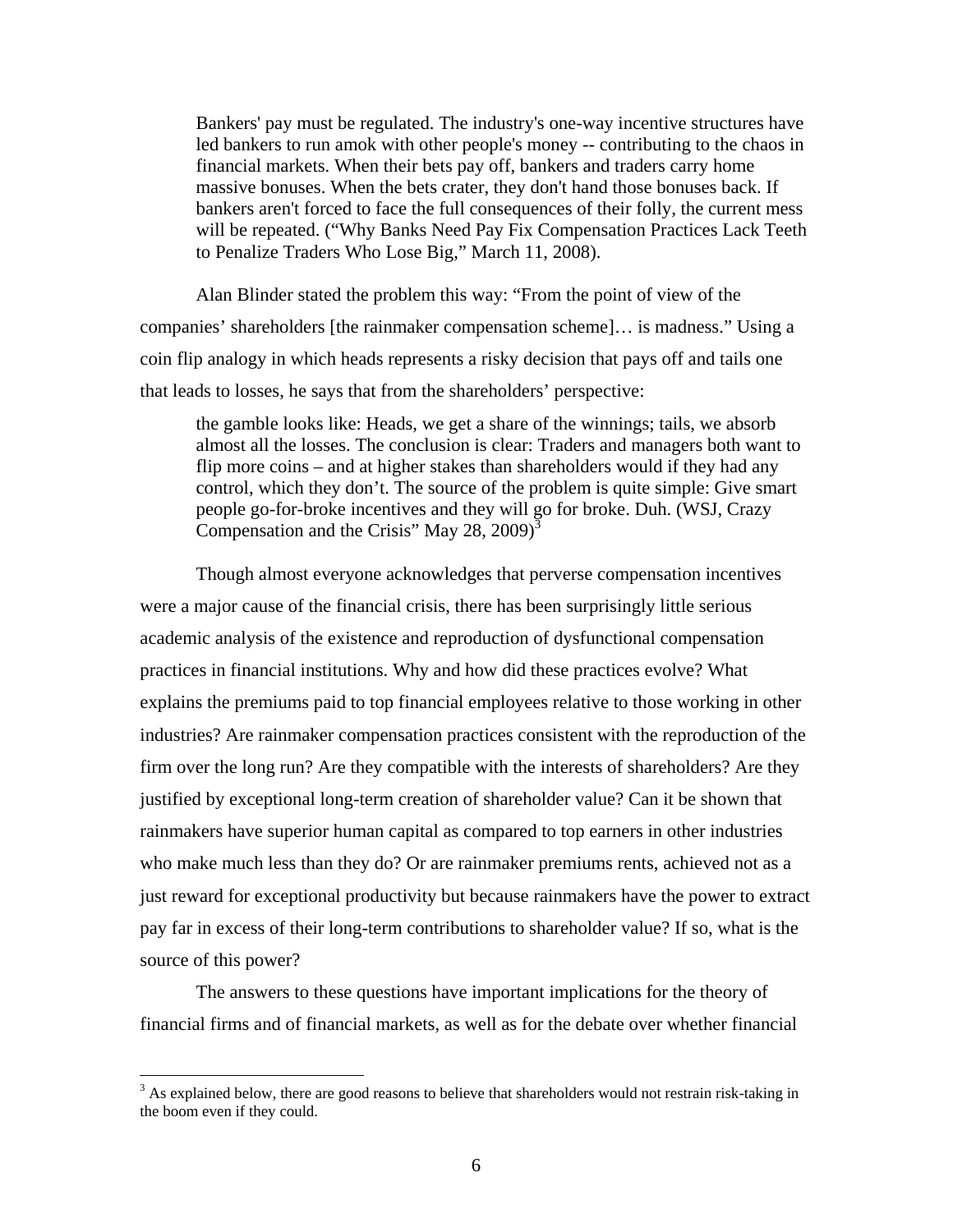markets are "efficient" with respect to the setting of financial security prices and the allocation of real resources across competing uses. Answers to these questions can also help us better understand whether the rapid rise in inequality experienced over the past two decades has been driven by widening efficiency and productivity gaps among employees or, rather, has been primarily determined by relative power relations. We need answers in order to inform the current debate about government regulation of financial firm compensation. (Not surprisingly, rainmakers do not think tighter regulation a good idea.) Strong regulation of large financial institution compensation schemes is a necessary component of effective regulation, but, by itself, it cannot force financial markets to operate in the public interest. A more complete set of proposals for regulatory reform is suggested in Crotty and Epstein 2009.

We know both the origin of, and the justification for, bonus-dominated compensation schemes in investment banking. Most investment banks began as limited partnerships. As such, the firm was solely devoted to maximizing the income of their rainmakers – the bank's partners. Financial markets tend to be more volatile than most nonfinancial markets. The bonus system - in which a modest base salary is supplemented by a large but variable bonus whose size depends upon bank and individual performance has the distinct advantage that, if adequately elastic, it can quickly and substantially cut compensation costs in down markets to protect the integrity of the firm and shareholder profit. *This is the primary justification used to defend the bonus-based compensation scheme used in financial markets.* Though bonuses would rise substantially in financial market booms, they were supposed to also fall dramatically when markets crashed.<sup>4</sup>

Moreover, in recent years the practice of granting investment bank rainmakers multiple year guaranteed bonuses and retention bonuses (ostensibly designed to prevent top rainmakers from moving to other firms) has blossomed. Guaranteed and retention bonuses demonstrate that modern bonus-based compensation schemes are not used for their original purpose because they do not decline with revenue and they are paid without regard to employee or firm performance. "A guaranteed bonus might strike many people as a contradiction in terms. But on Wall Street, banks have become so eager to lure and

<span id="page-8-0"></span><sup>&</sup>lt;sup>4</sup> It was also believed that a bonus system would induce partners to work as hard as they could, since each would get a piece of the extra revenue she generated, and that it would induce cooperation among partners because each partner shared in the fruits of every other partner's labor.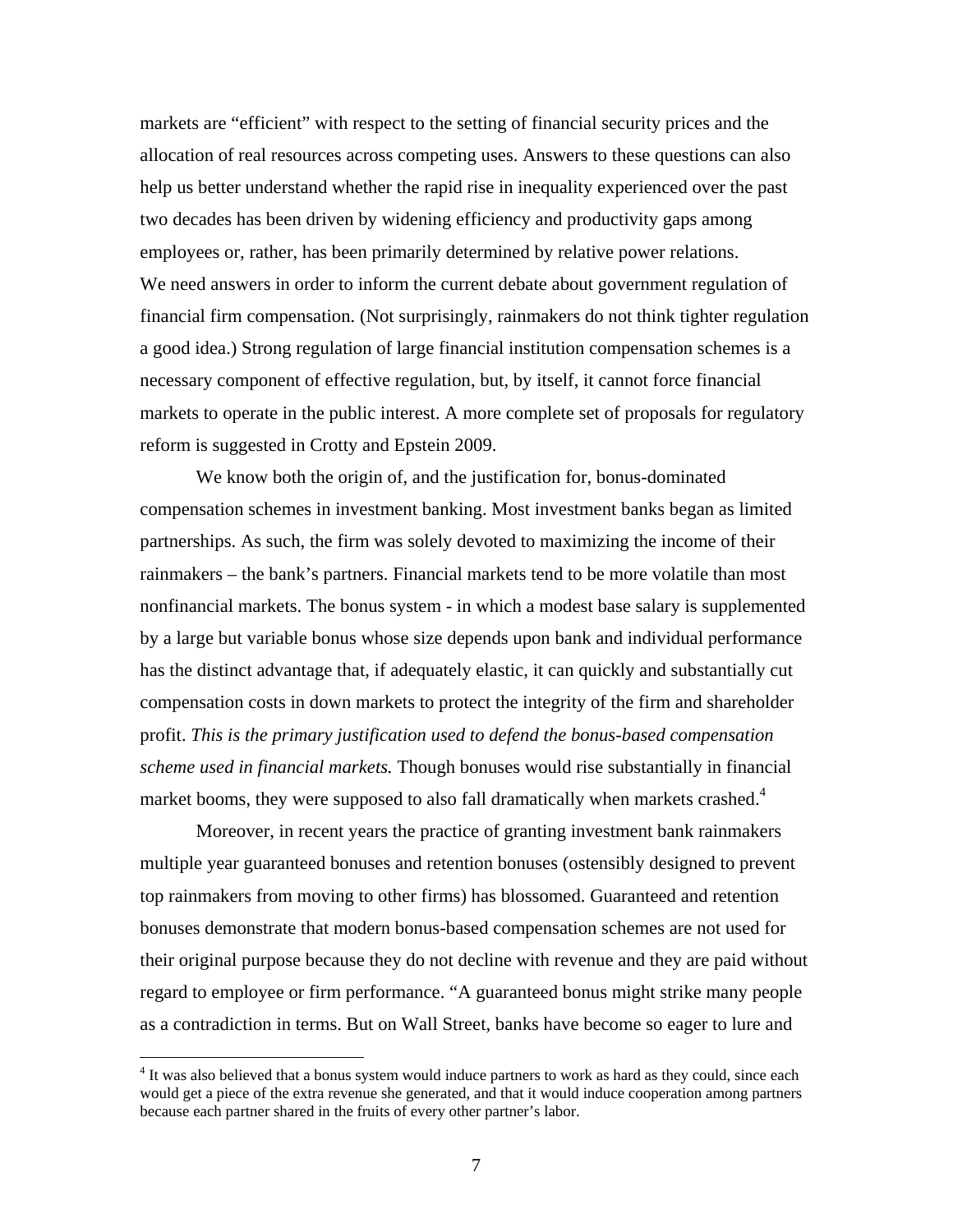keep top deal makers and traders that they are reviving the practice of offering ironclad, multimillion-dollar payouts guaranteed, no matter how an employee performs." Even firms kept on life support by government funds continue to engage in this practice. In early 2009 Citigroup lured senior derivatives traders, a category of employee responsible for excessive risk taking in the boom, with multimillion dollar, multiyear guarantees. Meanwhile, government owned AIG will pay \$281 million in guaranteed retention bosses to key members of its sales force (Dash  $2009$ ).<sup>[5](#page-9-0)</sup>

The structure of the paper is as follows. Section II presents and evaluates data on rainmaker compensation in investment banking. The data show that rainmaker compensation is very large and its asymmetric properties generate strong incentives for excessive risk taking in financial booms. Section III reviews the modest literature on financial market and investment banking compensation. It demonstrates that rainmaker premiums have been quite large in recent decades and that they can not be explained as returns to human capital – they are rents. Section IV discusses possible answers to the difficult question: where do the rainmaker rents come from and how are they sustained? The final section summarizes conclusions from this analysis.

#### **II. Rainmaker Compensation Schemes: The Primacy of Bonuses**

The most authoritative data on bank compensation practices in the recent boom and crisis were collected by New York State Attorney General Andrew Cuomo, who published a report on the subject aptly titled "No Rhyme or Reason: The 'Heads I Win, Tails You Lose' Bank Bonus Culture" (Cuomo 2009).

([http://www.oag.state.ny.us/media\\_center/2009/july/pdfs/Bonus%20Report%20Final%20](http://www.oag.state.ny.us/media_center/2009/july/pdfs/Bonus Report Final 7.30.09.pdf) [7.30.09.pdf\)](http://www.oag.state.ny.us/media_center/2009/july/pdfs/Bonus Report Final 7.30.09.pdf) His summary of the report's findings is so important that I quote from it extensively.

Bonuses are supposed to rise when revenues rise, but then fall quickly when revenue declines sharply in downturns in order to sustain profit and protect shareholder interests in a very volatile business. That is the rationale for paying top employees such a high percent of their compensation in bonuses rather than as fixed salaries. Top

 $\overline{a}$ 

<span id="page-9-0"></span><sup>&</sup>lt;sup>5</sup> In announcing plans to regulate bonuses, French President Sarkozy stated that "guaranteed bonuses are to be banned" (*Financial Times*, Sarkozy tightens bonus rules," August 26, 2009).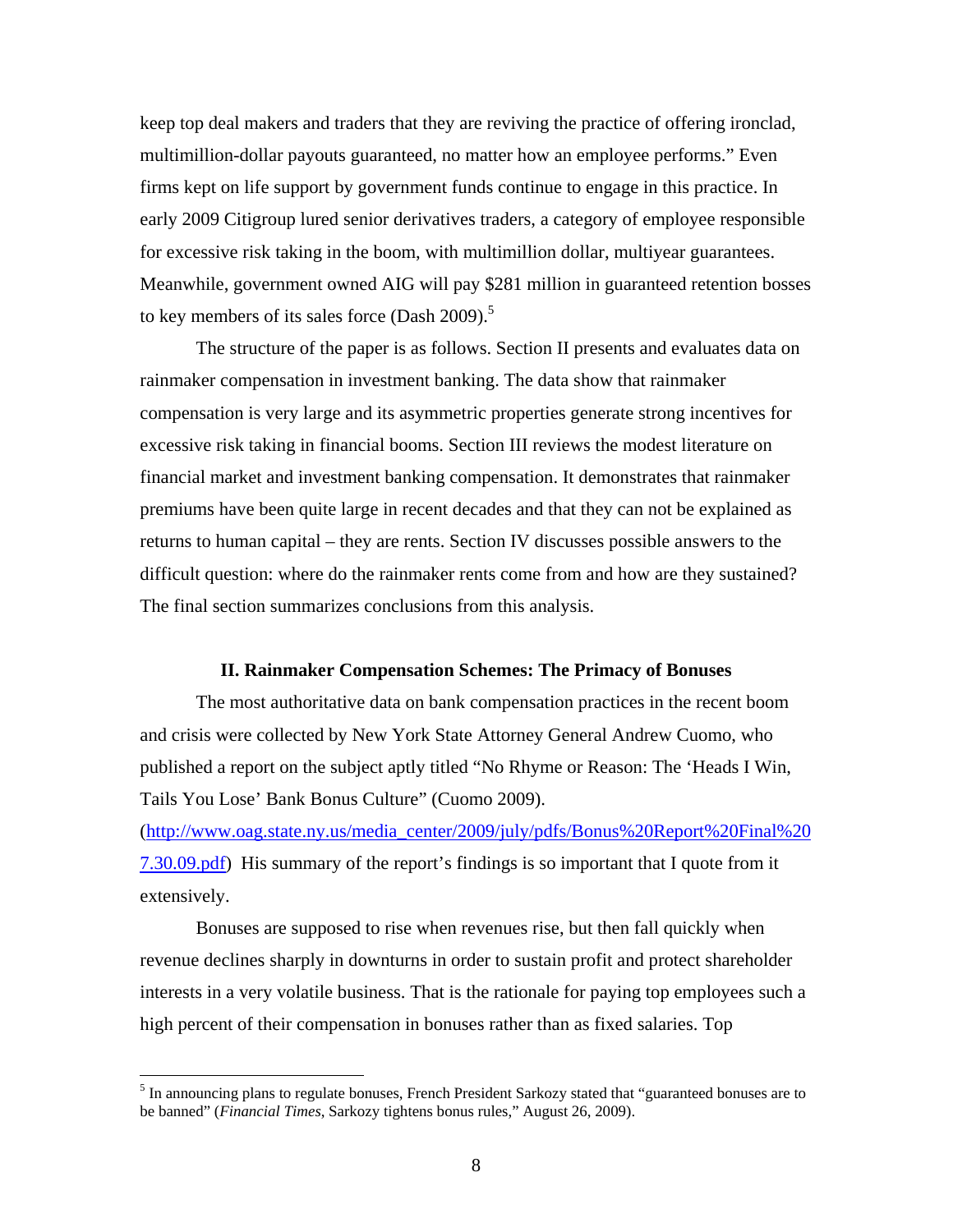employees on Wall Street "typically make 90% or more of their compensation in yearend bonuses (*Wall Street Journal*, "Bank Bonus Tab: \$33 Billion Nine Lenders That Got U.S. Aid Paid at Least \$1 Million Each to 5,000 Employees," July 31, 2009, Susanne Craig and Deborah Solomon.) But Cuomo concludes that "even a cursory examination of the data suggests that in these challenging economic times, compensation for bank employees has become unmoored from the banks' financial performance. Thus, when the banks did well, their employees were paid well. When the banks did poorly, their employees were paid well. And when the banks did very poorly, they were bailed out by taxpayers and their employees were still paid well." He continues:

Bonuses and overall compensation did not vary significantly as profits diminished. An analysis of the 2008 bonuses and earnings at the original nine TARP recipients [of \$125 billion in government bailouts] illustrates the point. Two firms, Citigroup and Merrill Lynch suffered massive losses of more than \$27 billion at each firm. Nevertheless, Citigroup paid out \$5.33 billion in bonuses and Merrill paid \$3.6 billion in bonuses. Together, they lost \$54 billion, paid out nearly \$9 billion in bonuses and then received TARP bailouts totaling \$55 billion. For three other firms -Goldman Sachs, Morgan Stanley, and JP. Morgan Chase - 2008 bonus payments were substantially greater than the banks' net income. Goldman earned \$2.3 billion, paid out \$4.8 billion in bonuses, and received \$10 billion in TARP funding. Morgan Stanley earned \$1.7 billion, paid \$4.475 billion in bonuses, and received \$10 billion in TARP funding. JP. Morgan Chase earned \$5.6 billion, paid \$8.69 bil1ion in bonuses, and received \$25 billion in TARP funding. Combined, these three firms earned \$9.6 billion, paid bonuses of nearly \$18 billion, and received TARP taxpayer funds worth \$45 bil1ion (Cuomo 2009, pp.  $1-2$ ).<sup>6</sup>

Losses reported by Merrill totaled \$35.8 billion in 2007 and 2008, enough to wipe out 11 years of earnings previously reported by the company. Yet for the 11-year period from 1997 to 2008, Merrill's board gave its chief executives alone more than \$240 million in performance-based compensation (*New York Times*, "After losses, a move to reclaim executives' pay," February 22, 2009).

Taking a full-cycle view, Cuomo shows that while compensation did accelerate in the boom, it failed to shrink in line with revenue in the crash. Indeed, as earnings at key banks collapsed, it increased.

 $\overline{a}$ 

<span id="page-10-0"></span><sup>&</sup>lt;sup>6</sup> A major source of public frustration with the TARP program was the perception that banks who received government funds used them primarily to pay bonuses and dividends rather than to expand credit to the public as intended.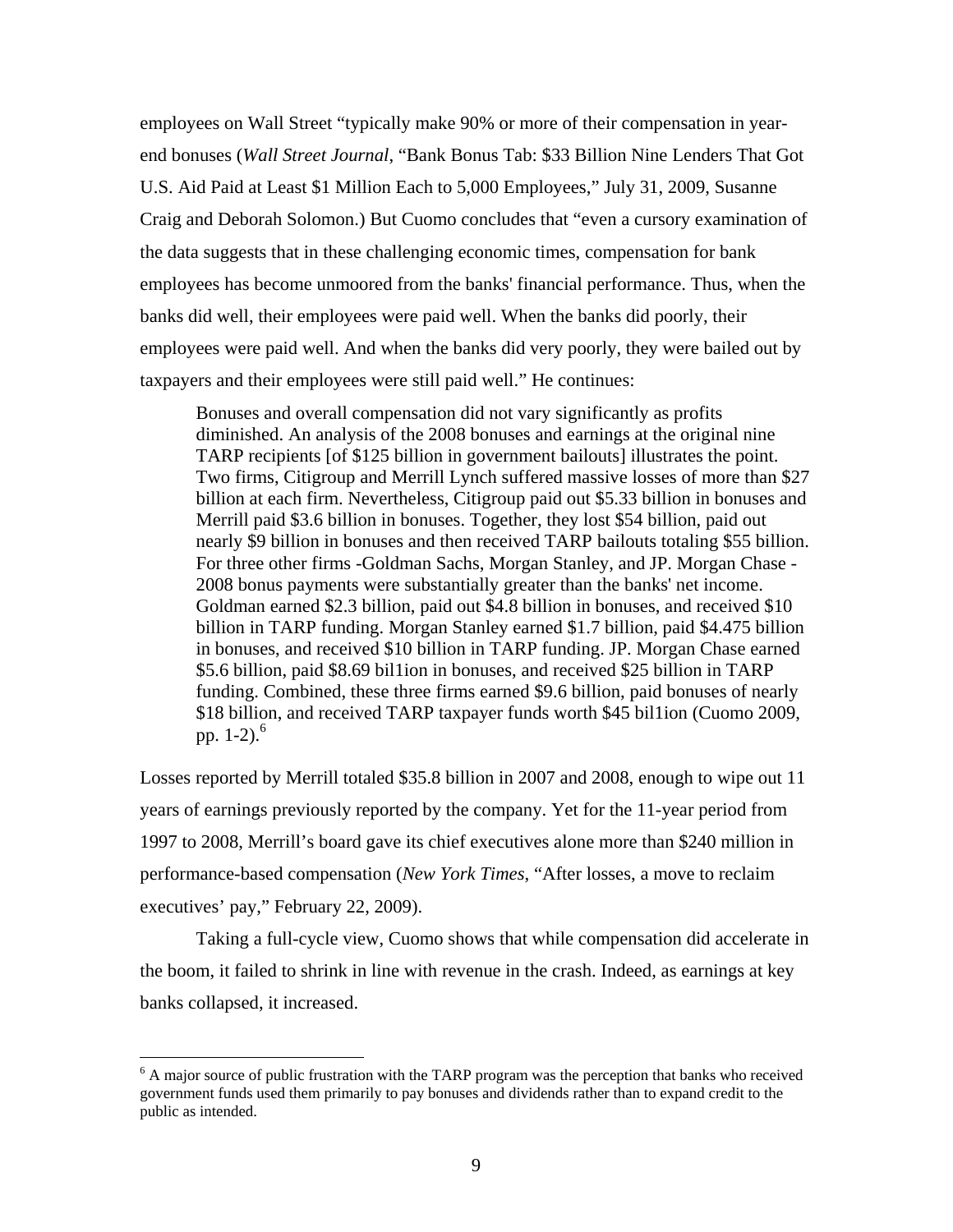For instance, at Bank of America, compensation and benefit payments increased from more than \$10 billion to more than \$18 billion between 2003 and 2006. Yet, in 2008, when Bank of America's net income fell from \$14 billion to \$4 billion, Bank of America's compensation payments remained at the \$18 billion level … even though 2008 performance was dismal when compared to the 2003-2006 bull market. Similar patterns are clear at Citigroup, where bull-market compensation payments increased from \$20 billion to \$30 billion. When the recession hit in 2007, Citigroup's compensation payouts remained at bull-market levels –well over \$30 billion, even though the firm faced a significant financial crisis. (Cuomo 2009, p. 2)

The collapse of Lehman Brothers destroyed \$22 billion of shareholder value as measured by the decline in the book value of equity. Yet compensation in 2008 was larger than in 2004 when the firm was profitable. "Lehman paid out \$55 billion to employees in the decade to the end of 2008. Shareholders earned cumulative profits of zero, including the loss of all of their capital when the firm failed" (*The Economist*, July 18, 2009 p 72, "Are investment banks run for employees or shareholders?")

After defending huge bonuses for rainmakers as good for shareholders because they are supposed to evaporate when revenues crash to protect profits, when revenues plummeted in 2007, Merrill Lynch simply switched its compensation philosophy so it did not have to slash bonuses.

For example, as Merrill Lynch's performance plummeted, Merrill severed the tie between paying based on performance and set its bonus pool based on what it expected its competitors would do. Accordingly, Merrill paid out close to \$16 billion in 2007 while losing more than \$7 billion and paid close to \$15 billion in 2008 while facing near collapse. Moreover, Merrill's losses in 2007 and 2008 more than erased Merrill's earnings between 2003 and 2006. Clearly, the compensation structures in the boom years did not account for long-term risk, and huge paydays continued while the firm faced extinction (Cuomo 2009, p. 2).

Note that if all investment banks pay their rainmakers whatever competitors are expected to pay their rainmakers, there is no effective restraint on rainmaker compensation.

Cuomo concludes that the "repeated explanation from bank executives that bonuses are tied to performance in a manner designed to promote [long-term] growth does not appear to be accurate. Indeed, our investigation suggests a disconnect between compensation and bank performance that resulted in a "heads I win, tails you lose" bonus system" (Cuomo 2009, p. 2). More recent data confirm Cuomo's findings. According to the *Wall Street Journal*: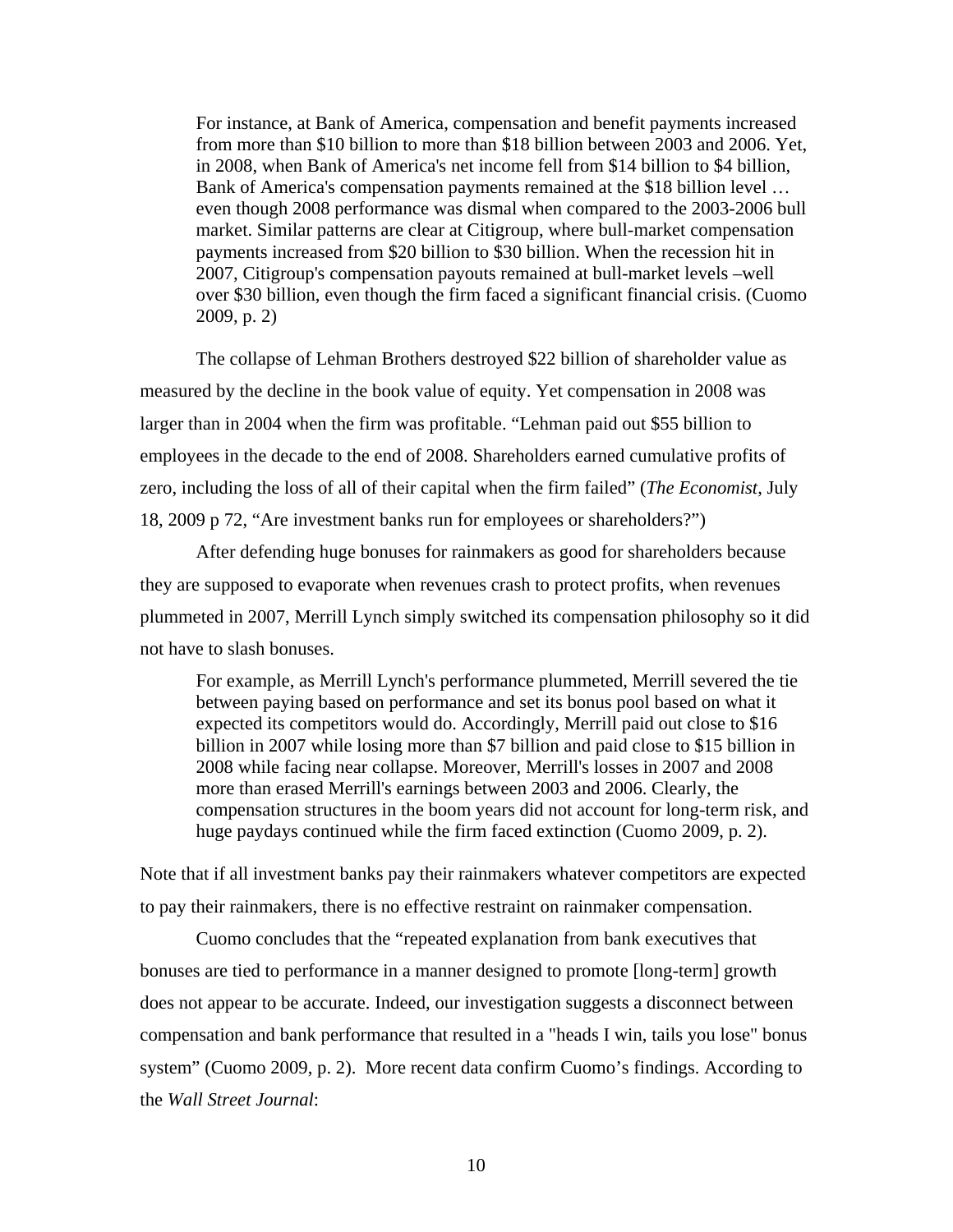Major U.S. banks and securities firms are on pace to pay their employees about \$140 billion this year -- a record high that shows compensation is rebounding despite regulatory scrutiny of Wall Street's pay culture. Workers at 23 top investment banks, hedge funds, asset managers and stock and commodities exchanges can expect to earn even more than they did the peak year of 2007, according to an analysis of securities filings for the first half of 2009 and revenue estimates through year-end by The Wall Street Journal. … Total compensation and benefits at the publicly traded firms analyzed by the Journal are on track to increase 20% from last year's \$117 billion -- and to top 2007's \$130 billion payout. This year, employees at the companies will earn an estimated \$143,400 on average, up almost \$2,000 from 2007 levels. … Average compensation per employee [at Goldman Sachs] is on pace to reach about \$743,000 this year, double last year's \$364,000 and up 12% from about \$622,000 in 2007, according to the Journal analysis. ("Wall Street On Track To Award Record Pay," October 14, 2009)

These data demonstrate that it is rational for top financial firm operatives to take excessive risk in the bubble even if they understand that their decisions are likely to cause a crash in the intermediate future. *Since they do not have to return their bubble-year bonuses when the inevitable crisis occurs, and since they continue to receive substantial bonuses even in the crisis, they have a powerful incentive to pursue high-risk, highleverage strategies.* In recent years at least, these perverse incentives caused rainmakers to make decisions that helped create the global financial crisis.

Figure 1 allows us to take a longer view of the rainmaker-shareholder relation and changes therein, utilizing broad industry for all New York Stock Exchange firms rather than data from the Wall Street giants collected by Attorney General Cuomo. It establishes two important facts about the growth of Wall Street firms and the effects of their compensation practices on the firm and its shareholders over the period from 1985 to  $2008$ .<sup>7</sup> First, it shows the enormous growth of industry profits in this era. The Securities Industry and Financial Markets Association reports that this growth was partly driven by total revenue, which was over nine times larger in 2007 than it had been in 1985 (SIFMA 2008). Profit from 1985 to 1990 averaged about \$2.5 billion annually. From 1991 to 1994 it averaged \$5.5 billion. In the first of the two recent financial booms, from 1995-2000,

<span id="page-12-0"></span> $<sup>7</sup>$  The sample of firms that generates bonus data is not identical to the one that generates profit data, but</sup> they are sufficiently compatible to ensure that the size and rates of change of the variables are essentially as presented in the graph.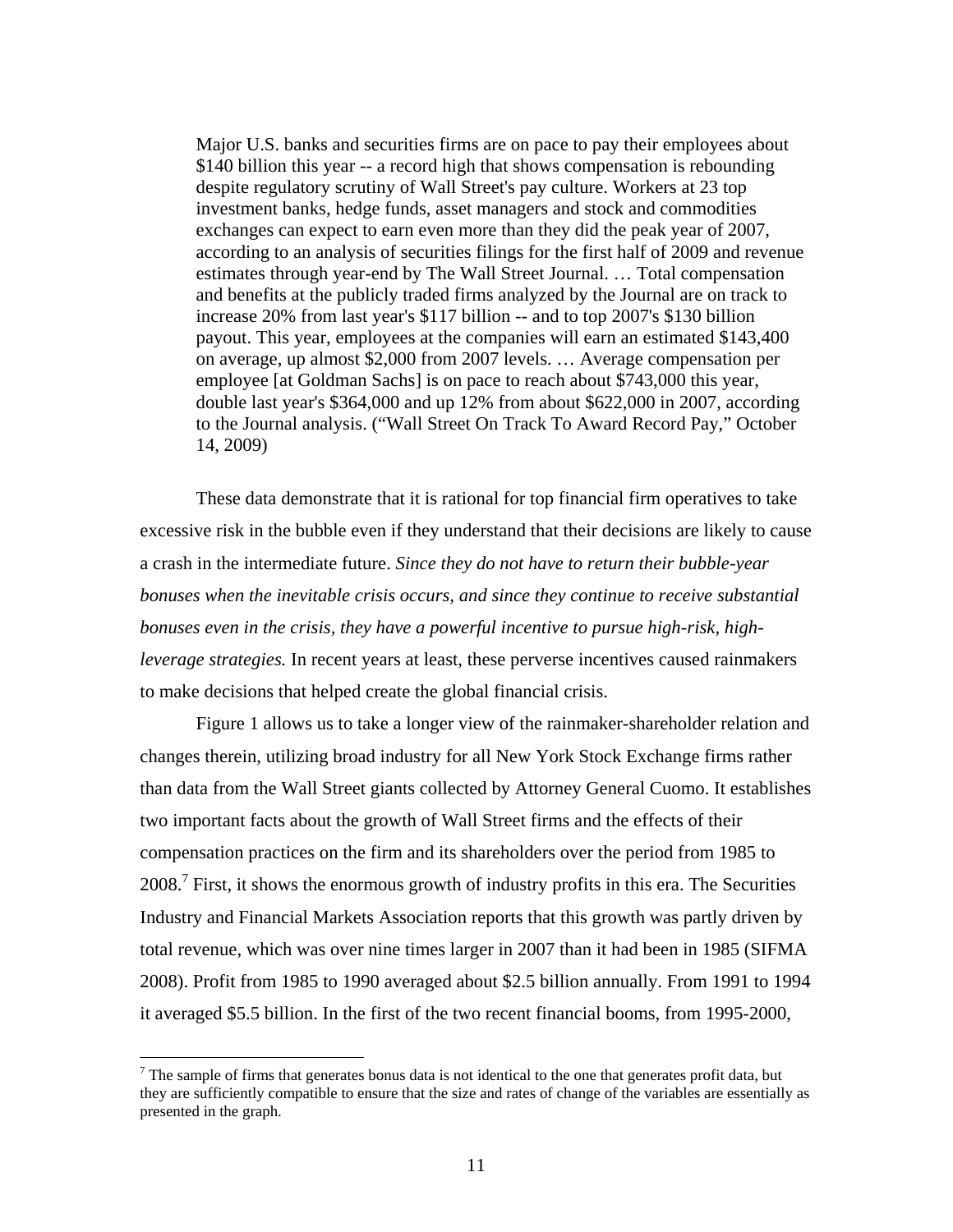annual profit averaged \$13 billion – over five times the size of average profit in 1985-90. There was a financial downturn in 2001-02 that cut profit, but at its nadir it was still about \$7 billion. The next boom began in 2003, and in terms of total revenue generated by New York Stock Exchange firms, it continued through 2007. Total revenue rose after 2003 and peaked at \$352 billion in 2007, at which point it was 44% higher than it had been in 2000 (SIFMA 2008). However, profit fell by \$9.6 billion in 2007 as bonuses and total compensation rose relentlessly, and the high-risk high-leverage strategies that drove the revenue boom crashed in 2007 and 2008, leaving large losses in their wake.

 Second, it shows that the relationship between bonuses and pre-tax profit changed substantially over time. The dominance of rainmaker interests became stronger toward the end of the period. Until the latest boom, bonuses were less than profit in years when profit was rising, although the relative difference between them declined over time. Starting in 2004, bonuses exceed profit every year. From 2004 through 2006, the gap between bonuses and profit became very large. In 2005, bonuses rose by \$6.9 billion while profit fell by \$4.2 billion – a reverse elasticity. Bonuses were 170% larger than profit that year. Compensation growth was now substantially eroding profit as the bonus system was successfully used by rainmakers to capture revenue that would normally be expected to go to shareholders. In 2006 profit rose by \$11.4 billion while bonuses increased by \$8.7 billion, so the gap narrowed, but at \$13.2 billion was still very large.

The data for 2007 and 2008 reflect the bizarre character of the evolving rainmaker financial firm during the crash it helped create. In 2007 these firms collectively lost \$11.3 billion. To reward themselves for generating these losses, rainmakers paid themselves bonuses of \$32.9 billion, an amount far greater than paid in any other year, with the exception of 2006. But 2007 bonuses were only \$1.2 below the previous boom year. The bonus system clearly was not working as advertised. *If bonuses had declined in 2007 to their 2002 level, a year in which firms made almost \$7 billion in profit, these firms would have made \$26 billion in profit in 2007.* In 2008, the full force of the meltdown caused Wall Street to lose an estimated \$35 billion dollars. Bonuses fell substantially, but at \$18.4 billion they were about equal to the 2004 bonus total (when profit was \$13.7 billion) and exceeded every year of the late 1990s boom except 2000, when bonuses were less than \$1 billion higher. Since this sample includes a large number of smaller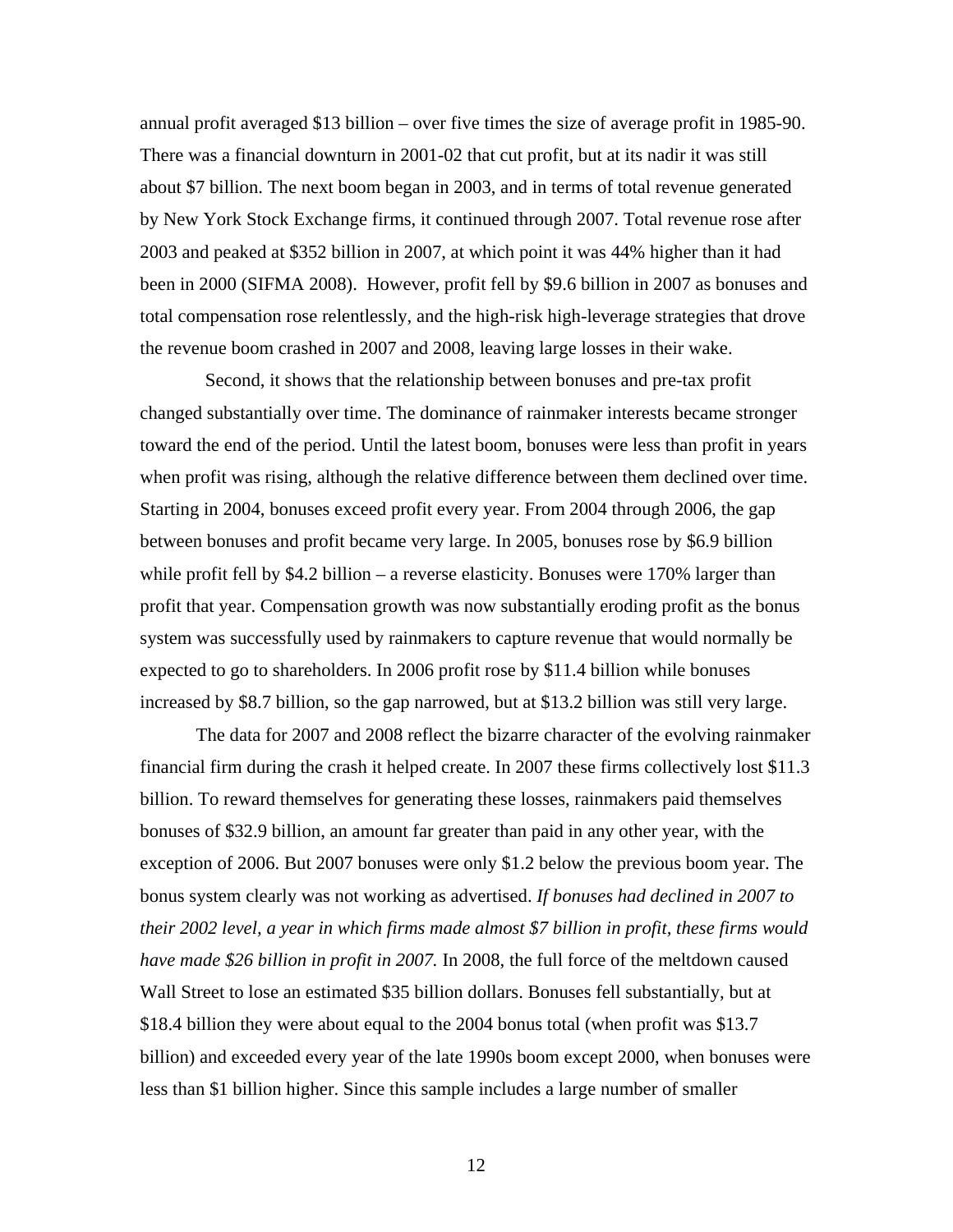brokerage firms that did not take as much risk and use as much leverage as the investment banking giants, it makes rainmakers appear less voracious in 2008 then is suggested by the data on the largest investment banks presented in Cuomo 2009. For the big firms, revenue fell by more and bonuses by much less than was the case in this large sample. Recall that Citigroup paid out more money in bonuses in 2008 when it lost \$27.6 than it had in 2006 when it generated profit of \$21.5 billion and revenue was \$36 billion higher. However, the implications are qualitatively similar: rainmakers, especially at dominant firms, were endangering their firms and short-changing shareholders so they could maximize their own compensation.

Figure 2 compares estimated bonuses with net earnings (or profit) for the big five independent investment banks. (Financial conglomerates Citigroup and JPMorgan Chase also have giant investment banks. These seven firms dominated the US investment banking industry.) The information is taken from the Compustat data base. Since income statement filings with the SEC do not contain bonus information, bonuses are estimated to be 60% of total compensation, a standard industry assumption. Two of the firms essentially failed in the midst of the crisis and were taken over by other banks with government assistance. Merrill Lynch was absorbed by Bank of America after the government offered to pay up for to \$29 billion of possible future losses associated with thetakeover, and Bear Stearns was taken over by JPMorgan Chase.<sup>8</sup> The government permitted Lehman Brothers to collapse without arranging its takeover, a decision generally believed to have severely worsened the global crisis. For this reason, there is no available data on bonuses and profit for these three banks in 2008 in the Compustat data base. Cuomo 2009, however, shows that Merrill Lynch paid \$16 billion in compensation and benefits in 2008 while suffering a loss of \$27.6 billion dollars. *The Economist*  estimated that Lehman Brother's net income was minus \$22.5 billion in 2008 while total compensation was \$6 billion, higher than in the boom year of 2004 (July 18, 2009 p 72 "Are investment banks run for employees or shareholders?").

Growth in earnings and bonuses since the early 1990s is impressive. Bonuses are always larger than net earnings, often by a substantial amount. Bonuses are especially

<span id="page-14-0"></span><sup>&</sup>lt;sup>8</sup> This reorganization of the dominant section of the US investment banking industry has increased the market power of the remaining firms, with Goldman Sachs and Morgan Stanley now more powerful than ever.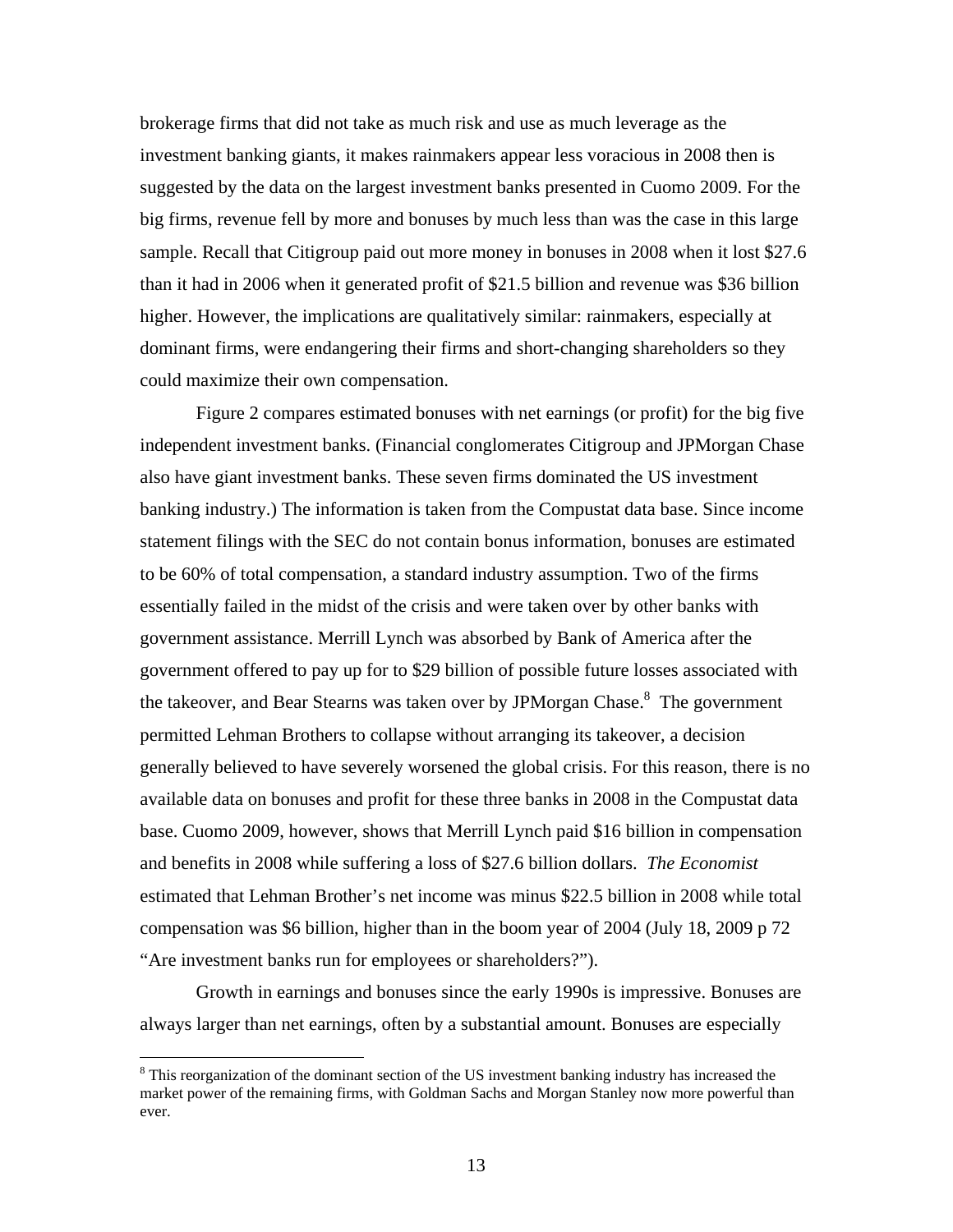large in the recent boom. More important, the data show that the bonus system failed to protect the firm and its shareholders in recent downturns. Bonuses generally fell by less than net earnings in the down years of 2001 and 2002. For Bear Stearns and Merrill Lynch, 2007 was a very bad year; the former saw net income drop by over 85%, while the latter suffered an \$8 billion loss. Yet bonuses at Bear Stearns fell by only about 20%, while bonuses at Merrill Lynch declined marginally. In 2008 both firms self-destructed. Net earnings at Morgan Stanley fell by more than half in 2007, yet bonuses rose. Goldman's net earning fell by about 80% in 2008 while bonuses declined by less than half and are on pace to hit record levels in 200[9](#page-15-0).<sup>9</sup> Bonuses were higher than in 2004 and almost as high as in 2005, years in which net earnings were substantially greater than in 2008. Morgan Stanley's 2008 net earnings were significantly lower than in every year since 1997 – for example, about 60% below 2006 – yet bonuses were larger than in any year from 1997 through 2005. The shareholders in the two surviving banks were not appropriately protected by the bonus system in the crash, while the shareholders and the firms of the three banks that collapsed were destroyed by the bonus system because high bonuses squeezed profits and because the incentives associated with the system helped caused the collapse of the firms.

It is possible to compare the direct and indirect effects of the rainmaker compensation system on the shareholders and the rainmakers of the big five investment banks. Collective rainmaker bonuses can be obtained by *adding up* the bonus values in Figure 2 over time. They obviously get very large in the late 1990s boom and much larger in the boom that followed. Bonuses stayed high even in 2007 and 2008. The lion's share of the bonuses went to the top employees I refer to as rainmakers. Cuomo 2009 estimates that in the disaster year of 2008, Merrill Lynch paid bonuses over one million dollars to 696 employees (the top four recipients' average bonus was over \$30 billion),

<span id="page-15-0"></span> $9^9$ Goldman defends its high bonuses in 2009 on the basis of good performance, but in the absence of massive government intervention it too would have failed, so this defense is vapid. "In addition to the federal money it took last fall, [Goldman] benefited from the government's bailout of the American International Group, being paid 100 cents on the dollar for its \$13 billion counterparty exposure to the insurer, and it has \$28 billion in outstanding debt issued cheaply with the backing of the Federal Deposit Insurance Corporation" (*New York Times*, July 14, 2009, "For Goldman, a Swift Return to Lofty Profits"). Moreover, investment banks have made substantial profit recently trading assets with the Federal Reserve at prices generally believed to be extremely generous to the banks.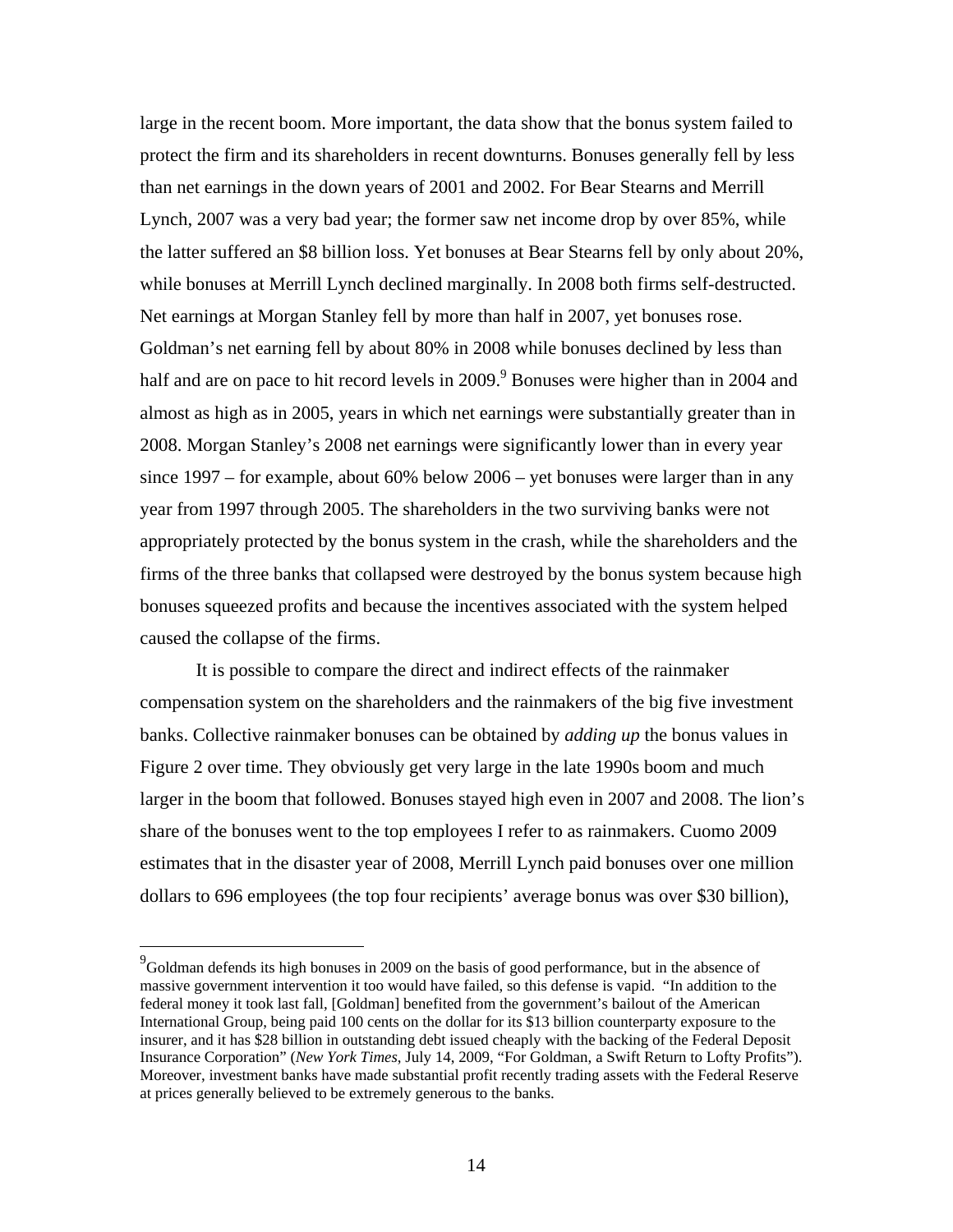Morgan Stanley gave million-plus bonuses to 428 employees (with a top four average of \$18 billion), while 953 Goldman Sach's employees received over \$1 million bonuses (with a top four average of over \$11 million). But gigantic or merely very large, the key point about rainmaker bonuses is that they never have to give them back no matter how badly the firm performs – even if it fails. Each year's bonus gets added to those in previous years.

What about the shareholders? They receive capital gains in periods when the stock price is rising as well as dividends each year. Their returns are thus very high in years of financial exuberance such as we experienced from the mid 1990s to 2006. But they also suffer large capital losses in financial downturns. In other words, while rainmakers keep adding to their wealth in good years and in bad, shareholder have to add the gains and subtract the losses. The standard way to measure shareholder gains over time is by calculating what is called the "cumulative total return" on the stock. CTR assumes you buy a stock at one specific date and hold it until another. The total returns calculation includes capital gains or losses over time (adjusted for stock splits) and assumes dividends are used to buy more shares. Figure 3 shows the simple average annual total cumulative return of the big five independent investment banks assuming the stock was purchased on the date indicated on the horizontal axis and held until March 25, 2009. Financial market stock prices have rebounded since that time, but most analysts agree this rebound could not have taken place without the massive bailouts of financial firms that took place both in the US and in most of the rest of the world.

Without an approximately \$12 trillion dollar US financial market bailout accompanied by aggressive expansionary fiscal policy, most if not all large US financial firms would have crashed (*New York Times*, "Adding up the Government's Total Bailout Tab," February 4, 2009). For example, the Fed along with the Treasury and the FDIC guaranteed \$424 billion of losses on pools of Citigroup and Bank of America bad assets (*Financial Times*, "The Fed's independence is at risk," August 21, 2009). Even golden firm Goldman Sachs' continued existence was in question. In mid-September 2008 Bernanke warned party leaders on capital hill that the "last two big investment banks are under siege" (Moran 2009, p. 19). The fact that even the two surviving investment banks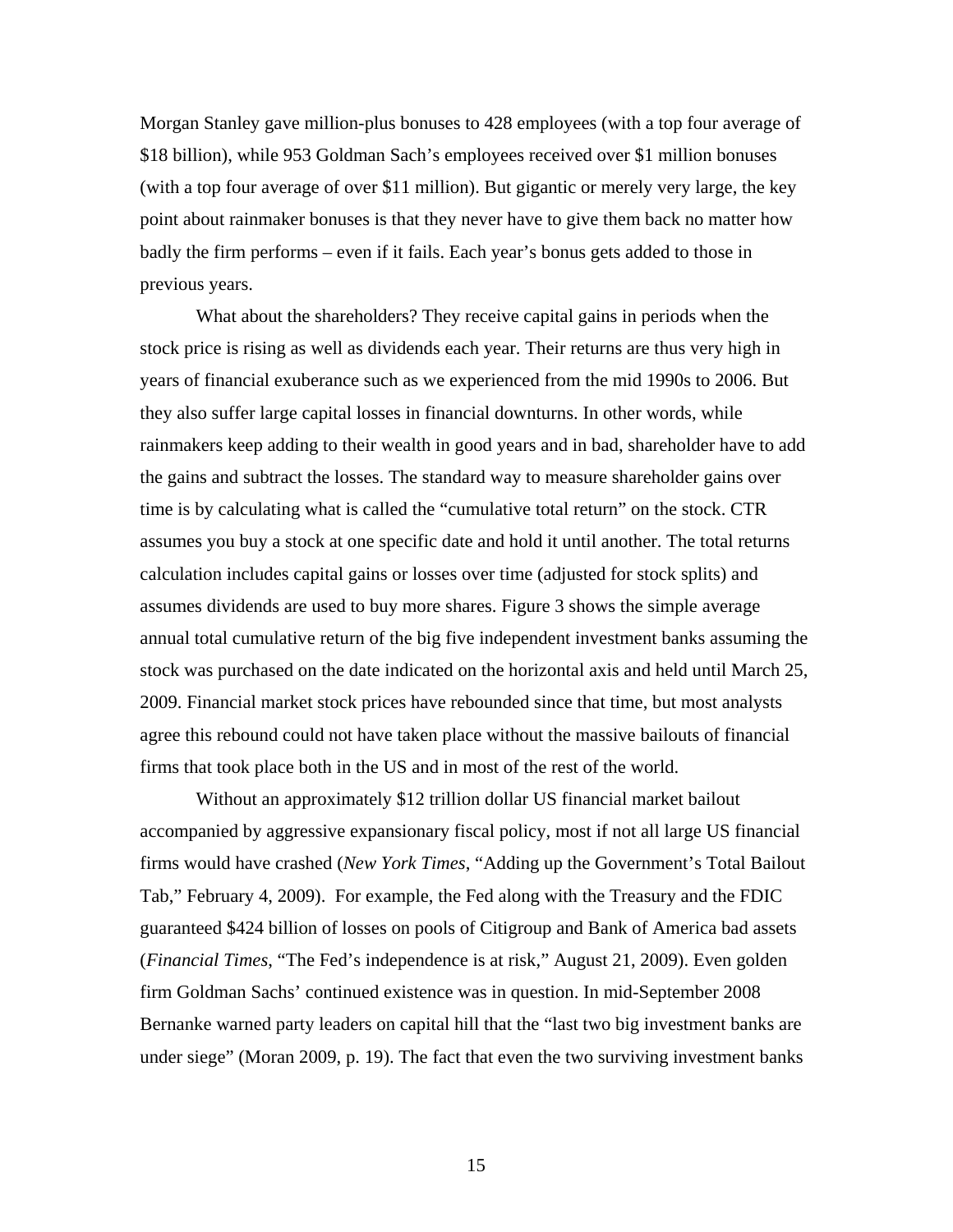would have failed had the government not rushed to their rescue is so important in this discussion that it is worth considering in some detail.

The US Federal Reserve is attempting to shepherd Goldman Sachs and Morgan Stanley – the last two members of the dying breed of large US investment banks – to safety. It is throwing its arms around the two companies both as a supportive regulator and as a provider of liquidity on exceedingly flexible terms. Bankers say the Fed has also been making calls to banks telling them not to take advantage of the precarious position of Goldman and Morgan Stanley to poach business, and sharing its concerns with foreign central banks. Sunday night's announcement that the Fed had approved their application to become bank holding companies and ensure they had full access to emergency loans during the transformation process was rushed out in time for the start of trading in Asia on Monday. The Fed is trying to help to shield them from the sudden collapse of their funding model – using short-term collateralised loans in the repo market – and help them to make the transition to another business structure. The US central bank has taken aggressive steps in recent days to backstop the repo market, which was traditionally funded in large part by money market mutual funds, which are now retreating to safe assets. Goldman and Morgan were probably the biggest single beneficiaries of these moves, including the easing of collateral rules on lending. But the Fed wanted to ensure they had a credible new funding model – which will now include much greater use of deposits. … Analysts said the Fed moved to approve Goldman's and Morgan's application to become bank holding companies in record time. The US central bank – which will now be their chief regulator – has said it will allow them to phase in newly applicable regulations including those covering capital requirements rather than have to rush to comply with them immediately. By taking Goldman and Morgan into its embrace, the Fed appears to be making clear to the market that the two companies will be within the central bank's safety net on a permanent basis and will have access for the foreseeable future to emergency liquidity. (*Financial Times*, "Fed moves to protect Goldman and Morgan Stanley," September 22,  $2008$ <sup>[10](#page-17-0)</sup>

In an article focused on the contribution made by the government to financial firms and markets that enabled the resurgence of profits and bonuses at big financial

<span id="page-17-0"></span><sup>&</sup>lt;sup>10</sup> Even former Goldman SEO Henry Paulson seems to agree with this perspective. "I have never been a proponent of [government intervention]" he said, but "there's no way to stabilize the markets other than through government intervention" (*Wall Street Journal*, "Rescue Plan Stirs Calls for Deeper Intervention," September 24, 2008). John Gapper, the respected *Financial Times* columnist, argues that Goldman is so politically powerful that there was never doubt that the government would come to its rescue, a situation which reinforced risk-taking. "A lot of people used to think that Goldman Sachs runs the US economy. Now we know it does. … Goldman has been one of the prime beneficiaries of recent interventions by the Treasure and the Federal Reserve. … Goldman got a helping hand from the government and stands to get another one while Lehman was – rightly in my view – allowed to fail and Bear Stearns' shareholders were nearly wiped out. Would the Treasury and the Fed ever have allowed Goldman to follow and its partners to lose their wealth? I doubt it" (Gapper 2008).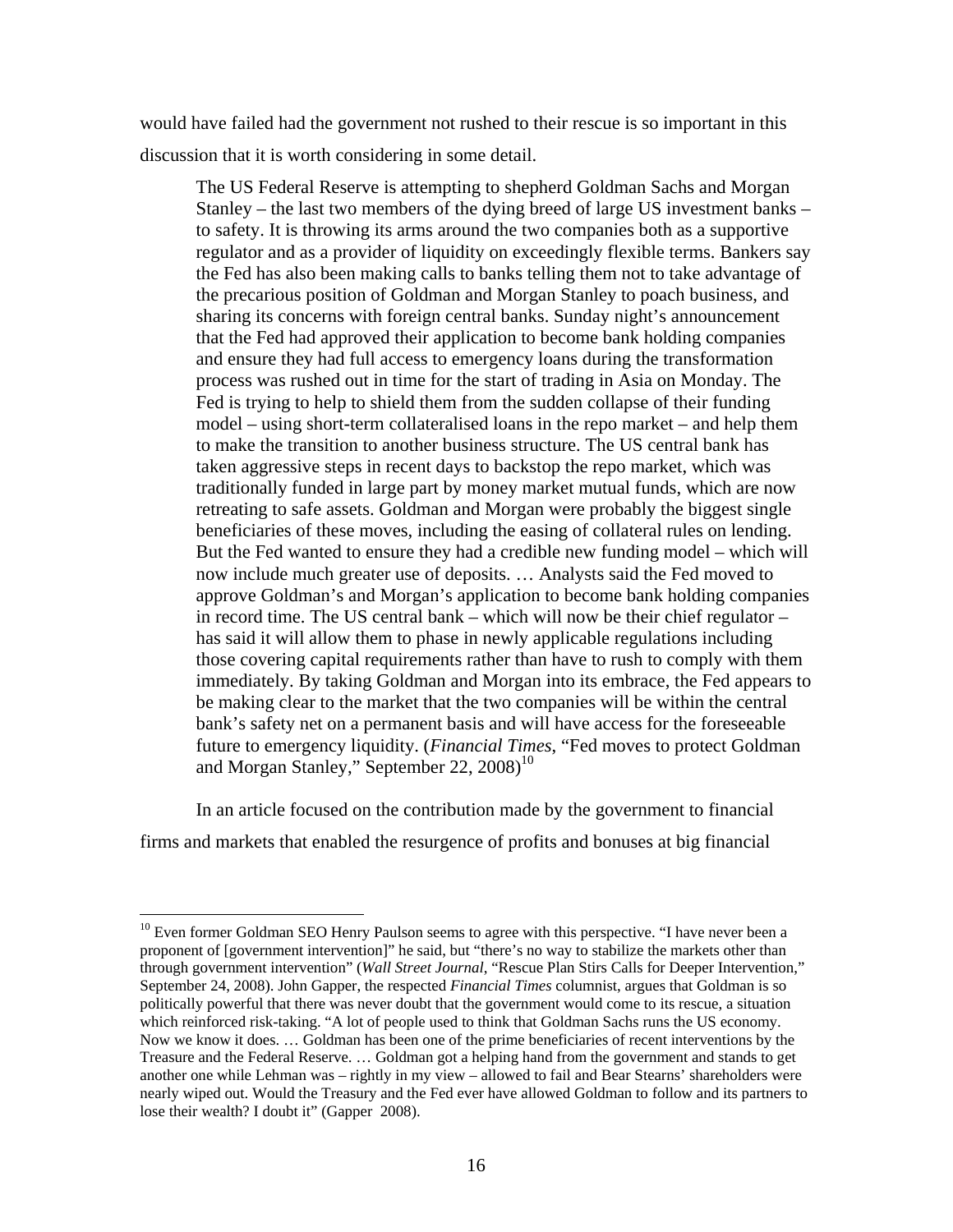firms after the first quarter of 2009, *Financial Times* columnist Francesco Guerrera explained:

Take debt guarantees. US banks (and General Electric) have issued a total of more than \$280bn in top-rated bonds backed by the government since November, according to Dealogic. The programme will end at the end of October, but most of the debt has a three-year maturity, leaving financial groups to enjoy much lower funding costs until at least 2011. And if that was not enough, the state, through Fannie Mae and Freddie Mac, is still subsidising banks by backstopping most long-term mortgages. But the biggest form of state support for the US banking sector is arguably its simplest. Near-zero interest rates allow banks to make a killing the oldfashioned way: borrowing at low rates and lending at much higher ones. Judging by the Federal Reserve's utterances and the sickly state of the real economy, that giant prop will remain in place for the foreseeable future. Capital markets have also roared back thanks to (yes, you've guessed it) massive government help. … In this golden era, it is almost impossible for banks not to rake in profits. (Guerrera 2009)

It thus seems reasonable to examine shareholder and rainmaker returns along the path that their firms' market activities brought them, prior to the rebound caused by radical government intervention.<sup>11</sup>

The top graph in Figure 3 presents nominal total cumulative return for the big investment bank shareholders. It shows that if you bought their stock in the early 1990s, you would have done very well indeed. However, if you bought the stock after 1996, you would have lost money on your investment. For example, if you purchased the stock in 1998, by early 2009 you would have lost 66% of your original investment, while the rainmakers in these firms were accumulating tens and even hundreds of millions of dollars of bonus. The lower graph presents real or inflation-adjusted total cumulative returns. *If you bought stock in the big five after 1994 you would have lost wealth. Buying in 1998 would result in a 77% loss of investment value*.

Thus, over the period of the two recent financial market booms when the rainmaker form of the big investment bank became strongly entrenched, rainmakers became phenomenally wealthy by following high-risk high-leverage strategies, while

<span id="page-18-0"></span><sup>&</sup>lt;sup>11</sup> William Cohen, an editor at Fortune, discussed the bonanza top bank executives received as a result of government bailouts. "What is not hard to argue is that the smorgasbord of government programs and initiatives have helped insure the survival of [America's largest banks] by restoring investor confidence, in turn boosting their stock prices and the value of chief executives' stock holdings." He points out that Goldman's CEO had company stock worth \$168 million at their low point in 2008 but in late September 2009 their value had risen to \$623 million. JPMorgan's CEO saw his stock rise from \$168 million to \$503 million as the result of government support of financial markets. (*Financial Times*, "Bank chiefs owe a personal debt to taxpayers," September 22, 2009).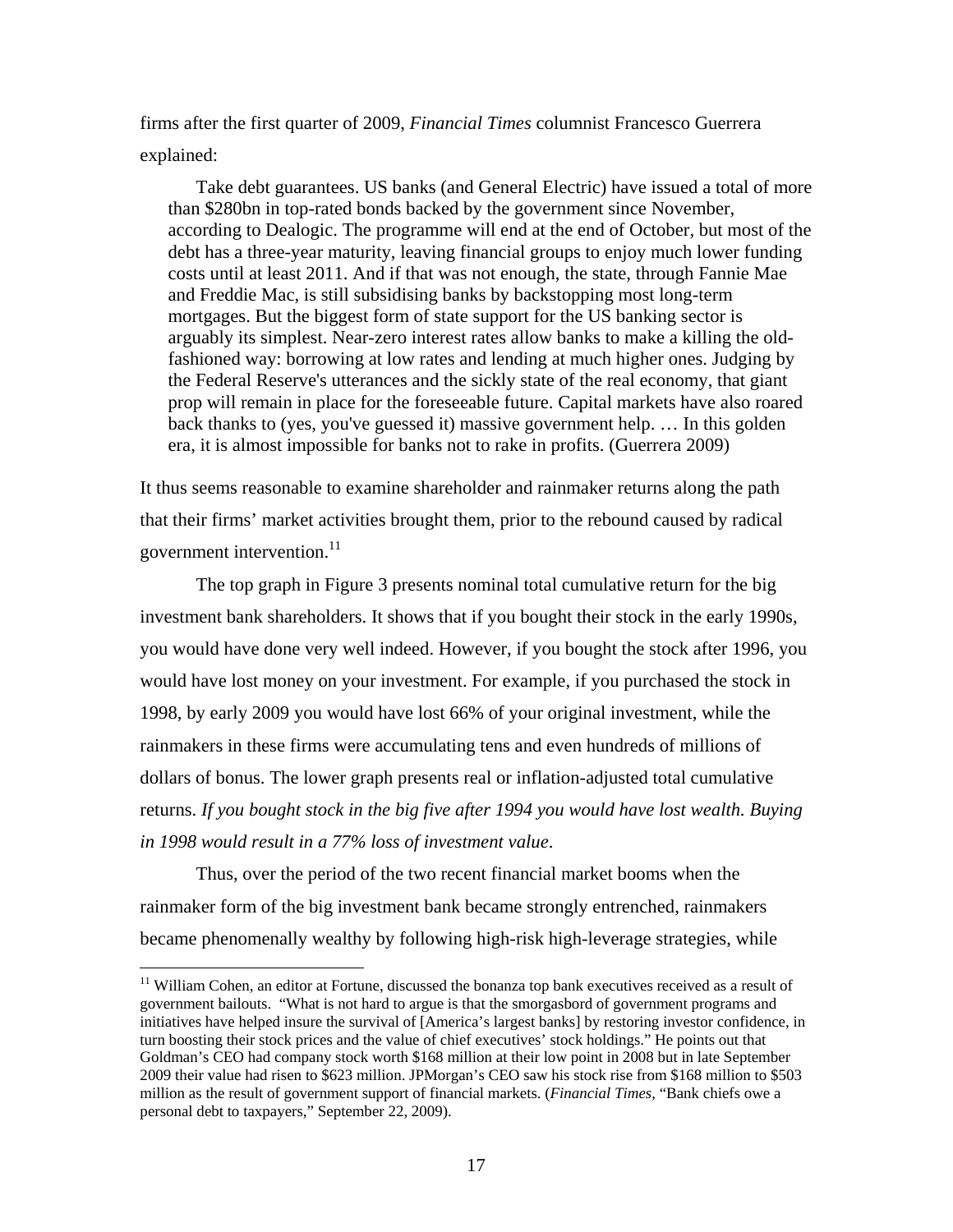their stockholders were financially destroyed. "All this has reinforced the idea that banking is simply a gravy train for employees" (*The Economist,* "The bonus racket," Jan 29th 2009). Even Alan Greenspan, the most influential cheer leader for unregulated, freemarket 'shareholder' capitalism, eventually acknowledged that the system he championed left shareholders at the mercy of rainmakers. "I made a mistake in presuming that the self-interest of banks and others was such that they were best capable of protecting their own shareholders" (quoted in Mason 2009, pp. 118-19).

#### **III. Do Rainmaker Premiums Exist: If so, Are They Rent?**

Given the vital importance of financial firm compensation practices to both rising inequality and the creation of financial instability in the current era, it is surprising that the academic literature on this topic is so sparse. However, there are a few articles that together show that the compensation received by rainmakers in investment banks and other financial firms is higher than the compensation of seemingly equivalent workers in nonfinancial firms, and that this premium appears to be a form of unearned rent.

Sum and Tobar 2008 mine the Quarterly Census of Employment and Wages (QCEW) data set, a joint statistical program of the US Bureau of Labor Statistics and each of the fifty states, to demonstrate that the pay gap between elite Wall Street personnel and everyone else is very large and grew rapidly in the years leading up to the crisis. This data source is especially useful because it includes bonuses, stock options, commissions and profit sharing. Unfortunately, it only generates estimates of average earnings and thus sheds light on rainmaker compensation only indirectly.

The bulk of bonuses received by investment bankers appear in the first quarter of the year in the QCEW data. In the first quarter of 2007, average weekly earnings for employees in the investment banking and securities industry in Manhattan was \$16,918, which was 19.1 times higher than the average weekly earnings for the country as a whole. Price-adjusted average weekly earnings grew by 21.5% between the first quarter of 2006 and the first quarter of 2007 for Wall Street employees, compared to 2.5% for all US workers. The absolute increase in earnings was 136 times larger for investment banking. The authors note that "an industry that employed just under 5 percent of the city's 3.5 million wage and salary workers in the first quarter of calendar 2006 generated 62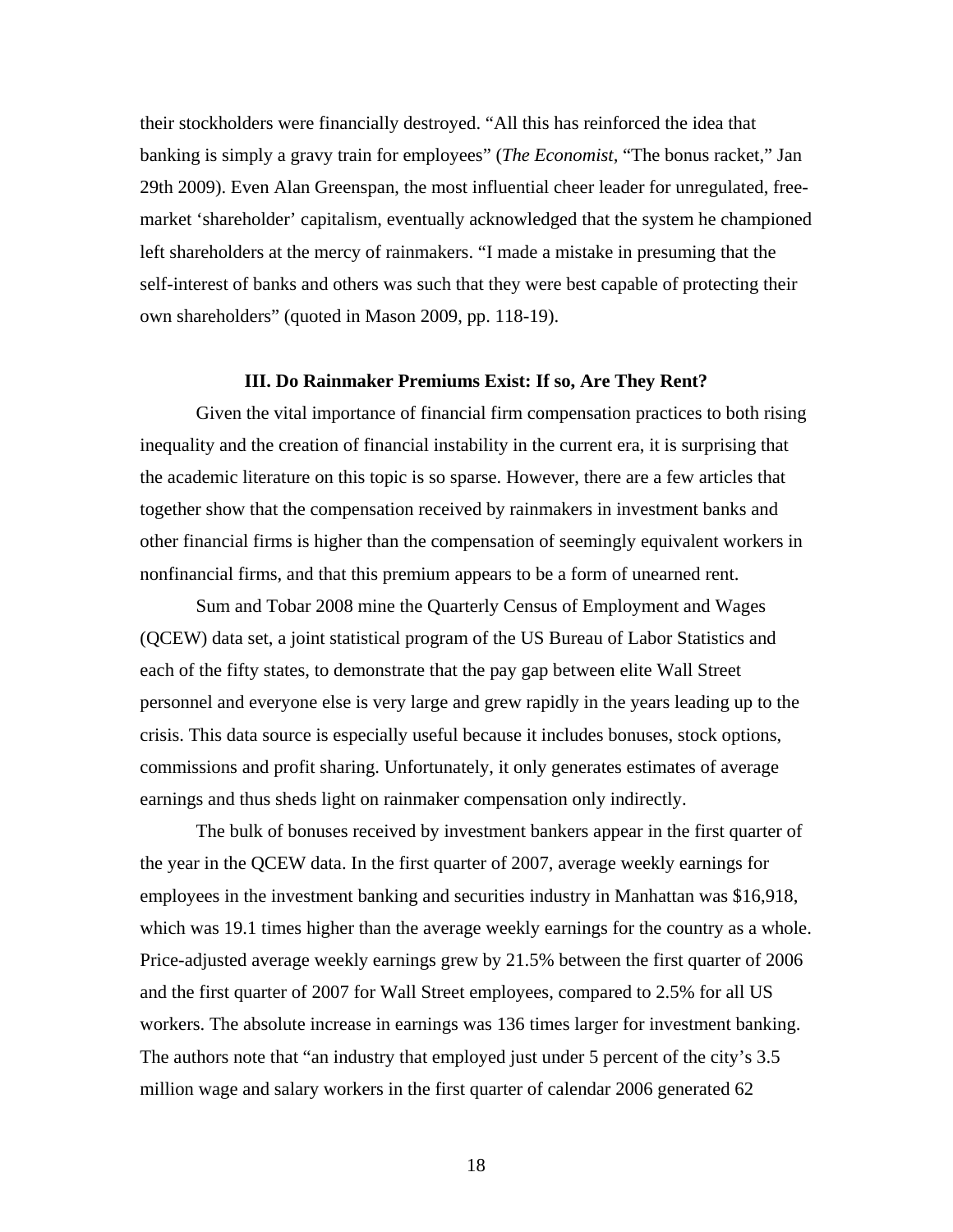percent of all of the gains in quarterly real earnings of [New York City] workers over the year" (p. 66-7). They also show that between the first quarters of 2002 and 2007, Wall Street, which employed 2.4% of all New York State payroll workers, accounted for 58% of the total state increase in earnings. Finally, they estimate that total Wall Street bonuses in 2006 and 2007 combined exceeded the total increase in the annual wage of the 109 million production and nonsupervisory workers in the country between 2002 and 2007.

Paul Oyer 2006 provides important empirical support for the claim that highly educated employees of investment banks get paid substantially more than equally qualified people who work in other industries. His data base is several thousand graduates of Stanford's MBA program. He assumes these MBAs have broadly equivalent human capital attributes. "The pool of potential investment bankers in a typical Stanford MBA [class] is relatively homogeneous…" (p. 23). Since investment banking is an extremely popular field among Stanford MBAs, Oyer argues that the percentage of new graduates who enter investment banking is chronically constrained by job availability or the demand side of the market. *That is, he sees a chronic excess supply of potential investment bank rainmakers, a finding that conflicts with the conventional justification of high premium discussed in section IV – a chronic excess demand for rainmakers.* During stock market booms, demand rises, so the percentage that enters Wall Street rises as well. "The data are consistent with a labor market where a large percentage of Stanford MBAs could be successful investment bankers [and] Wall Street demands more people when the stock market is doing well" (p.23). In spite of what appears to be a chronic excess supply of Stanford MBAs who wish to be investment bankers, Oyer documents that those who do get Wall Street jobs get much higher salaries than those who enter other fields. The investment banking premium is stunning.

It is clear that investment bankers earn a substantial premium relative to other GBS alumni. The [annual] premium varies from about 60% for a new MBA on Wall Street relative to one in management consulting to over 300% for investment bankers fifteen years after leaving Stanford relative to an average alumnus with the same amount of experience in any other industry. … I estimate that a new MBA that goes to Wall Street can expect to earn between \$2 million and \$6 million in discounted lifetime income (in \$1996) relative to what he would earn if he took a job elsewhere" (p. 2).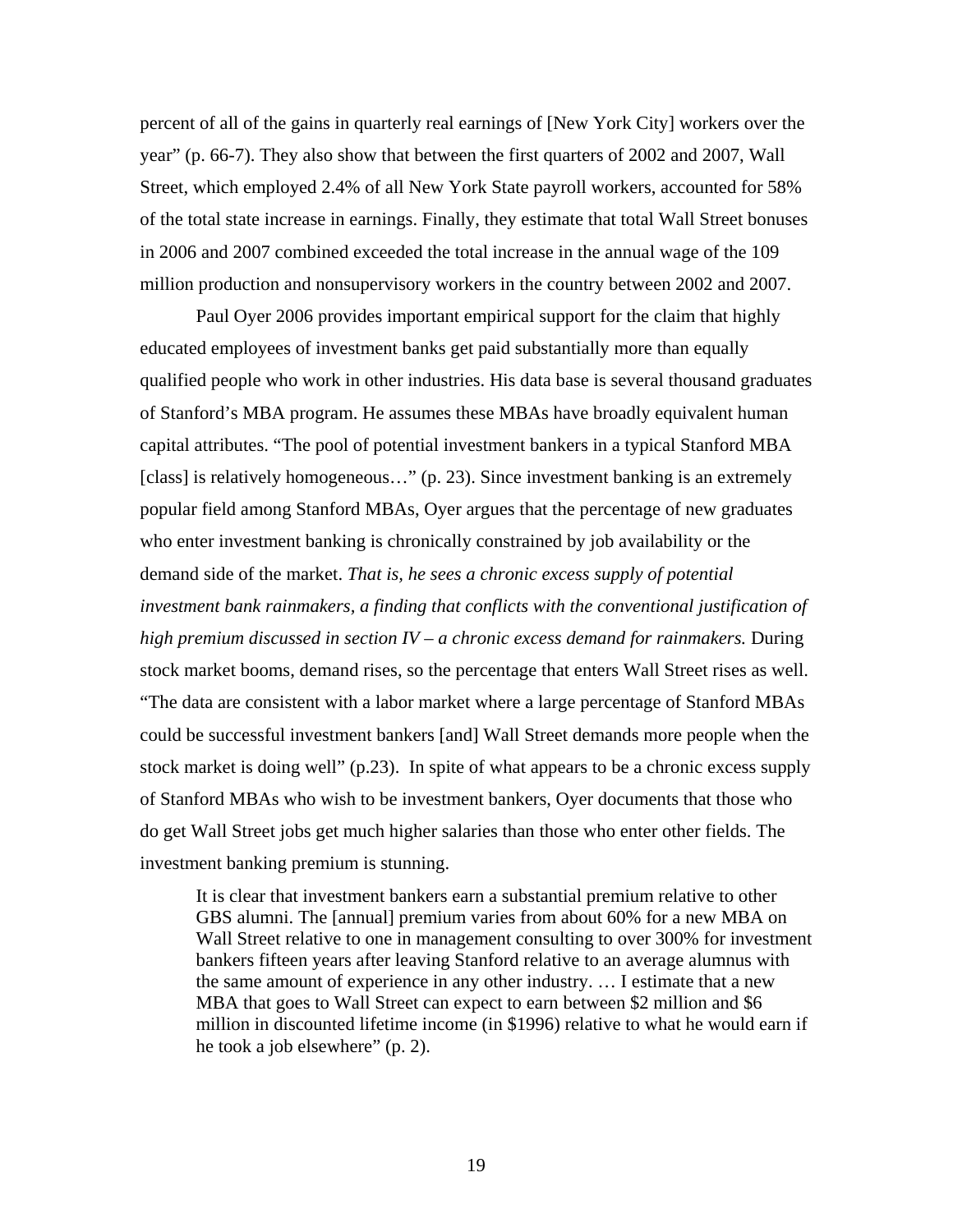The first year premium over those who enter consulting, a prestigious and much sought job, is \$71,000, while it is \$115,000 over entrepreneurs and \$98,000 over the catch-all 'other' category. In the fifteenth year the corresponding differences are \$578,000, \$1 million and \$937,000 respectively. Oyer notes that these are likely to be under-estimates of the Wall Street premium. "However, if anything, I would expect …that the income premium for investment bankers in Table 7 is biased downward because so much investment banking income comes through bonuses" whereas the income measure is salaries (p. 29). *Since bonuses are the main form of rainmaker compensation often greatly exceeding salaries, this under-estimation must be extremely large.* 

What is the nature or character of these premiums? Oyer implicitly assumes these premiums are competitive equilibrium phenomena. He thus draws the only logical conclusion consistent with his assumption: "the wage difference is a compensating differential that roughly offsets the unpleasant parts of being an investment banker" (p. 23). Though he suggests that there is *always* an excess supply of Stanford MBAs willing to work on Wall Street, investment banking nevertheless must be much more unpleasant than deep-pit mining since it takes a fifteenth year annual premium of from \$578,000 to \$1 million to get anyone to do it.

There are two important empirical papers that both document the existence of large compensation premiums received by top employees of financial firms and provide persuasive evidence that these premiums are rents rather than returns to human capital: Philippon and Reshef 2009 and Goldin and Katz 2008.

Philippon and Reshef has been widely cited in the press (a Google search turned up 950 references) both because the topic of excessive financial rainmaker compensation has received so much attention and because academics have provided little help in understanding this phenomenon. We therefore review their work in some detail.

There a number of important empirical trends unearthed in the paper. It utilizes *average* industry wages provided by the BLS Industry Accounts of the U.S. (These accounts thus provide no direct information on the pay of top earners). The authors show [figures 1 and 6] that the ratio of the average wage of financial market employees relative to the average wage in other industries was high in the 1920s through the early 1930s (an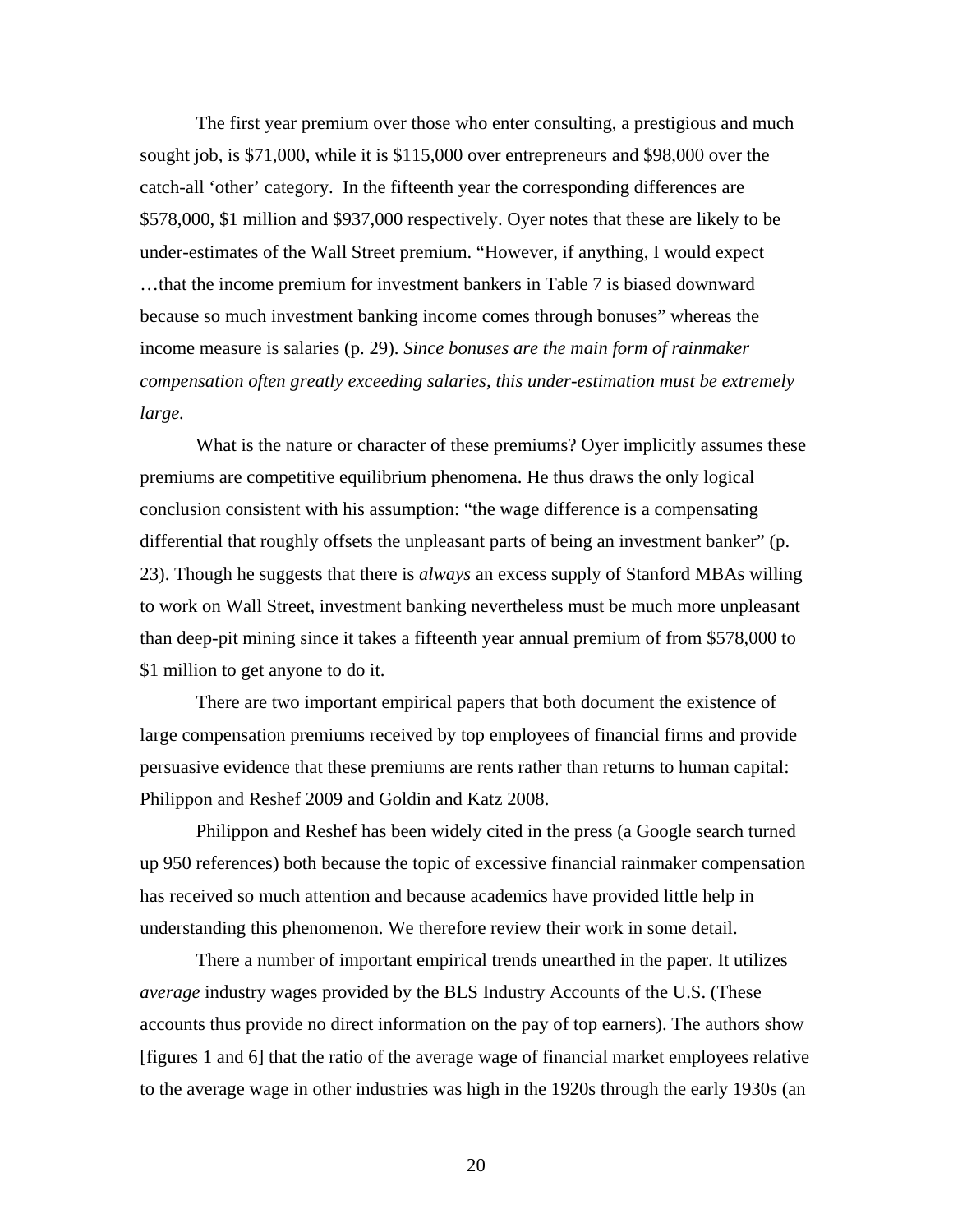era like our own, with light regulation, rapid financial innovation and a vigorous financial bubble), where it peaked at over 1.6. It then collapsed through the early 1950s under the much stricter regulatory regime of the period, and continued to decline modestly through the late 1970s, where it approached 1.0. At this point, there was no premium. The ratio rose again through 1990 to near 1.2 in the aftermath of the deconstruction of the previous regulatory regime. It then skyrocketed through 2006, where, at 1.7, it exceeded the peak reached after the bubble of the 1920s. The authors conclude that the relative wages of financial sector workers exhibit a long-term U-shape that needs to be explained. It is the U-shaped relative wage profile that captured the interest of many financial commentators[.12](#page-22-0) 

The paper separates financial employees into three sub-categories: credit intermediation, insurance and 'other finance.' 'Other finance' includes commodity traders, investment funds and trusts, venture capital, hedge and private equity funds, and investment banks, and thus comes closest to the financial firms and rainmakers we are interested it.<sup>13</sup> All three relative wage indices behave as the aggregate relative wage did through 1980, though the 'other finance' index actually was below 1.0 for much of the 1950s and 1960s. After 1980, the indices for credit intermediation and insurance rise above 1.0, and eventually hit 1.5 in 2006; there were highly paid rainmakers in these sectors. *But the relative wage for "other finance" accelerates to near 4.0 by 2006 – a ratio almost four times its 1980 value and two and one-half time higher its early 1930s peak.* 'Other finance' clearly contained a disproportionate share of the rainmakers who gained most from the financial innovation and deregulation of the recent bubble.

The authors address the question of how to explain this U-shaped long-term trend. Using Current Population Survey data, they estimate wage regressions that include as control variables education, race, gender, marital status, urban residence, and experience. These regressions show that "individuals working in finance indeed earn more than

<span id="page-22-0"></span> $12$  Though the share of GDP represented by financial firm compensation accelerates after 1980, rising from just over 4% that year to just under 8% in 2005, the share of employment, which grew at about the same pace as compensation through the late 1970s, peaks in 1987 at 4.6% and remains relatively constant through 2005. The rapidly rising industry wage bill combined with slow rising employment led to the rise<br>in the relative wage ratio. See Philippon and Reshef 2009, p. 5 and Figure 1.

<span id="page-22-1"></span> $\frac{13}{13}$  In 2006, the proportion of workers with at least a college degree was 54% in "other finance' and 32% and 26% in insurance and banking respectively (p. 9).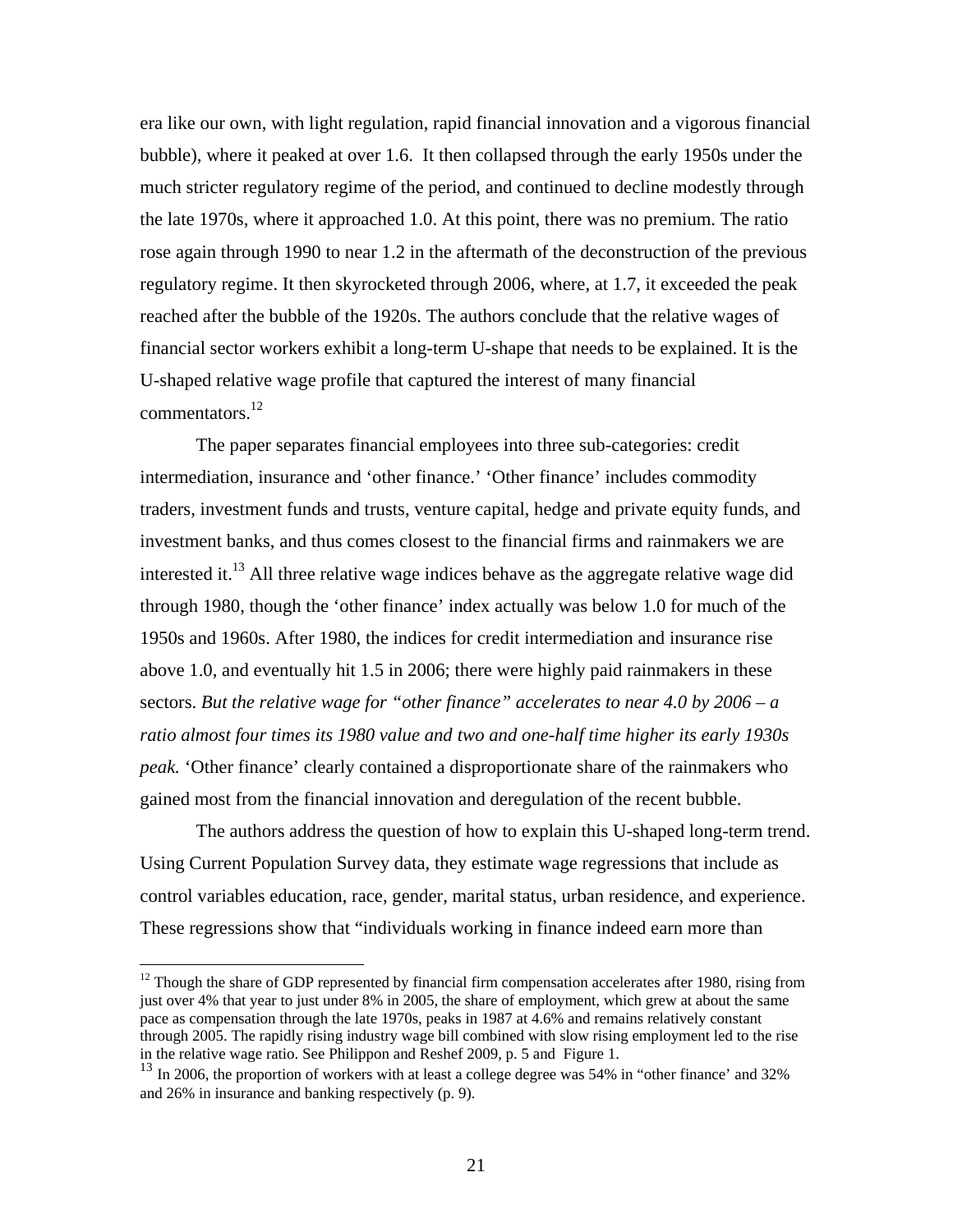observationally equivalent workers" in other industries (p. 24) by a percent that peaked in 2005 at 20% - about four times its value in the years from 1967 to 1980. Given the pronounced differences among the relative wages in credit intermediation, insurance and 'other finance,' it would be reasonable to assume that the 'other finance' premium is very much larger than 20%. The wage premium controlling for education alone is 40%. The use of CPS data creates a strong downward bias in these estimates because CPS incomes are top-coded – incomes above an arbitrary level are recorded as if they were equal to that level. CPS data "is not appropriate for the study of very high incomes" (Philippon and Reshef 2007, p. 3). The authors note that there are more top coded individuals in finance than in nonfinancial industries: twice as many in credit intermediation, 2.4 times as many in insurance, and *13 times as many in 'other finance*.' Though they make a standard, modest ad hoc adjustment for this bias that is the same for all subsectors, it cannot eliminate the bias problem, especially for the top earners in 'other finance.'

The authors also construct a "benchmark relative wage series" for the financial sector based on a number of empirical factors that should influence the movement of this series over time, and compare it to the actual relative wage series discussed above. The difference between the actual and benchmark series is called the historical excess wage series. Figure 11 shows that the historical excess wage series peaks at about 33% in the late 1920s and early 1930s, cycles around zero in the late 1950s through 1990, they explode upward to a 2006 peak of over 40%.

They conclude that relative wages rose in the post-1980s in large part because of deregulation: "the evidence points clearly towards a causal role for regulation." An index of deregulation tightly tracks the relative wage series. 'Anything goes' deregulation unleashed innovation that led to the creation and trading of extraordinarily complex financial products such as mortgage backed securities, collateralized debt and loan obligations, and credit default swaps. These in turn required highly educated and highly skilled employees who could command very high compensation. "Deregulation increases creativity and innovation and increases the demand for skilled workers" (p. 4). Since these products were concentrated in 'other finance,' it is not surprising that this was the sector with by far the highest relative wage growth. But they also show that rainmakerdriven compensation growth was far greater than can be justified by the increased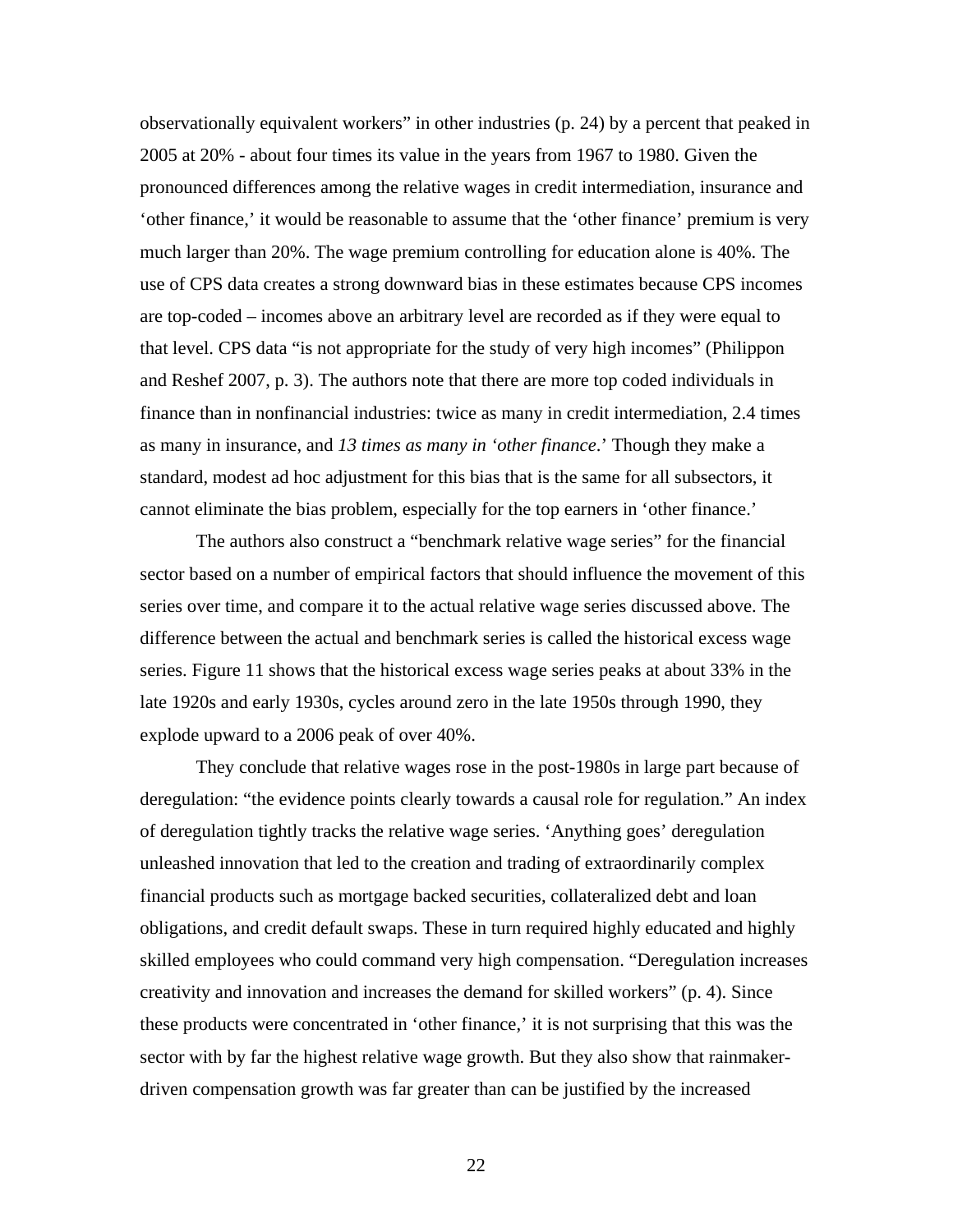demand for human capital in finance. "We find that 30% to 50% of the excess wage can be explained by factors other than individual ability," and "conclude that a large part of the excess wages in [historical excess wage series] is due to rent" (p. 29). The *Economist* states their conclusion this way: "30-50% of the wage gap between financial and nonfinancial workers between the mid-1990s and 2006 was the fruit of what they judge to be rent-seeking rather than genuine wealth-creation" ("Surviving the slump," May 30, 2009, p. 17). The authors note that large rents "explain the large flow of talent into the industry," but *they do not explain what caused or sustained the rents* (p.31). Since they find that "financial creativity" has been over compensated and believe that regulation is likely to be more restrictive in the future, they argue that the excess relative wage of the recent past is not sustainable.

From the mid-1920s to the mid-1930s, and from the mid-1990s to 2006, however, the compensation of employees in the financial industry appears to be too high to be consistent with labor market equilibrium. Moreover, in the recent period, we show that this result remains even if we control for unobserved individual heterogeneity. This finding is *prima facie* evidence that the financial sector is not in a sustainable labor market equilibrium, and that short term rents area likely to diminish. (p. 5)

Thus, the academic study most relevant to the questions we have asked demonstrates that financial workers get paid much more than equivalent non-financial workers and that much of outsize rainmaker compensation is rent. But the source of these rents remains a mystery.

The data used by Philippon and Reshef are average compensation from the BLS Industry Accounts of the U.S. and CPS data that is top coded. This data thus do not permit an examination of the compensation of Wall Street rainmakers. To get information about the top earners in finance, they suggest we consult Kaplan and Rauh 2007, who examine compensation for investment bank high-earning 'managing directors' and other Wall Street rainmakers. They estimate that there are about 10,000 managing directors in the US, of which 6000 work for the top ten investment banks. They estimate that the minimum compensation inclusive of bonuses for managing directors was \$500,000 in 2004 and that the distribution of compensation is highly unequal. Total managing director compensation is between \$19 billion and \$28 billion, generating an average compensation in 2004 between \$1.9 million and \$2.8 million. We know that top traders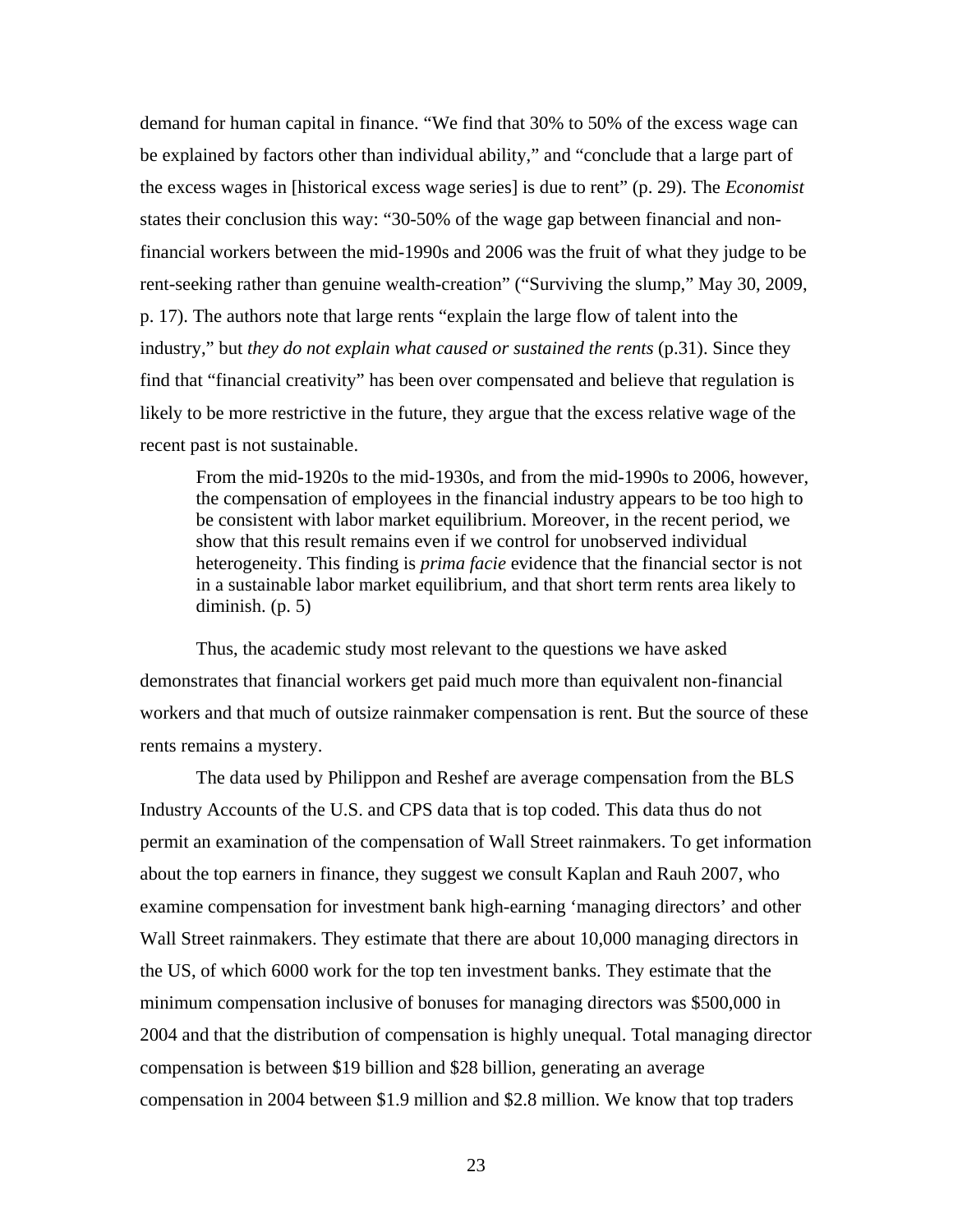were making up to \$50 million in 2006 and that some CEOs of the big firms at times made more than that. They conclude "that the managing directors and top executives of the top investment firms comprise a larger percentage of those individuals in the top 0.01% [of AGI or adjusted gross income] … than the top executives of non-financial public companies" (p. 2).

If we combine the fact that some 10,000 investment bankers receive average compensation of more than \$2 million annually with information about the pool of investment bank recruits, we can gain substantial insight into the character of their bonuses. Both contacts on Wall Street and acquaintances who teach at elite colleges that send large portions of their graduate to Wall Street tell me that *investment banks do not generally recruit those students with the most impressive academic credentials*. Rather, they look for students with acceptable grade point averages (perhaps B or B+) who have demonstrated exceptional aggressiveness or competitiveness. They want dominating type-A people, not exceptionally smart or well-informed people. For example, they frequently recruit lacrosse or hockey players.<sup>14</sup>

Though such hires may work hard and for long hours and compete aggressively, there is nothing in mainstream labor market theory that would lead one to expect that their would be 10,000 of them in investment banks who average over \$2 million a year in compensation in 2004 – far more than those with equivalent and even superior human capital endowments who do not work on Wall Street and thus are not able to create asset bubbles. This situation thus can not be fully explained by the "Pavarotti effect" discussed in the "economics of super stars" or "winner take all" literature. This literature tries to understand professions in which a few super talented people earn huge salaries while everyone else is paid poorly. But tens of thousands of investment bankers receive very high compensation – at least a half million dollars annually - even as a small subset of them earn tens of millions or more. These premiums do seem to be primarily rents, and associated more with the positions themselves rather than the individuals who occupy them.

 $\overline{a}$ 

<span id="page-25-0"></span><sup>&</sup>lt;sup>14</sup> When the top investment banks were crumbling in the fall of 2008, the *New York Times* ran a story that asked whether the ultra-competitive investment bank lacrosse teams that played against each other on a regular basis might be forced to disband.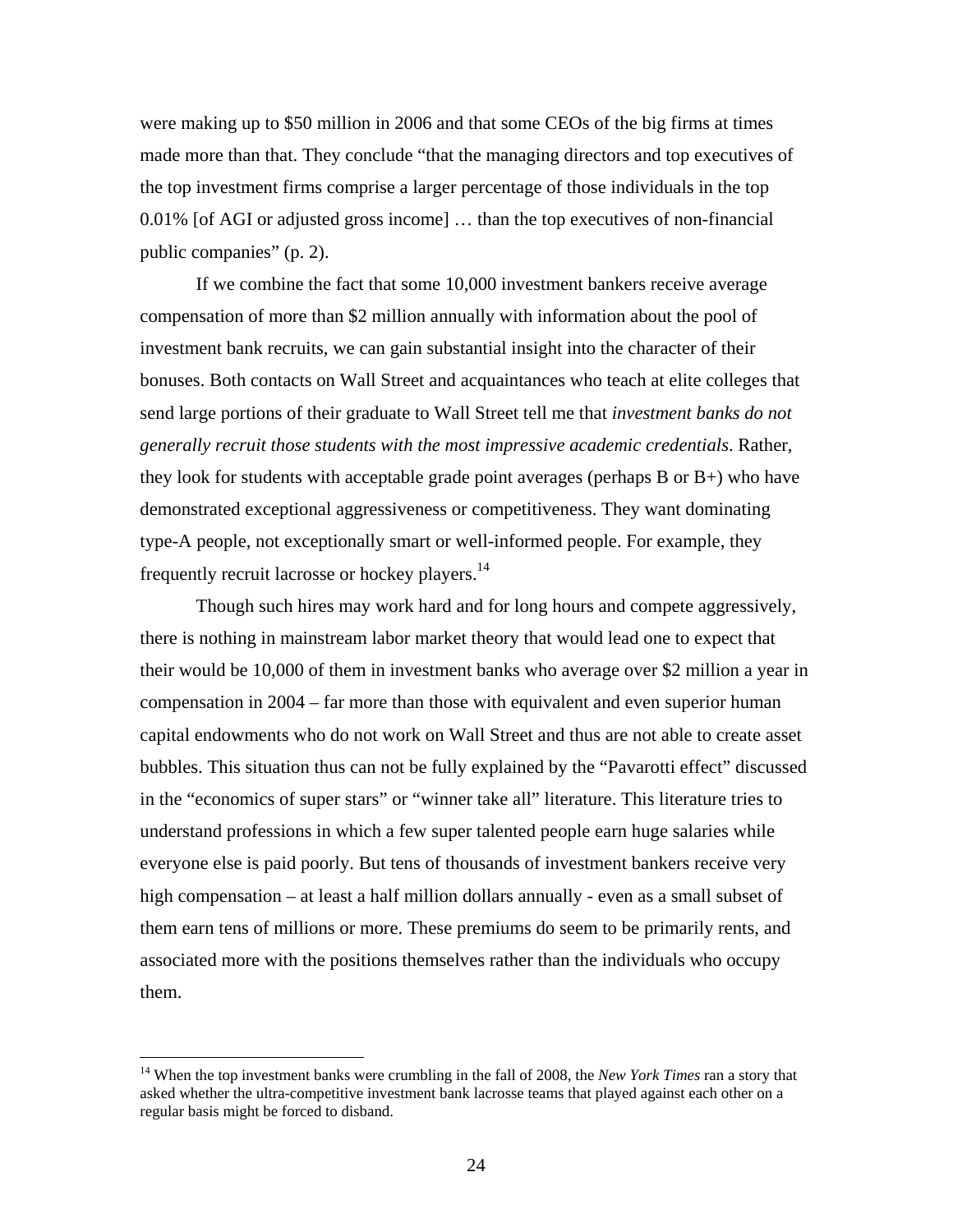Kaplan and Rauh 2007 show that the top earners in hedge and private equity funds make even more then their counter parts in investment banks. These firms had the same ability to ride the bubble as investment banks, and did not have to share the gains from this ride with shareholders. For example, the top 25 hedge fund managers received a cumulative \$9 billion in 2005, an astonishing \$360 million apiece. Stephen Schartzman, the major partner at Blackstone private equity fund, made \$785 million in 2003 and 2004 combined. The highest paid people in investment banks, venture capital, hedge and private equity funds constitute "at least 9.1% of those in the top 0.5% AGI bracket, about 20% of those in the top 0.01% bracket, and approximately 26.5% of those in the very top 0.0001% of the AGI distribution." This represents a higher percent of the 0.01% bracket, a similar fraction of the 0.001% bracket and "a substantially greater fraction of the top 0.0001% bracket than the top main street individuals" that control non-financial companies (p. 33). Using less conservative assumptions, the authors estimate that financial rainmakers could comprise up to 40% of the top category. I assume that date from the peak of the financial bubble in 2006 would yield even higher estimates. *This means that financial firm rainmaker compensation policy was a significant cause of the spectacular rise in inequality that occurred in this era because most of this increase involves the very top of the income distribution running away from the rest of society.* What makes this quite remarkable is that, as we show in section V, in the period from the middle 1990s until early 2009, financial firm rainmakers actually destroyed shareholder value.

Goldin and Katz 2008 provide information on the careers of groups of Harvard graduates with Bachelor's degrees organized into three cohorts: those who graduated around 1970, 1980 and 1990. Their data shows a striking increase in the percent of graduates who took jobs in finance. While just 5% of the 1970 cohort entered finance, 15% of the 1990 cohort did. Additional work by the authors show that the percent of graduates who entered finance hit "23% or so in recent years" (Lohr 2009). *Perhaps the most interesting results of this study for our purposes is that it presents additional evidence that a substantial portion of the ultra high compensation of rainmakers in finance is not a return to any identifiable human capital.* The authors regress annual earnings of 6,207 Harvard graduates in 2005 against an impressively large set of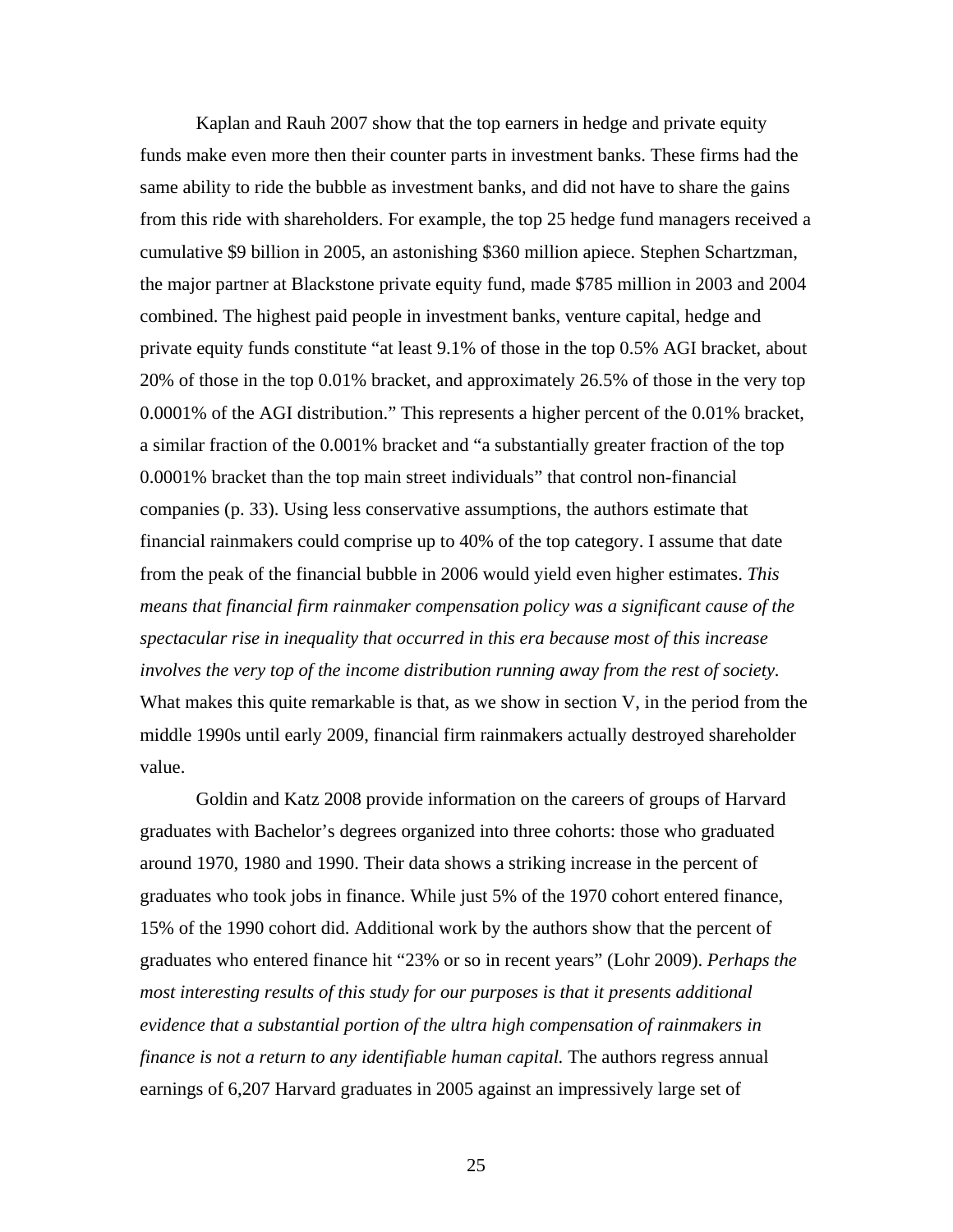variables. Control variables include grade point average, SAT math and verbal scores, college major, missing variable indicators for GAP and SAT scores, dummy variables for a number of advanced degrees, three full-time full-year work status dummies, and 19 different occupation dummies. They find the "the highest earnings by occupation are garnered by those in finance, for which the earnings premium relative to all other occupations is an *astounding* 1.08 log points, or *195 percent*" (p. 367, emphasis added). Highly educated employees working in finance receive a huge compensation premium relative to *seemingly identical employees* working elsewhere. *The near 200% premium certainly appears to be rent.*[15](#page-27-0) 

A related paper, Bertrand, Goldin and Katz 2009, examines the careers of University of Chicago MBAs who graduated between 1990 and 2006. The data are from a web-based survey done in late 2006 to mid 2007. Mean starting compensation (in 2006 dollars, inclusive of bonuses) for all survey respondents (including investment bankers) was \$126, 356, but for those who started in investment banking it was \$173,740. After five years, mean compensation was \$500,979 for investment bankers and \$307,451 for all respondents. Ten year or more after graduation, it was \$815,914 for investment bankers and \$400,715 for all respondents – *a premium in excess of 100%* (Table 2, p. 31). This estimate may be biased downward because everyone who began their career in investment banking was treated as if they stayed in that category even though many were no longer in this field when the survey was done.<sup>16</sup>

### **IV. How Are Rainmaker Rents Created and Sustained Over Time: Preliminary Thoughts**

 $\overline{a}$ 

<span id="page-27-0"></span><sup>&</sup>lt;sup>15</sup> Barry Bosworth and Aaron Flaaen of the Brookings Institution argue that the huge payouts on Wall Street are "tremendous rents" (Bosworth and Flaaen 2009).

http://www.brookings.edu/~/media/Files/rc/papers/2009/0414\_financial\_crisis\_bosworth/0414\_financial\_cr isis\_bosworth.pdf).<br><sup>16</sup> The survey also showed that investment bankers reported an average work week of 74 hours a week,

<span id="page-27-1"></span>whereas those in other occupations reported hours in the high 50s to low 60s (Table A4, p. 49). This suggests that a part of their premium might legitimately be considered a compensating differential. However, given the enormity of the premiums, the implied cost of inducing the extra hours of work is far too large to be primarily a compensation differential. Since this was a voluntary internet survey and since investment bankers are known to be unusually competitive individuals, it may be that, without being conscious of their motivation, they exaggerated the length of their workweek to show how hard-driving they are.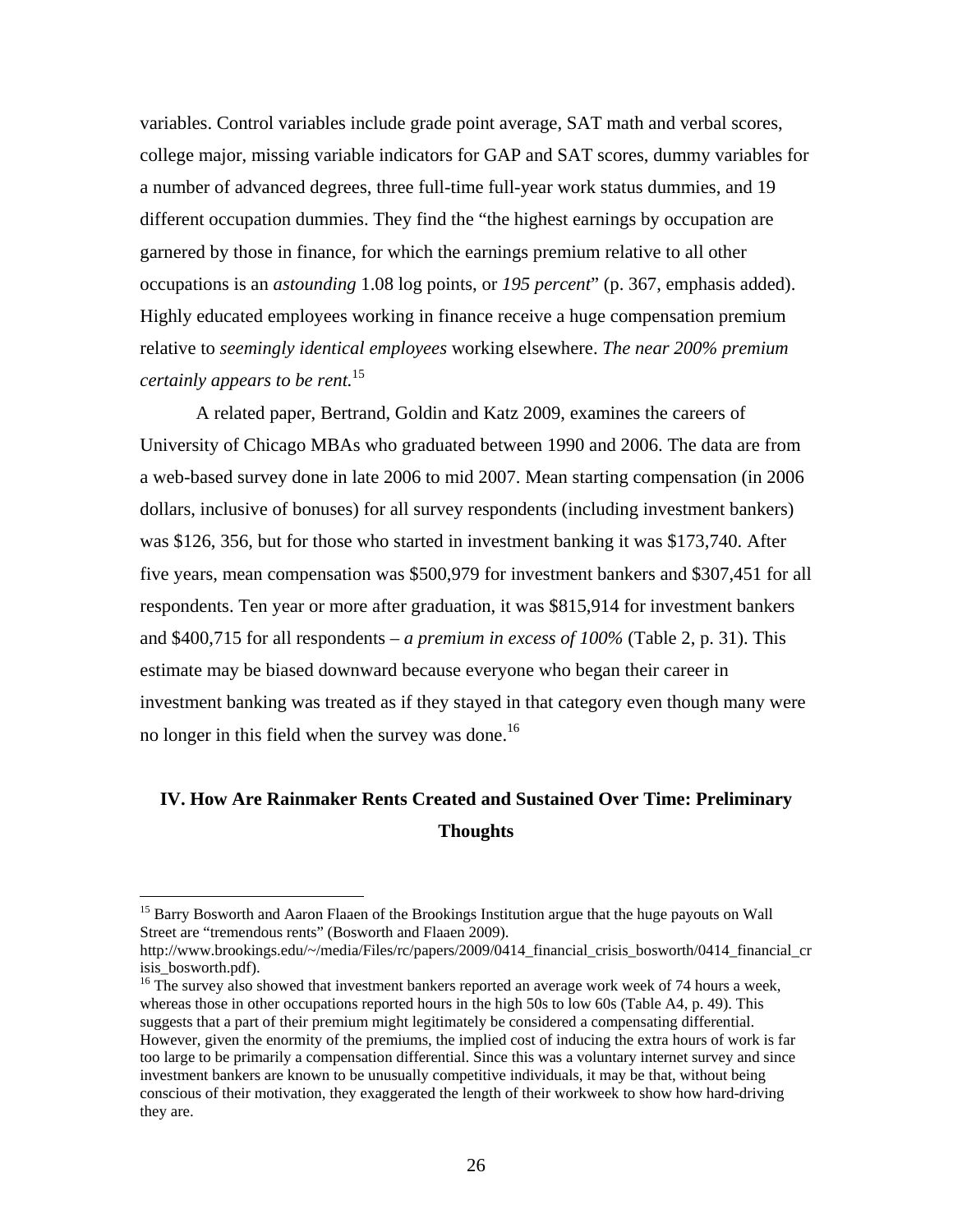How can such high rents for rainmakers in investment banks and other financial corporations be sustained over long periods? This important question for theory and regulatory policy has not been adequately addressed in the academic literature. This section presents some preliminary thoughts about the issue.

To answer the key question of how rainmaker rents can exist, be so large and sustain themselves over time, we have to address two sub-questions. *First, why are investment bank and other financial firm revenues per employee so large in booms? Second, why are rainmakers able to capture such an exceptionally large share of revenues in good times and bad?* 

#### *IVa. Rents and 'False Value' in the Boom*

The standard mainstream answer to the first question is that bonuses are not rents at all. At least in financial booms, employee productivity is exceptionally high and since rainmakers are the most productive workers, their huge bonuses are justified by the revenue they generate. Since the market capitalization, value added and profits of most financial institutions rose spectacularly after the early 1990s, while employment grew much more slowly, employee productivity as typically measured did rise dramatically. The spectacular rise over several decades in the absolute and relative size of financial markets, financial asset values and financial market profit were seen as macro evidence that supported this explanation. Francois Meunier nicely stated the problem associated with this standard explanation of investment bank compensation. Defenders of financial compensation practices claim that:

Employees are handsomely paid because they are extremely qualified and operate in a sector of the economy that is both rapidly growing and indispensable to the economy. Employees receive compensation equal to their productivity, which is extremely high. But this explanation does not hold. Other sectors beside finance show equally strong growth, are big consumers of technology and technical know-how, but their employees are not as highly paid as investment bankers. Pharmaceutical laboratories, aeronautics and the automobile and electronic sectors are examples... (Meunier 2007, pp. 53-54).<sup>17</sup>

There are several major weaknesses in the mainstream explanation. First, in spite of the fact that almost everyone now acknowledges that rainmakers took excessive risk

<u>.</u>

<span id="page-28-0"></span> $17$  I am grateful to Grace Chang for translating Meunier's article from French to English.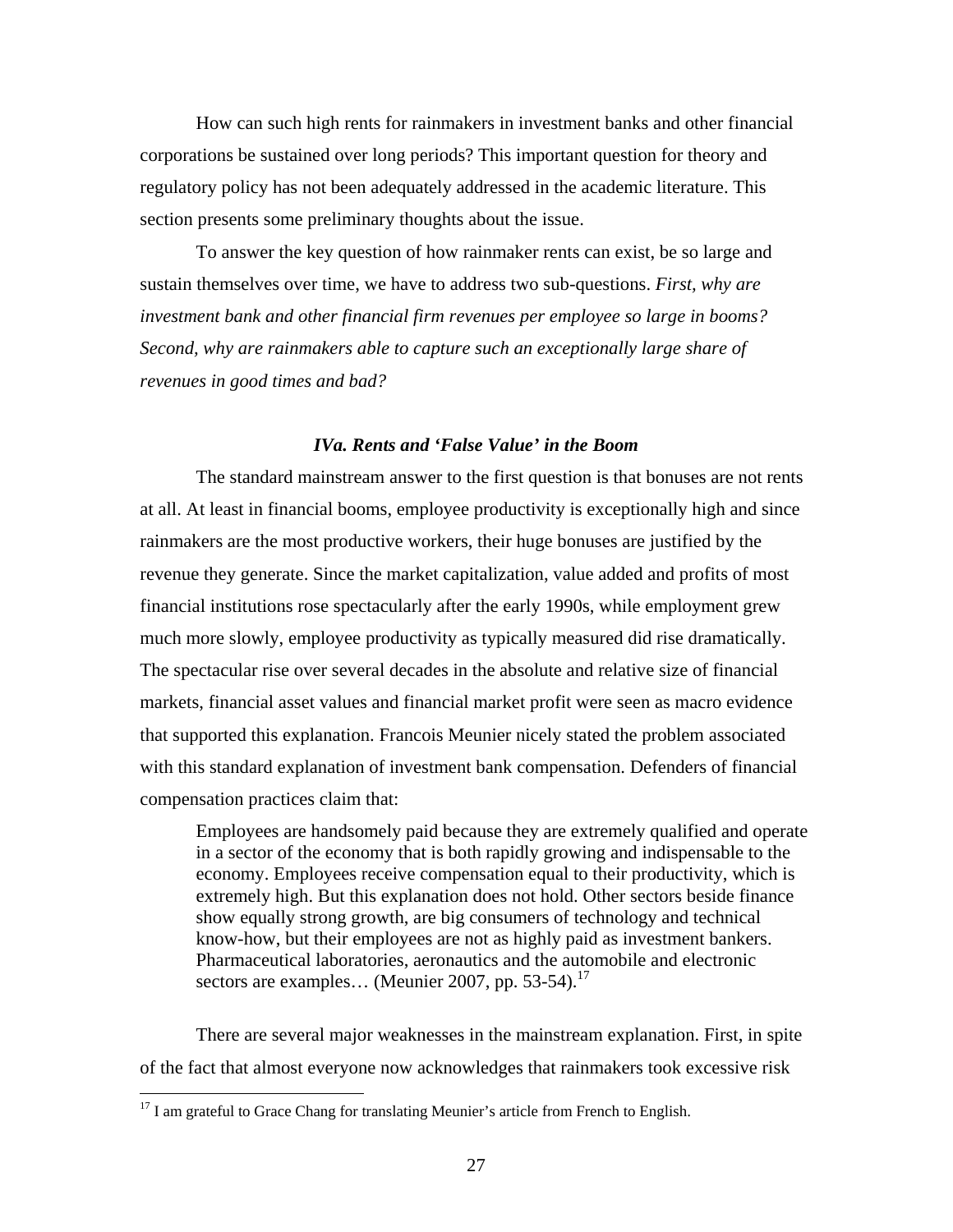with their firms' capital in the boom, *their contributions to revenue or profit were not reduced by an appropriate risk-adjusted cost of capital before setting their bonuses*. Indeed, most rainmakers were charged no capital cost at all for purposes of bonus determination. "The overwhelming majority of banks used fairly basic profit numbers and did not adjust for risk at all" (Hughes and Masters 2008). *The Economist* noted that compensation in "the securities industry was based on revenue, not risk-adjusted returns." This practice continued even as the crisis unfolded: "According to a survey of industry practices published by the Institute of International Finance in March [2009], many banks still fail to use risk-adjusted measures either to calculate the size of the bonus pool or to allocate it (*The Economist*, "Rebuilding the banks," May 14, 2009, pp. 19 and 23). One of the central planks in French President Sarkozy's model for the regulation of compensation in banking is: "the cost of risk must be included" in the determination of bonuses (*Financial Times*, "Sarkozy tightens bonus rules," August 26, 2009).<sup>18</sup> The *Wall Street Journal* reports that "the Financial Stability Forum has set out new principles, already adopted by the U.K. and France, requiring banks to base bonuses on risk-adjusted profits rather than revenue, defer awards for up to three years and allow for clawbacks" ("A Capital Idea for Bank Bonuses, August 28, 2009). Note that these principles not only require risk-adjustment, but also demand that *profits*, not revenues, be the foundation on which bonuses are determined. Had this principle been in place during the recent crash, Merrill Lynch would not have paid \$16 billion in bonuses in 2007 while the firm lost \$7 billion. Matthew Richardson, France's Minister for the economy, industry and employment argued that: "We should scrap this system for financial institutions and make it more risk-based - consider illiquidity risk, credit risk, funding risk, market risk. If these risks were taken into account, these trades would not show profits, putting an end to unjust bonuses" (*Financial Times*, "A curb on bank bonuses misses the point," September 9, 2009). Even the Fed agrees. It:

<u>.</u>

<span id="page-29-0"></span><sup>&</sup>lt;sup>18</sup>President Sarkozy admitted that his proposals to regulate rainmaker compensation would be unsustainable if other important countries declined to follow his example because this would trigger "an exodus of bankers"- regulatory race to the bottom. The reaction of US financial economists was predictable. A finance professor at Dartmouth said the proposals were nonstarters, because they are "so fundamentally antithetical to the Anglo-American notion that compensation has to be a function of failure and profit" (*Wall Street Journal*, "France Will Police Pay, Bonuses of Traders," August 26, 2009. Perhaps the professor was not familiar with the data on rainmaker compensation and bonuses in the crisis.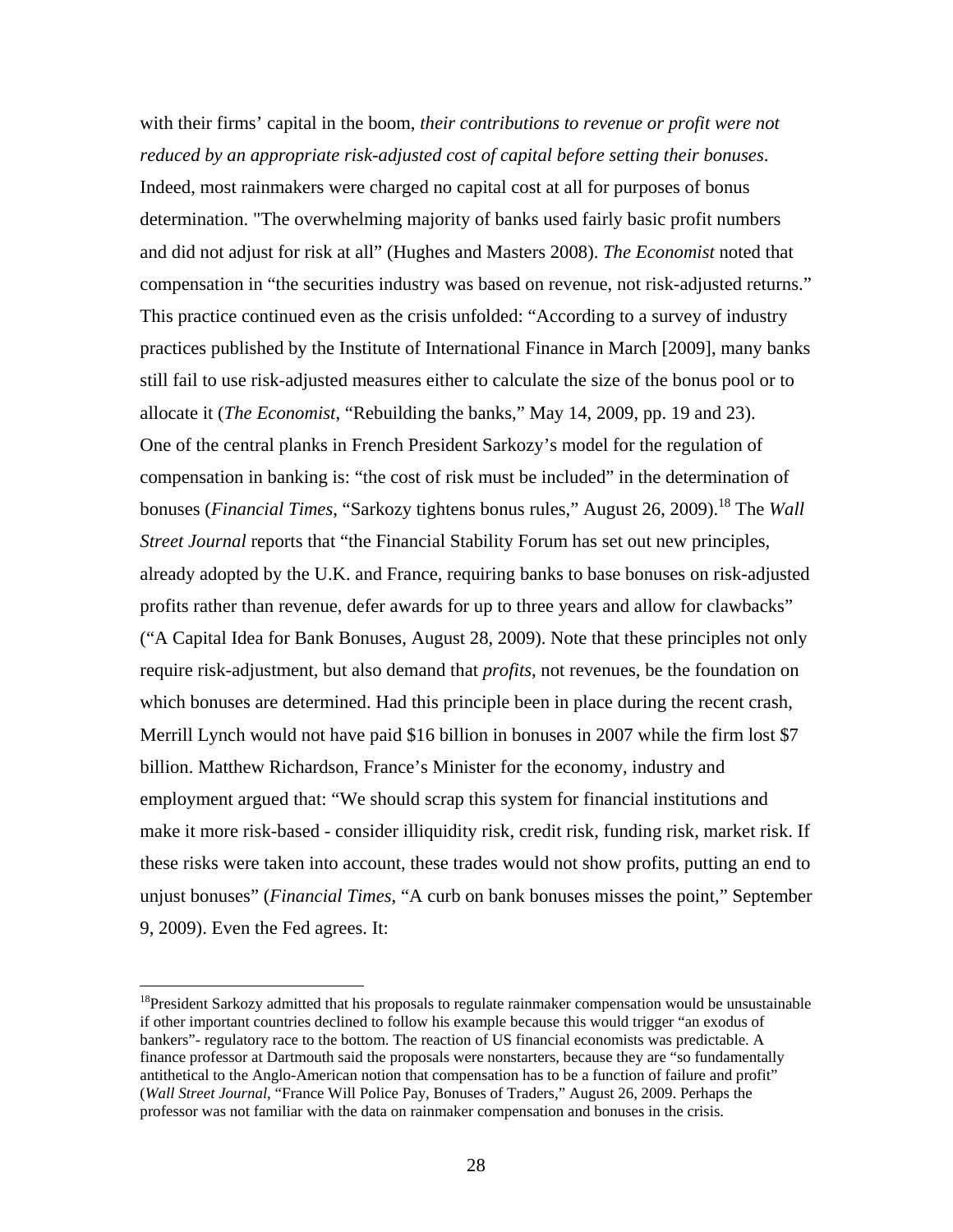"proposed that pay of traders be linked to the risks taken to achieve returns. So if two people generate \$1 million in revenues each, the one who took more chances would be paid less. Analysts noted that one sure-fire sign of risk – bets that use a lot of borrowed money - could stay out of style if the Fed uses risk-adjusted returns to assess bow employees should get paid. (*Wall Street Journal*, "Fed Hits Banks With Sweeping Pay Limits," October 23, 2009)

*Since rainmakers used large amounts of their firms' capital to support their operations in an exceptionally high-risk era, an appropriate risk-adjusted capital charge would have been substantial, sharply lowering bonuses.* No acceptable theory of appropriate compensation policies would justify this practice; it is a license to loot the shareholders.

The main problem with the proposition that rainmakers deserve or earn their large bonuses in boom years because they create high value in those years is that it fails to take into account the ephemeral character of these revenues. I do not dispute the assertion that rainmakers create market value during the bubble. They are paid to identify, exploit and create serial financial asset bubbles that produce the escalating capital gains that are the source of their firm's revenue and profit, and thus the ultimate source of their bonuses. They do these jobs brilliantly. However, to use this as a defense of the legitimacy of the bonus system, one must assume that the value of financial assets and the market capitalization of financial firms during the boom accurately measure the discounted *future* cash flows associated with them, or that the value rainmakers create is long-term rather than transitory value. A central tenet of the efficient financial market hypothesis is that financial market prices are always in rational-expectations equilibrium. But history demonstrates that financial markets move through time in boom-bust cycles around some variable trend. Financial assets are grossly over-valued in the late boom, as demonstrated by the subsequent bust, and under-valued in much of the bust, as demonstrated by the subsequent boom. So except when the cycle passes through the trend in one direction or the other, financial asset values and market capitalizations are not consistent with longterm trends in cash flows. *Thus, the only reasonable way to measure the long-term value creation that should be the determinant of bonuses in speculative financial booms is ex post, after the excesses of the boom have been eliminated.* Note that since the government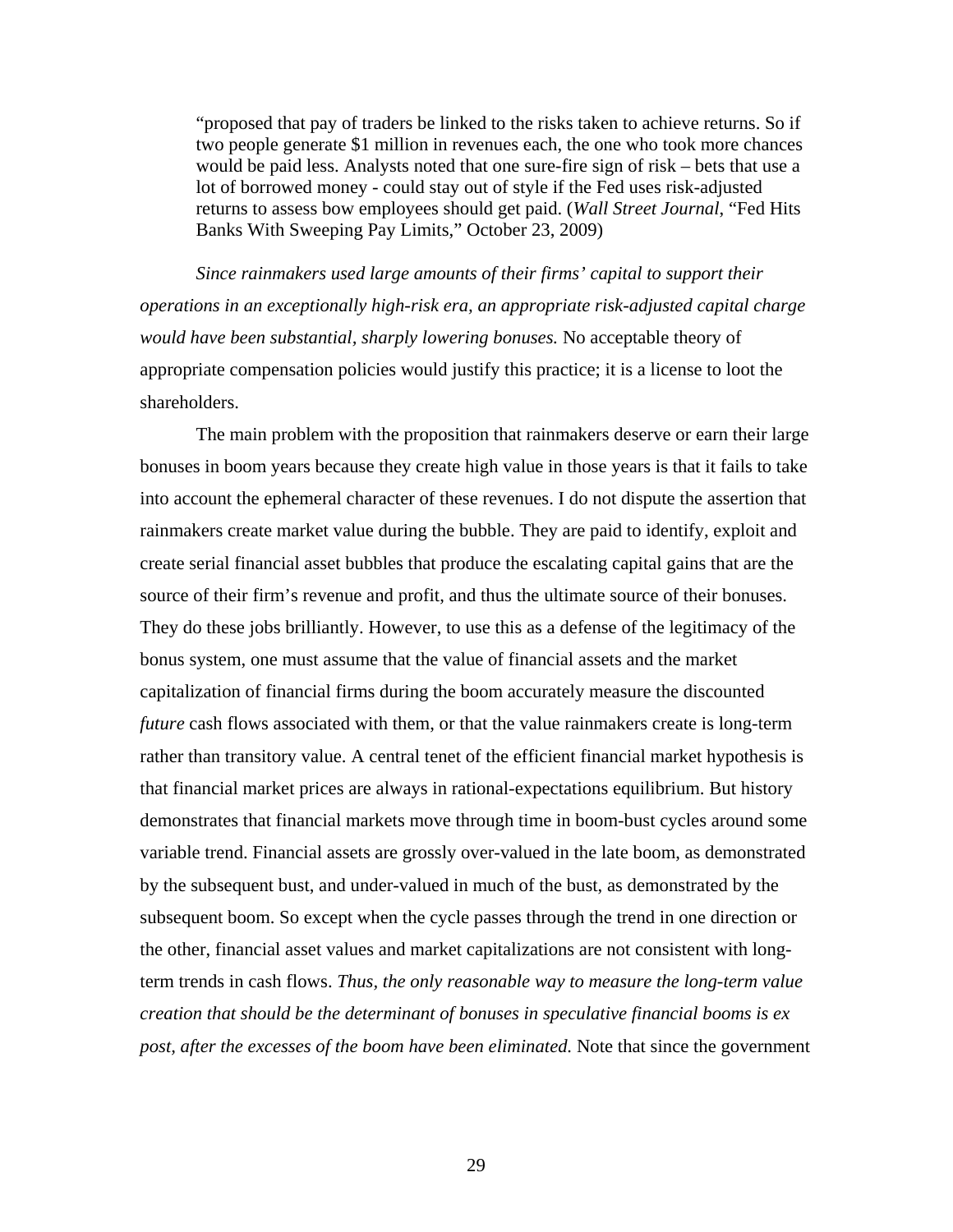has consistently bailed out financial markets in recent downturns, even measuring value creation by rainmakers via longer term trends grossly exaggerates their contribution.

We have already examined the total returns to shareholders in the big investment banks over this period. Floyd Norris, a financial market columnist for the *New York Times* recently showed that an investor who held the stocks in the S&P 500 stock market index and reinvested all dividends received would have earned a nominal average annual return over a 10 year period ending in January 2009 of *minus* 2.6%. Adjusted for inflation, the average annual return was minus 5.1% (Norris 2009). These data suggest that investment banks and other financial firms were crucial parts of an economic system that *massively destroyed shareholder value over the past decade or more*. *There was thus no financial or non-financial long-term value creation that could possibly justify the huge bonuses and stock options of the era.* Compustat calculates a five year cumulative annual growth rate (CAGR) for its S&P 500 stock price index and key component sectors of that index. For the five years ending in early March 2009, the broad index has a CAGR of minus 9.5%, while the financials sub-section has a CAGR of minus 27.1%. In this period at least, owners of financial firm stock did much worse than owners of other sectors or of the broad index.

The belief that financial rainmakers destroyed value is widely shared. Paul Krugman recently wrote: "The financial services industry has claimed an ever-growing share of the nation's income over the past generation, making the people who run the industry incredibly rich. Yet, at this point, it looks as if much of the industry has been destroying value, not creating it" (Krugman 2008). Fellow Nobel Prize winner Joseph Stiglitz made a similar observation.

Even in the heyday of finance, there was a huge gap between private rewards and social returns. The bank managers have taken home huge paychecks, even though, over the past five years, the net profits of many of the banks have (in total) been negative. And the social returns have even been less - the financial sector is supposed to allocate capital and manage risk, and it did neither well. Our economy is paying the price for these failures - to the tune of hundreds of billions of dollars" (Stiglitz 2009).

Veteran *Financial Times* columnist John Plender noted that "it is hard to argue with the proposition that the manic pursuit of … personal profit by bankers operating within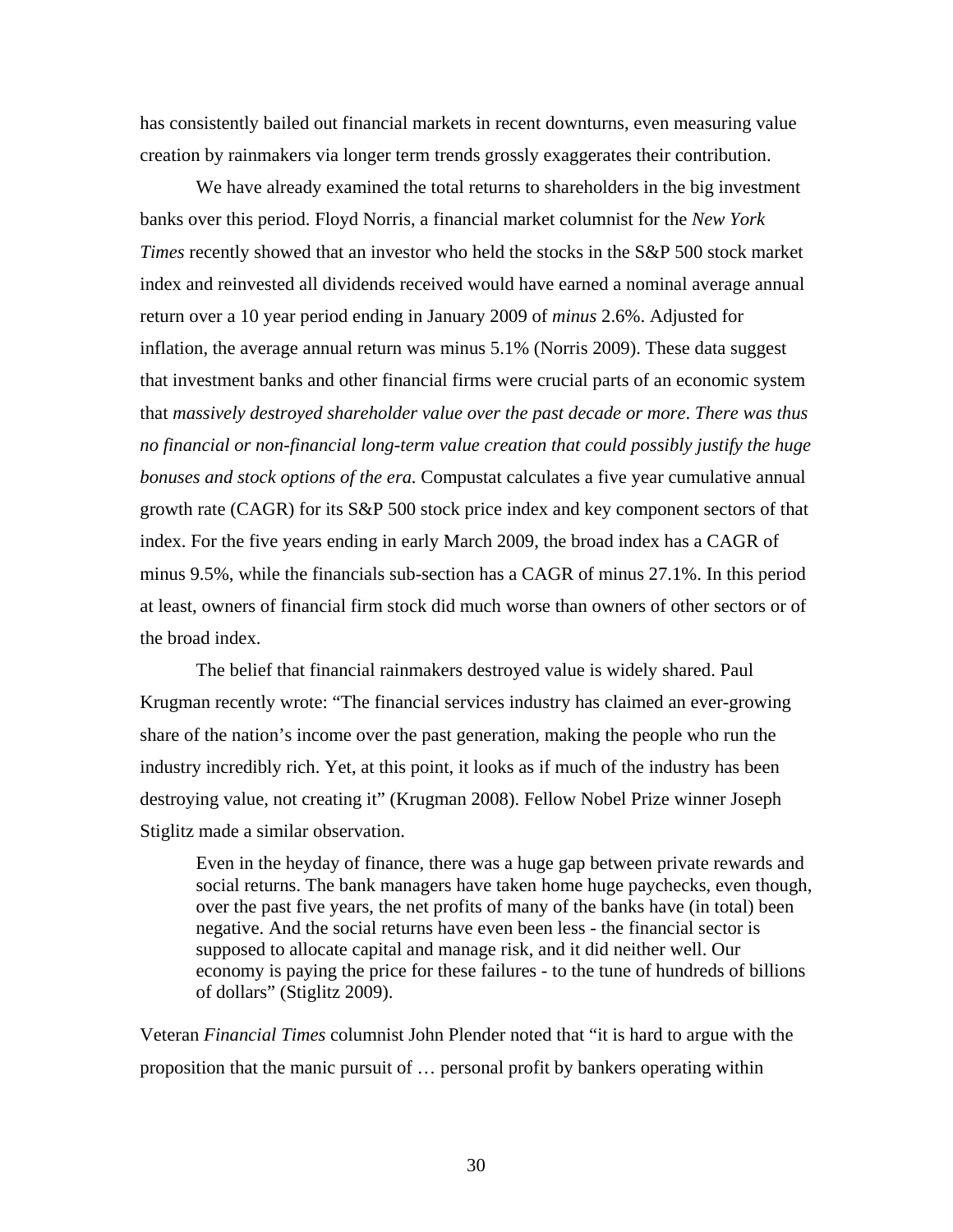flawed incentive structures has been extraordinarily damaging for the economy and society at large" (Plender  $2009$ ).<sup>19</sup>

The recognition that the bonus system led to excessive risk-taking that was value destroying is the main reason why so many commentators, including the influential Financial Stability Forum, have called for annual bonuses to be held for long periods in escrow accounts, and reduced over time if the firm losses value in subsequent years as a result of excess risk seeking (Financial Stability Forum 2009, p. 12).<sup>20</sup> Even Goldman Sachs CEO Lloyd Blankfein acknowledges that bonuses based on short-term value creation are undeserved and dangerous to the firm and the system. To prevent this problem, he suggests that:

An individual's performance should be evaluated over time so as to avoid excessive risk-taking. To ensure this, all equity awards need to be subject to future delivery and/or deferred exercise. Senior executives should be required to retain most of the equity they receive at least until they retire… (Blankfein 2009)

The theory that best explains why it is that boom-bust cycles inevitably take place in capitalist financial markets can be found in the work of Keynes, Minsky and Marx.<sup>[21](#page-32-2)</sup> Keynes's theory is built on the core assumption of fundamental uncertainty: the future is not knowable in the present because it does not yet exist and it has not yet been determined. Agents can only guess where markets will go in the future and make choices accordingly. But these choices, made in ignorance, affect the system's future trajectory in a dynamic path-dependent process. "Rational expectations" are not possible because the "fundamentals" of future states do not yet exist and thus cannot be known

In a Keynesian world, expectations are formed "conventionally," normally via extrapolation from the recent past. The longer these expectations lead to decisions that generate satisfactory outcomes, as they do in booms, the greater the confidence agents place in them. When a financial boom lasts for some time, agents begin to project its

<span id="page-32-0"></span><sup>&</sup>lt;sup>19</sup> McKinsey consultants agree. In a recent report it notes that: "The world's equities lost almost half their value in 2008, declining by \$28 trillion." "Much of the rise in assets in mature markets did not reflect capital being channeled into economically productive activities; rather, it reflected growing asset bubbles."

<span id="page-32-1"></span><sup>(</sup>McKinsey 2009, pp. 10 and 21).  $^{20}$  Rob Parenteau suggested that such escrow accounts could be used to bail out these firms when crises threaten their solvency.

<span id="page-32-2"></span> $21$  See Crotty 1994 for a careful explanation of Keynes's theory of financial volatility. For a defense of the proposition that Marx's theory of financial market behavior has a great deal in common with the financial market theories of Keynes and Minsky, see Crotty 1985.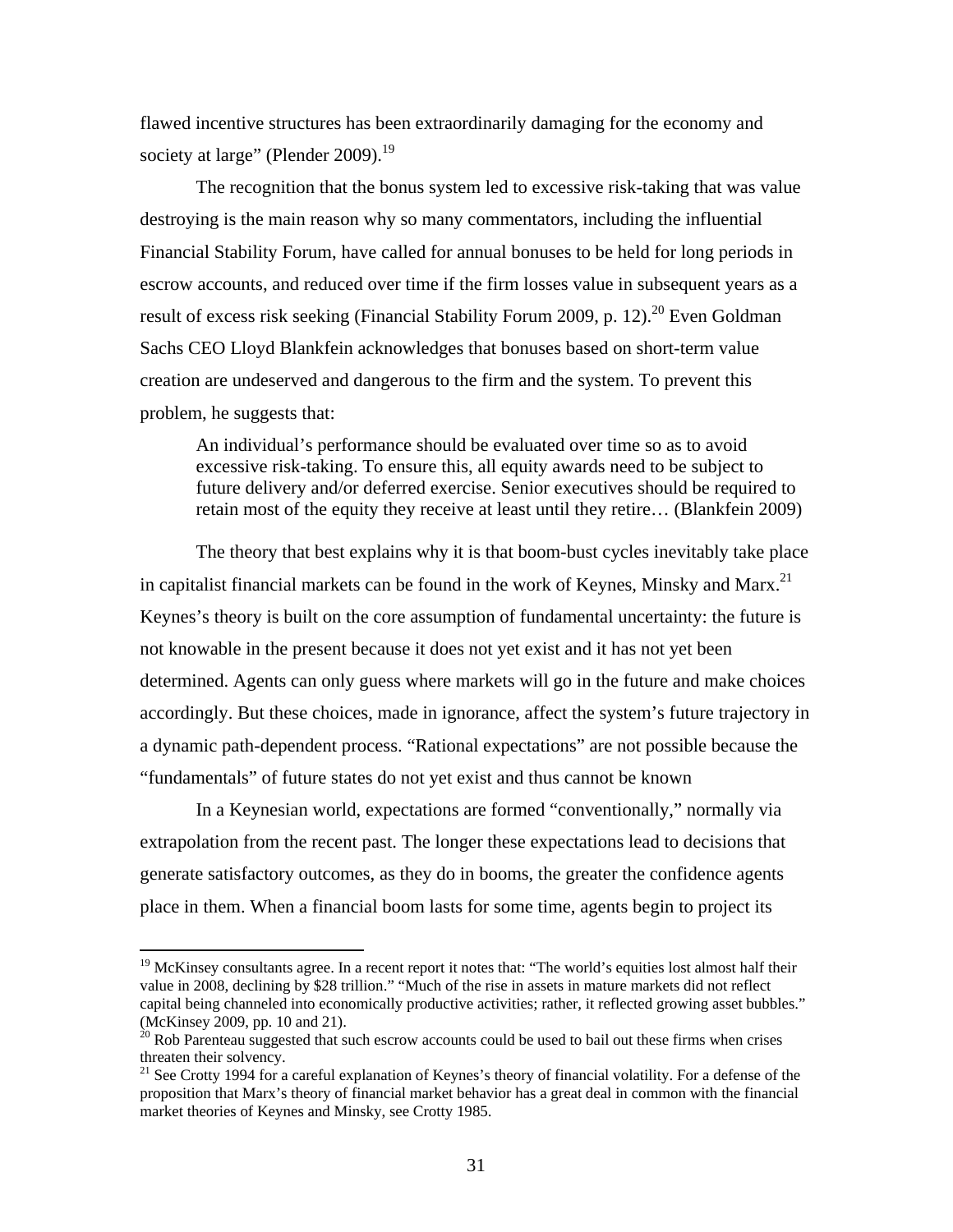continuance. Given optimistic expectations of future prices, buying securities seems like a reasonable decision. As the boom proceeds and optimistic expectations are shown to be justified, buying securities with borrowed money also seems like a reasonable decision because optimistic expectations are held with increasing confidence or subjective sense of certainty. This drives the financial boom forward, raising leverage while raining capital gains on investors. The heaviest rain falls on the most aggressive investors. Objectively risky strategies are eventually considered safe.<sup>22</sup> Since every long-term financial boom is accompanied by the widespread belief that we have entered a "new era" in which this boom will be permanent, eventually there is a near universal belief that high yields previously achievable only by accepting high risk can now be gained safely.<sup>[23](#page-33-1)</sup>

The system eventually becomes, to use Minsky's famous phrase, "financially fragile." Expected future cash flows are increasingly contractually committed by household and financial and nonfinancial firms to financial institutions, while increased reliance on short-term financing makes financial firms especially vulnerable when crisis conditions erupt. Financial booms end when real-sector cash flows, whose growth is constrained by resource availability and technology, can no longer sustain boom-elevated security prices and dangerous leverage positions and/or when intra-financial-sector commitments cannot be met. The crisis can be triggered by any disappointing outcome in the real or financial sectors.

The central point is that from the perspective of the most realistic theories of financial market dynamics, the value created by boom euphoria, excessive leverage and dangerous risk-taking is "false value." It cannot be permanently sustained by real sector cash flows and must disappear after the boom ends. *Since 'false value' is the main source* 

<span id="page-33-0"></span><sup>&</sup>lt;sup>22</sup> Amromin and Sharpe show that the description of the Keynesian process of conventional expectation and confidence formation is the way investors in fact behave. "In forming expectations of future returns, household investors appear to extrapolate from recent-years' realized returns. … [E]xpected returns appear to be procycylical" (Amromin and Sharpe 2009, p. 28). Boldrin and Peralta-Alva demonstrate that forecasting future dividends using past data as input to a distributed lag forecast – a forecasting method consistent with Keynes's theory but incompatible with neoclassical theory – is far more accurate in predicting future stock price movement than using mainstream financial economics assumptions. "This assumption… can go along way in accounting for the secular trends of the U.S. stock market" (Boldrin and

<span id="page-33-1"></span>Peralta-Alta 2009).<br><sup>23</sup> The importance of the "new era" syndrome in the generation of recurrent financial crises is stressed in Reinhart and Rogoff 2009.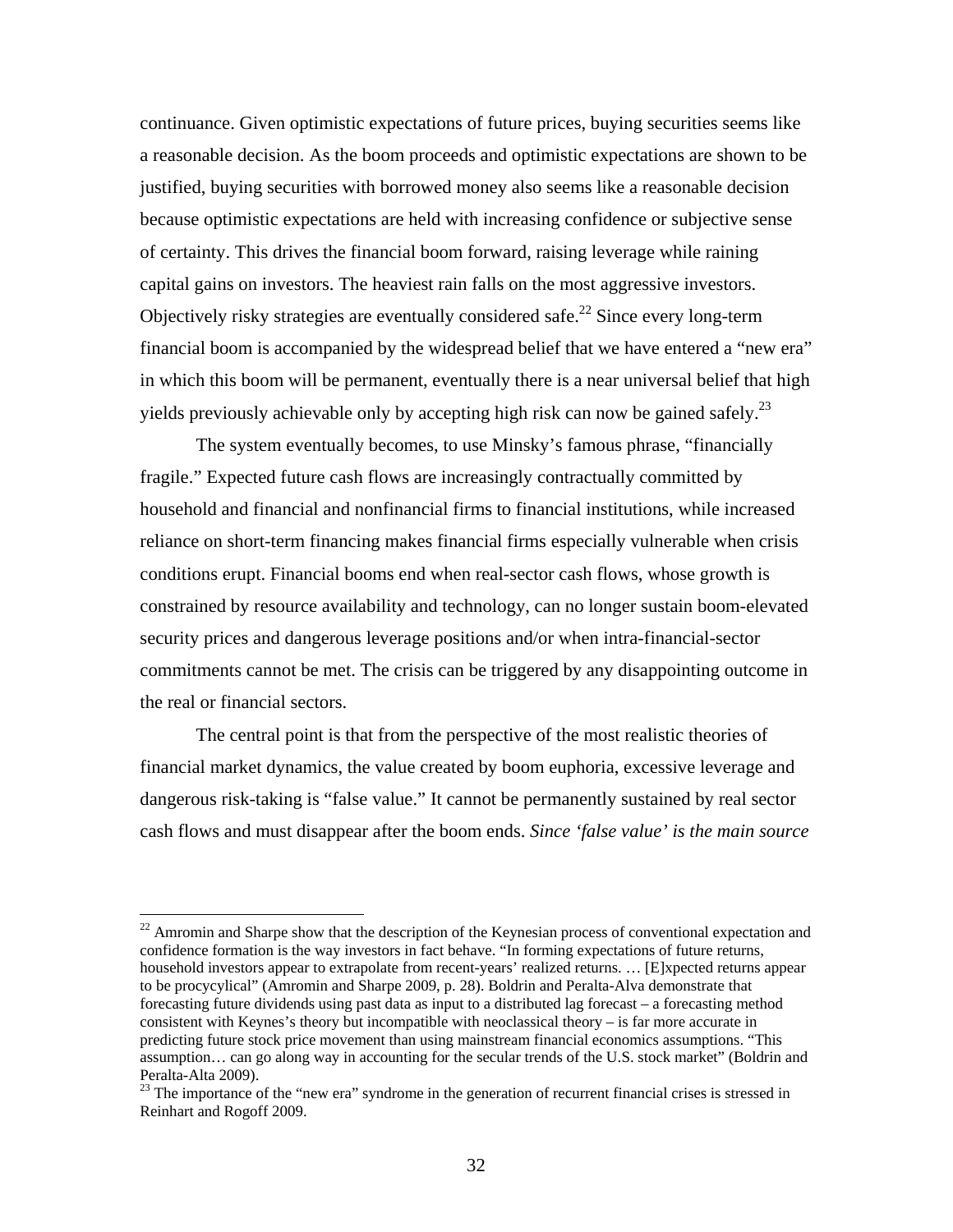### *of excessive rainmaker bonuses, they cannot be justified as payment for contributions to increased economic efficiency and/or long-term economic growth. They are rents*.

Britain's Financial Services Authority makes the same point in its overall assessment of the causes of the crisis and appropriate regulatory responses. It argues that the increase in the relative size of financial markets relative to the rest of the economy "over the last ten to fifteen years, has also been driven by unnecessary and undesirable factors." One is "illusory and the other harmful."

 The *illusory affect* can arise from mark-to-market profits in a rising market. … If irrational exuberance pushes the prices of assets to irrationally high levels, markto-market accounting will swell declared profit in an unsustainable way. A significant element of trading book profits recorded in the years running up to the crisis proved in retrospect illusory. *These illusory profits were however used as the basis for bonus decisions, and created incentives for traders and management to take further risk.* … *The possible harmful effect is rent extractions.* For it seems that some and perhaps much of the structuring and trading activity involved in the complex version of securitized credit, was not required to deliver credit intermediation efficiently. … Wholesale financial services, and in particular that element devoted to securitized credit intermediation and the trading of securitized instruments, grew to a size unjustified by the value of its services to the real sector. (Financial Services Authority 2009, pp. 47 and 49, emphasis added)

#### *1b. Rents and Oligopoly Power*

There has been a substantial increase in the market share held by a small number of the largest firms in important financial markets in the last quarter century that has enabled these firms to use substantial market power to increase revenue, profit and rainmaker bonuses. While speculative "false value" is the main source of money for bonuses, oligopoly-based market power is also a significant contributor to the money pool that feeds excessive rainmaker compensation.

The system-shaking problems in commercial banking in the 1980s and early 1990s drove many firms out of that industry. From the end of WWII through 1979 there were only a few years in which the number of failures exceeded single digits. But between 1984 and 2003, 2700 banks failed. As shown in Figure 4, as late as 1995, the top 3 commercial banks owned about 12% of industry assets. A frantic merger process raised that figure to over 20% by 1998. By 2008, the top-3 banks owned about 36% of industry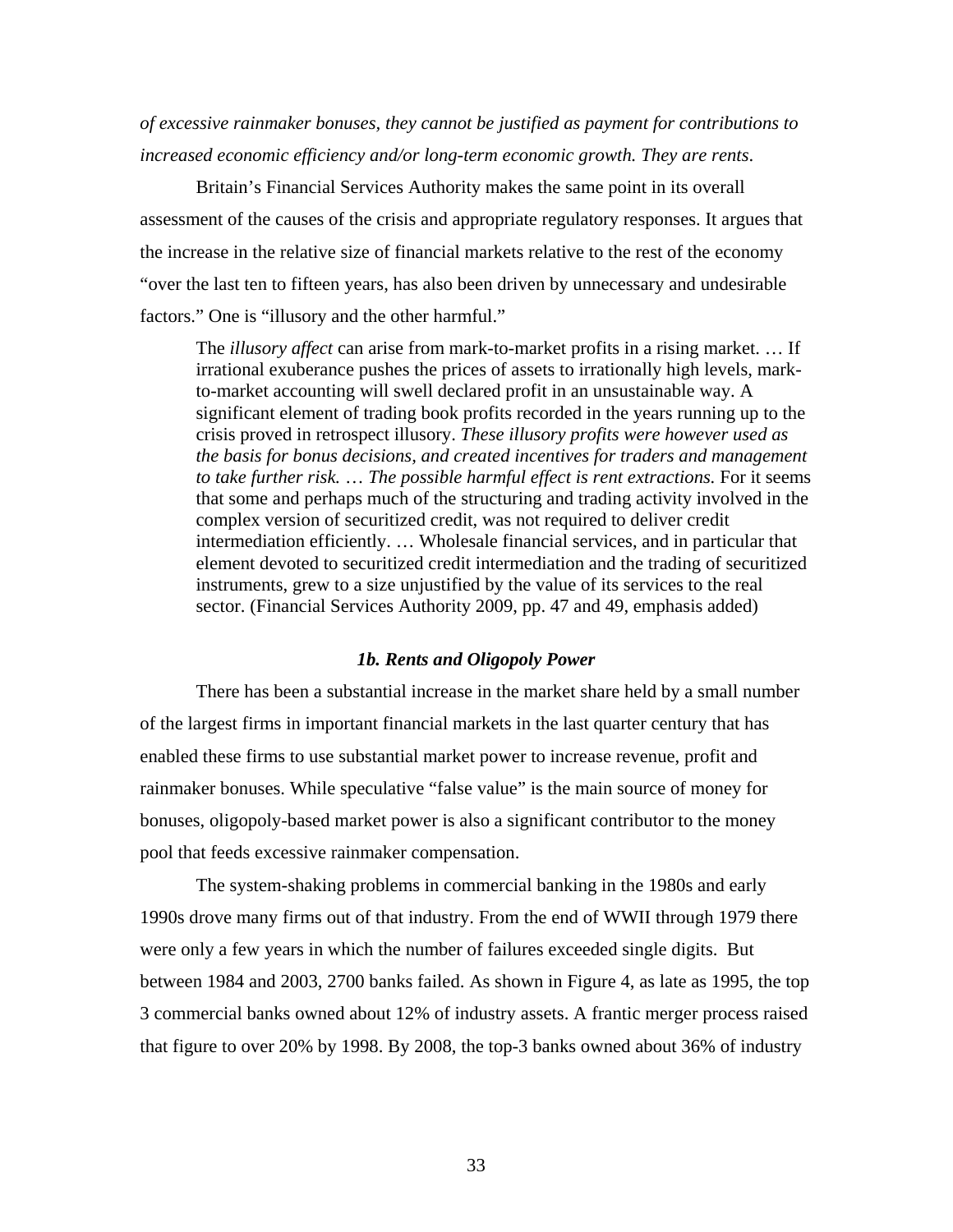assets. In 1995, the largest seven commercial banks in the US had about 22% of industry assets; their share exceeded 45% by 2008.

Figure 5 shows that in 2001, the top five investment banks held an impressive 50% of the assets of US brokers and dealers. By 2007 this ratio had risen to about  $67\%$ .<sup>[24](#page-35-0)</sup> The share in total industry revenue of the top ten investment banks stayed within a range of 48 to 59 percent from 1980 to 2003, but hits 74% in 2007 (SIFMA 2008, p. 36) (The rise in concentration that took place in the aftermath of the crisis and subsequent government bailout is discussed below.)

The US Census Bureau publishes information on concentration every five years. Consider four firm revenue - not asset - concentration ratios for 1992 and 2002. (Unfortunately, the results of the 2007 survey are not yet available.) For savings institutions it was 12% in 1992, but rose to 31% by 2002. For investment banking and securities dealing, it was 32% in 1992 and 41% in 2002. Several life insurance categories showed similarly high concentration. Concentration ratios in wholesale commercial banking and in important segments of investment banking are higher yet. Such high concentration ratios clearly make corespective or collusive behavior in key financial markets possible.

Inter-firm relations in these concentrated markets vary, with intense competition in some products and services, but corespective behavior in others. For example, there is fierce competition among investment banks for brokerage business narrowly defined – the buying and selling of financial assets for clients. Fees were fixed at a high level by agreement among large investment banks in the US prior to 1974, but thereafter conditions became more competitive and profit margins declined secularly. By 2006 it was widely claimed that investment banks were breaking even or losing money on their narrowly defined brokerage business. Other competitive markets include exchange traded derivatives and, in the recent boom, bank loans to hedge and private equity funds.

Conversely, the opulent fee structures of hedge and private equity funds suggest the absence of price competition. The general partners in private equity funds normally charge an annual management fee of about two percent of assets under management and

<span id="page-35-0"></span> $24$  The size of the investment bank industry is taken from SIFMA, but this data base may not contain holding company investment banks and thus these concentration ratios may be biased upward. This would not materially affect the concentration trends.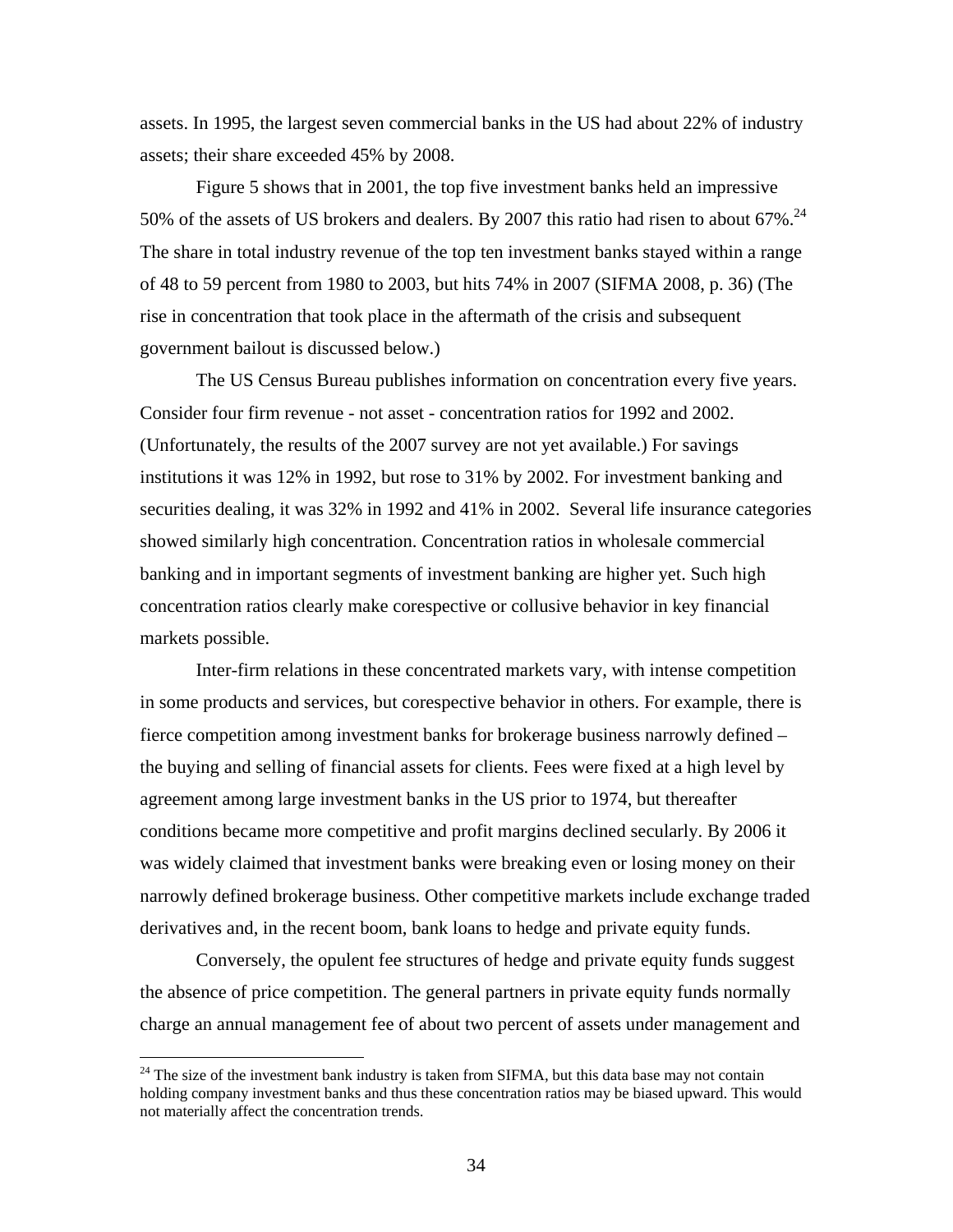receive a 20 percent share of the profits of the fund. They also charge firms they own considerable 'fees.' In a *Financial Times* article written to defend the efficiency of private equity funds, a former president and CEO of Morgan Stanley notes that "private equity's notoriously high "friction costs" increase the spread between the rate of return on the fund's assets and the return investors receive at 11 percent a year – a huge margin ("Private equity's halcyon days are not yet threatened," March 8, 2007, p. 11). According to Froud and Williams 2007, there is "little evidence of any competition on fee levels," a view that seems widely accepted (p. 10). Such consistently high fees that earn fund general partners fabulous fortunes (that are taxed at low capital gains rate in the US) are simply incompatible with the assumption of intense competition. An identical argument can be made about lucrative fee structures in the hedge fund industry – also normally 2 percent of assets and 20 percent of profits.

In 2007, the top three commercial banks in the syndicated corporate loan market controlled at least half the business. JPMorgan Chase had 29%, Bank of America had 18%, and Citibank had 15%. (Berlin 2007, p. 2). In early 2009, the largest seven commercial banks wrote 98% of commercial bank originated derivates (FDIC 2009). It is also clear that the sustained existence of numerous shockingly high 'fees' to commercial bank customers reflects corespective behavior. Service charges on deposit accounts are the largest single source of identified non-interest income for commercial banks, while non-interest income now generates more than half of bank revenue.

"Bounced-check and ATM fees are setting records. Consumers are paying higher service charges on interest-bearing accounts, Bankrate.com says. And banks that issue credit cards are increasing fees for late payments and over-the-limit charges to as much as \$39 per violations. Make this mistake once or twice and your interest rate could hit 30%. 'These are not things that are subject to price competition," says Greg McBride of Bankrate.com.'" (*USA Today*, "Rising bank fees hit customers," October 4, 2005).

Big investment banks do not use price competition in traditionally lucrative investment banking businesses like M&As and IPOs, where fee structures are well established. They can sustain profit margins because the three firm concentration ratio in global IPOs is 41% and the five firm ratio is 65%. Concentration is also high in the global M&A market (*S&P Industry Surveys* 2009). US investment banks face less intense competition than their European counterparts. The *Financial Times* reports that M&A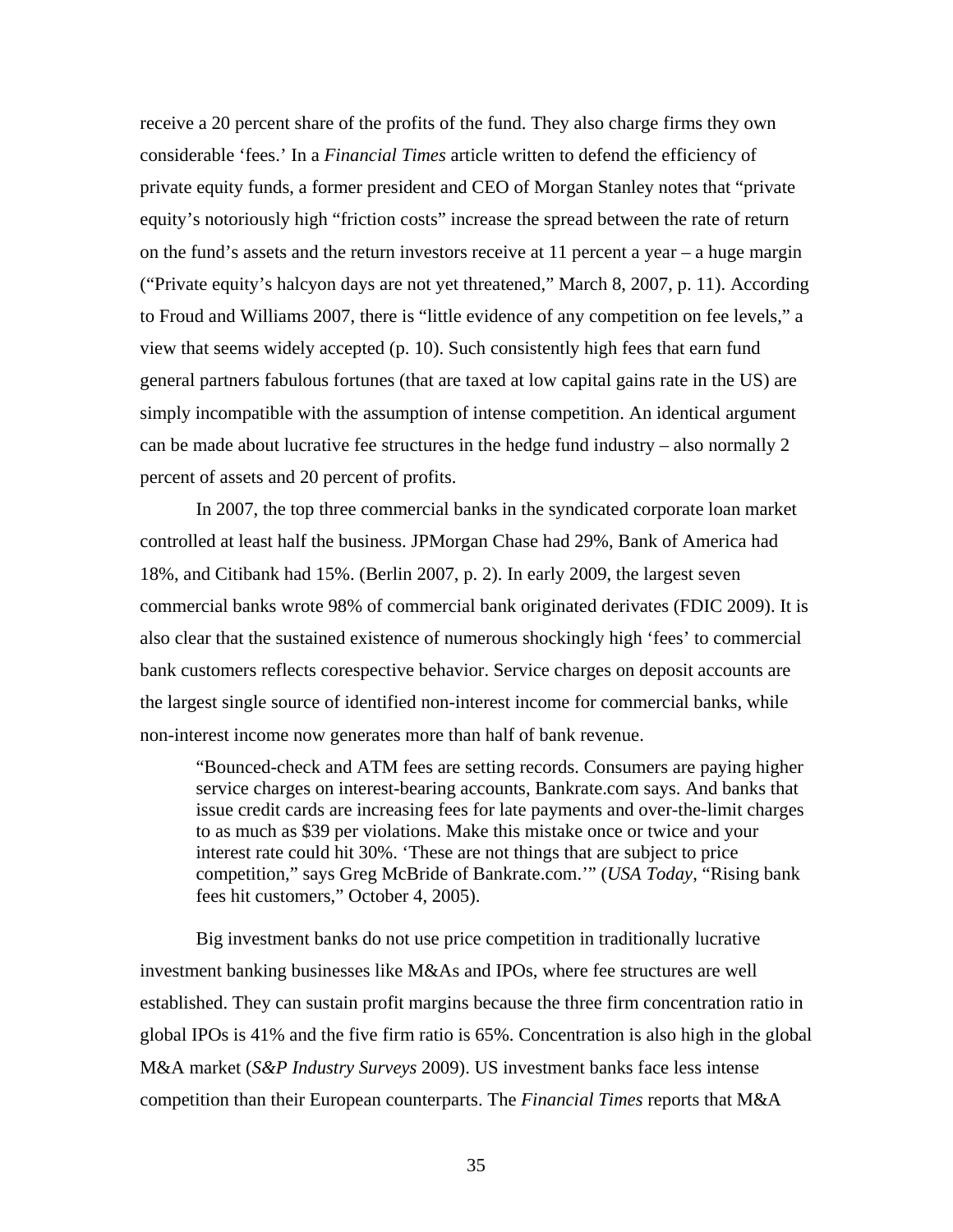activity in Europe exceeded that in the US for 2006, yet cumulative fees for M&A work were almost twice as high in the US. "Despite the fragmentation of the European market, pricing pressures actually appear to be fiercer than in the US… In the US market, indigenous banks have held on to high fees, partly be fending off foreign interlopers… Higher fee rates mean American deals remain more lucrative." ("Land of the Fee," December 21, 2006, p. 14). Moreover, the lack of transparency in the lucrative over-thecounter derivative market as well as the extreme asymmetry of information between banks who create and sell these instruments and the institutions that purchase them enabled banks to set very high profit margins on these profits.

Pricing power based on oligopolistic financial market structures and practices has added substantially to the pool of funds created by boom-induced 'false value' that are the main source of rainmaker compensation. A *Financial Times* editorial argued that: "inadequate competition failed to whittle away large profits – as enormous returns on equity showed – and therefore [failed to reduce] outsize compensation, unlike in other industries" (Public needs more bank for its bucks," October 16, 2009).

## *2a. Setting the Rainmaker Share of Revenue: why are rainmakers able to capture such an exceptionally large share of revenues in good times and bad?*

In the rainmaker financial firm, compensation is at least 50% of net revenue (gross revenue minus interest costs) in the bubble and often much higher in the downturn. For example, compensation at Morgan Stanley was 72% of net revenue in the second quarter of 2009, as revenues plummeted while bonuses did not fall by much (Barker 2009). This is much higher than in nonfinancial firms and represents a capture by rainmakers of revenue that could have gone to shareholders.

One can easily understand how a partnership culture in which rainmakers believe that the goal of the firm should continue to be maximization of rainmaker compensation might carry over to the public firm from the partnership. But there is a crucial difference in the way pursuit of this goal affects performance in partnerships and public investment banks. *Private investment banks have an incentive to limit risk and leverage even in the boom, because when risky decisions lead to large losses, it is the partners themselves who absorb all the losses.* Before it went public in 1999, Goldman Sachs was a private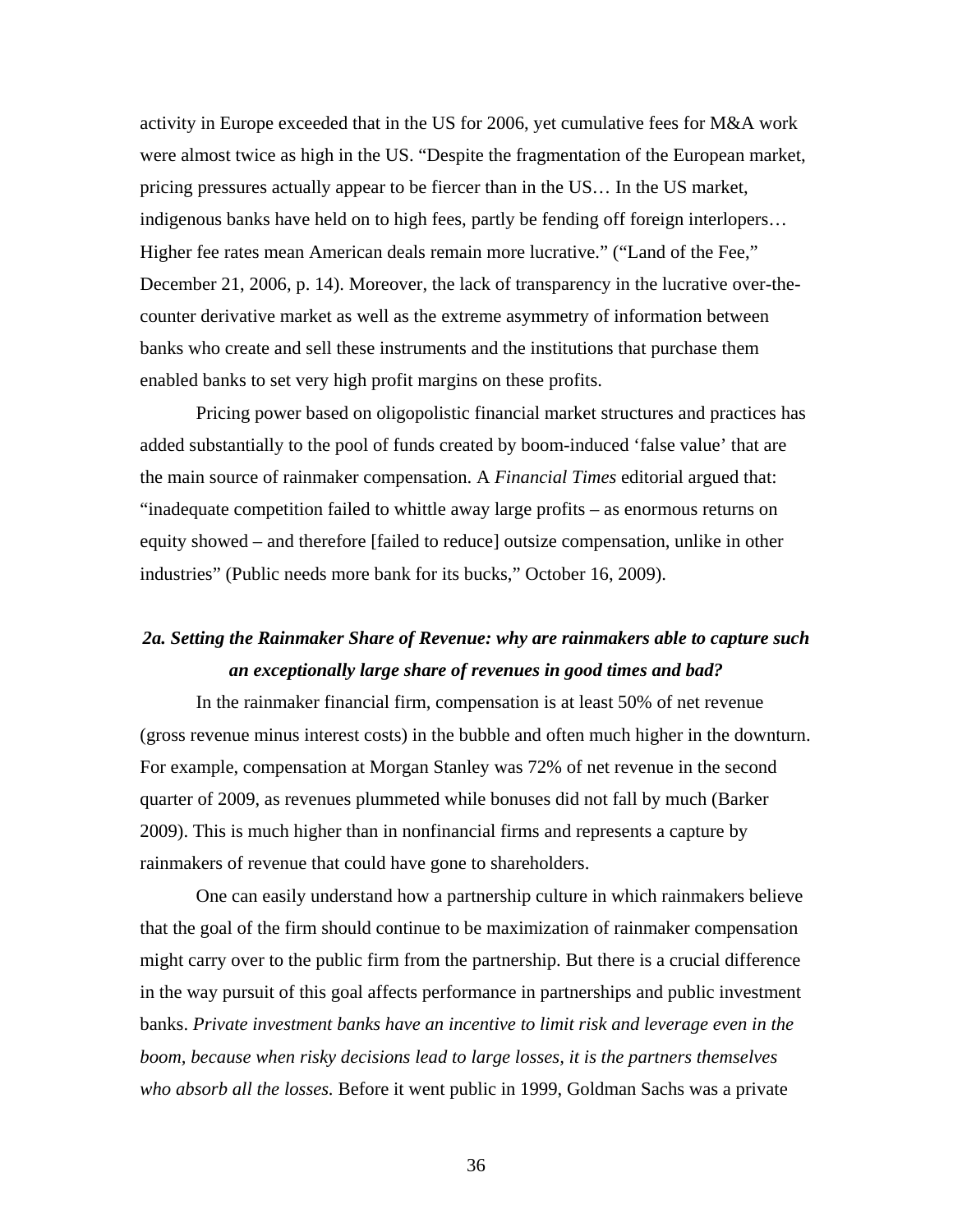partnership. Most of the partners' money "was tied up in the firm until they retired." Not surprisingly, this restrained risk-taking; partners "took good care of their pot of gold" (*Financial Times*, "Goldman should be allowed to fail," October 23, 2009).<sup>25</sup> But when risk-seeking in pursuit of large bonuses in public investment firms eventuates in a collapse in revenue, rainmakers can deflect revenue losses onto shareholders because they control firm policy. In today's public investment banks, rainmakers get large bonuses and shareholders get large capital gains in the boom. However, when the crisis hits, rainmakers still get substantial new bonuses and retain boom-era bonuses while shareholders are hit with large capital losses, wiping out much if not all of their boom-era gains.[26 A](#page-38-1) *Financial Times* article captured the essence of the situation: "the crisis is a timely reminder that investment banking is a business where investors are engaged in a joint venture with employees. Shareholders should never forget that they are very much the junior partners" (Larson 2008, p 19).

The new asymmetry in rainmaker compensation led to a substantial increase in the portion of bank revenues and profits that came from gambling with the firm's own capital as opposed to fee generation for the provision of client services, even though fees rose as well. Goldman Sachs is a good example of this transformation. From 1996 to 1998, traditional investment banking activity generated about 40% of the firm's revenue, but in 2007, its best year, this source was responsible for just  $16\%$ , while gambling – trading and principal investing – generated 68% of revenue (*New York Times*, "Wall Street, R.I.P.; The End of an Era, Even at Goldman," September 28, 2008). This shift to gambling substantially raised the risk associated with firm revenues. Indeed, one of the main reasons banks went public in this era was to be able to maximize the capital available for proprietary risk-taking.

*The key question to be answered here is: given that this compensation system was a serious threat to the interests of shareholders as well as to the survival of the big investment banks, why were rainmakers allowed to maintain it?*

 $\overline{a}$ 

<span id="page-38-0"></span> $25$  The article notes that risky trading operations generated only a third of Goldman's revenue in 1999, but this increased to two-thirds in 2006-07 and 78% in the first three-quarters of 1999.<br><sup>26</sup>Even in cases in which bonuses were paid in company stock with time restrictions on resale, financial

<span id="page-38-1"></span>innovation created transactions such as total returns swaps that allowed rainmakers to effectively convert these shares into other assets without actually selling them.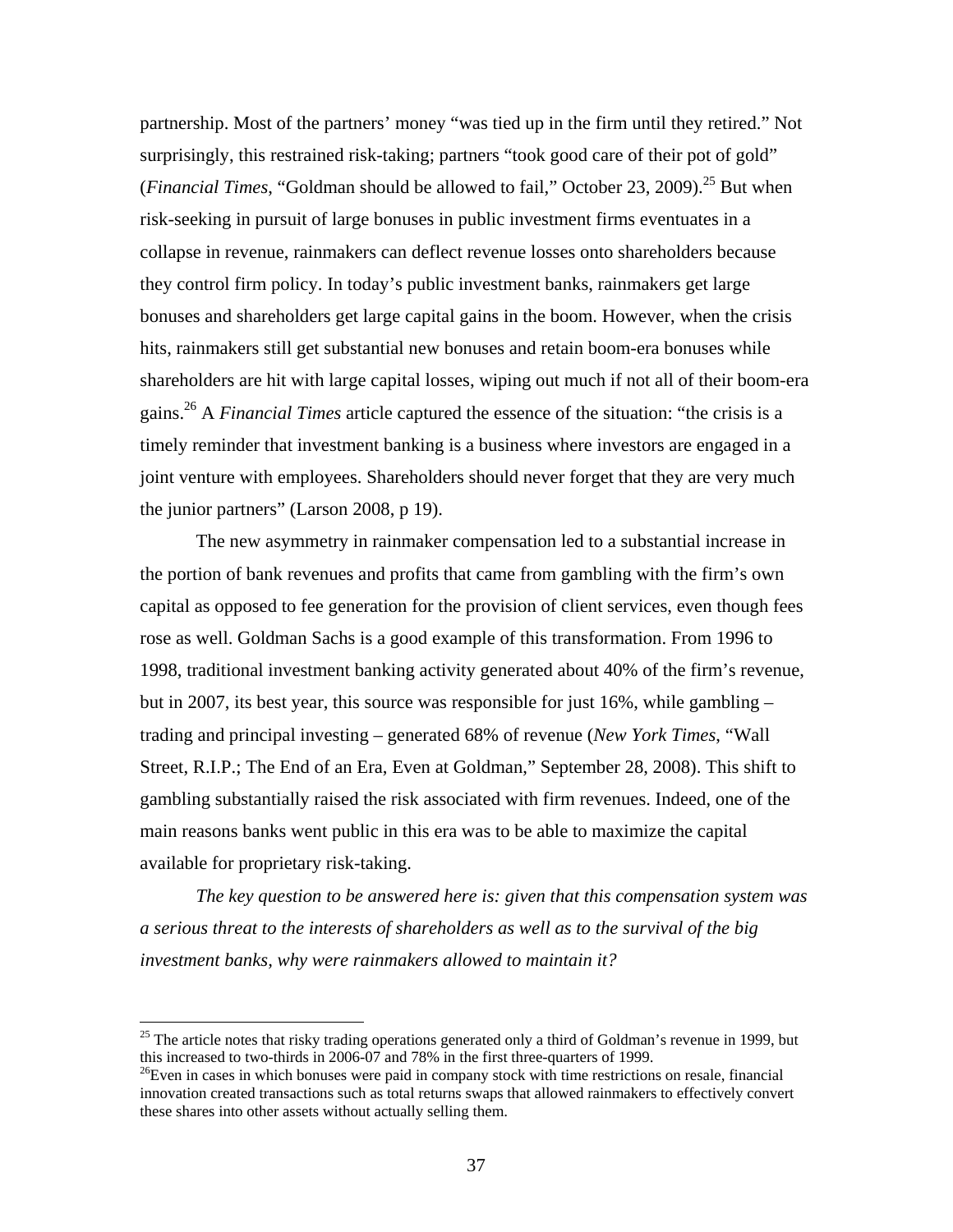It is clear that this system was a disaster for financial institutions. The big five investment banks all lost their independence. Bear Stearns and Lehman Brothers failed; Merrill Lynch became mortally ill and was taken over by Bank of America; and Goldman and Morgan Stanley opted for financial conglomerate status to gain access to insured deposits, obtain substantial tax breaks, have the government guarantee their debt, and be eligible for government bailouts. It is now clear that only massive government intervention, estimated as high as \$12 trillion or more if we include loans, capital infusions, debt guarantees and purchases of damaged financial assets at excessive prices prevented the entire financial system from collapsing. *There are four sets of agents and one market process that had the potential ability to force a more appropriate compensation system on the firm: shareholders, top executives, capital markets, government regulators and market competition.* Yet none of them did so. Why not? **Shareholders:** Why didn't shareholders prevent the use of a compensation scheme that threatened their interests? Mainstream financial market theory cannot explain the reproduction over a long period of time of a compensation system structured to allow rainmakers to loot shareholders and threaten the existence of the firm itself. Of course, there are many papers that discuss principal-agent conflict in financial firms. But they conclude that these lead only to minor imperfections that prevent financial markets from fully attaining perfect efficiency. I know of no paper in a respected mainstream journal that concludes that the rainmaker-shareholder conflict is so severe that it destroys any claim to financial market efficiency, and thereby negates the core claim of canonical neoclassical theories of financial markets such as the capital asset pricing model and options pricing theory. A rainmaker-run system will generate lower risk-adjusted longterm shareholder returns and higher systemic risk than in idealized mainstream models of financial markets because there will be too much leverage, credit will be misallocated, and financial markets will suffer from excessive volatility. And financial markets will utilize more resources than can be justified on efficiency grounds. Yet even the behavioral financial theory critics of efficient financial market theory fail to acknowledge the severity of these problems. "The behavioral finance literature… simply adopts the neoclassical view with biases added (e.g., overshooting, undershooting, framing, etc." (Findlay and Williams 2008-09, p. 224).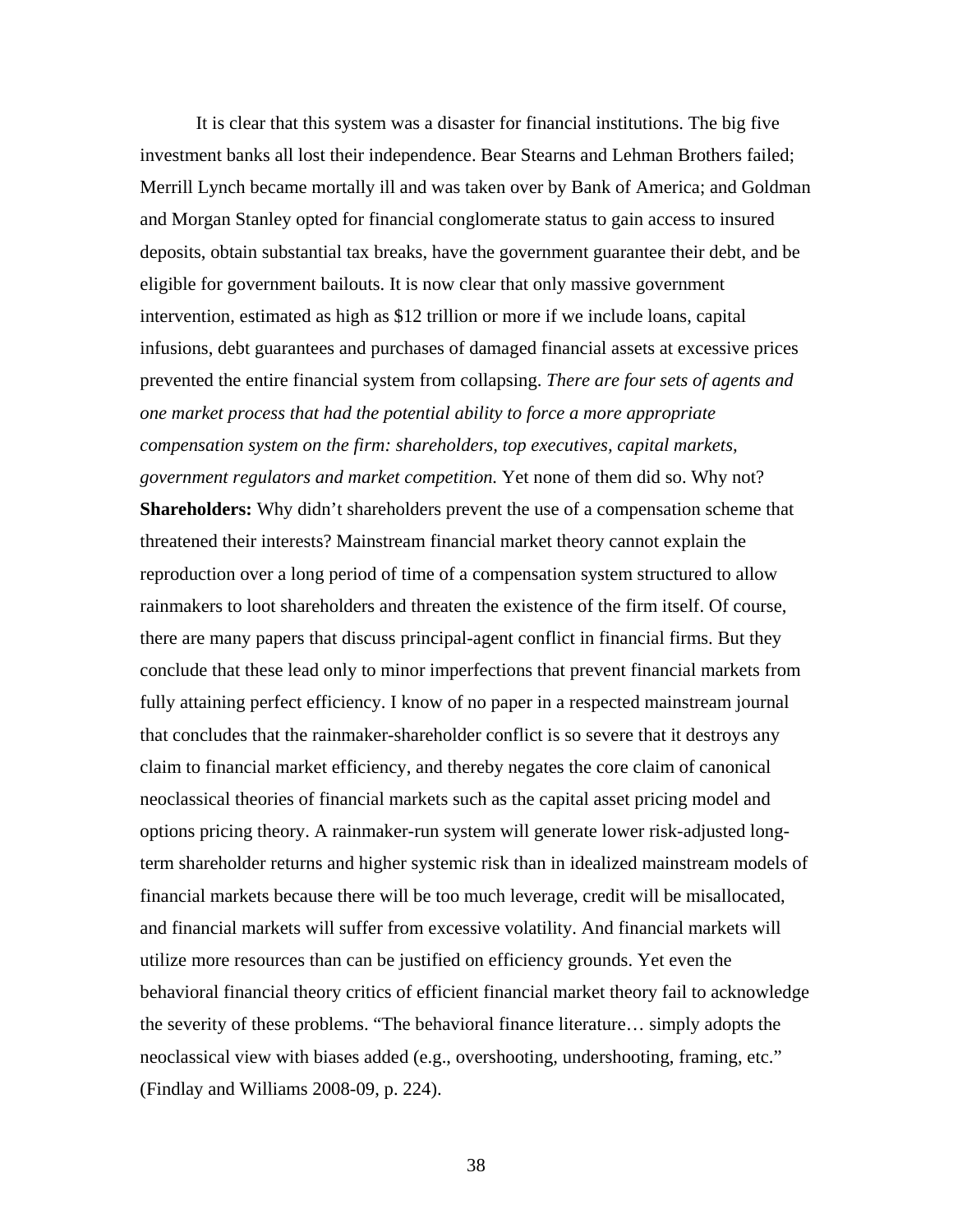Keynesian theory can help solve the puzzle represented by the existence of the rainmaker financial firm because it has no paradigmatic commitment to demonstrate that financial markets are efficient. Though the data clearly show that existing compensation schemes induce behavior that is inconsistent with objective shareholder interests, *Keynesian theory suggests that in financial booms, shareholders are likely to believe that rainmaker compensation practice are consistent with their perceived or subjective interests.* During the boom, most shareholders, relying on conventionally-determined optimistic expectations, believe that the spectacular capital gains of the period are realistic reflections of buoyant future economic conditions. They therefore may be perfectly happy with investment bank risk-taking practices even though these practices are *objectively* counter to their longer term interests. In the midst of boom euphoria most people fail to understand that their banks are taking excessive risk. Thus, from a Keynesian perspective, the question of why and how rainmaker financial corporations are able to act against objective shareholder interests for years or even decades need not arise: shareholders are usually happy with their banks in the bubble. If you bought Merrill Lynch stock at \$6.50 at the end of 1994, or even at its cycle-peak price of \$14 at the end of 2000, you would have been thrilled in late 2006 when the stock reached \$47 (http://finance.yahoo.com/q/hp?s=BAC&a=04&b=29&c=1986&d=07&e=11&f=2009&g  $=$ m&z=66&y=66).<sup>27</sup>

The overwhelming majority of shareholders probably did not want the firm to change compensation or any other policies in 2006. And the near universal belief of the business press, financial advisors, government regulators, and economists at the time was that the boom was based on sound fundamentals. Of course, a Keynesian perspective also implies that free financial markets are inherently unstable and dangerous to the economy and society. They therefore need to be tightly regulated by the government at all times, a decidedly non-mainstream conclusion.

A complete answer to the question of why shareholders did not restrain rainmaker greed must include the fact that most of the equity in US firms is held by financial intermediaries assumed to be acting in the interest of individual investors. In the

<span id="page-40-0"></span> $27$  The price is adjusted for stock splits and dividends. It thus shows how much the value of an initial stock purchase changes over time.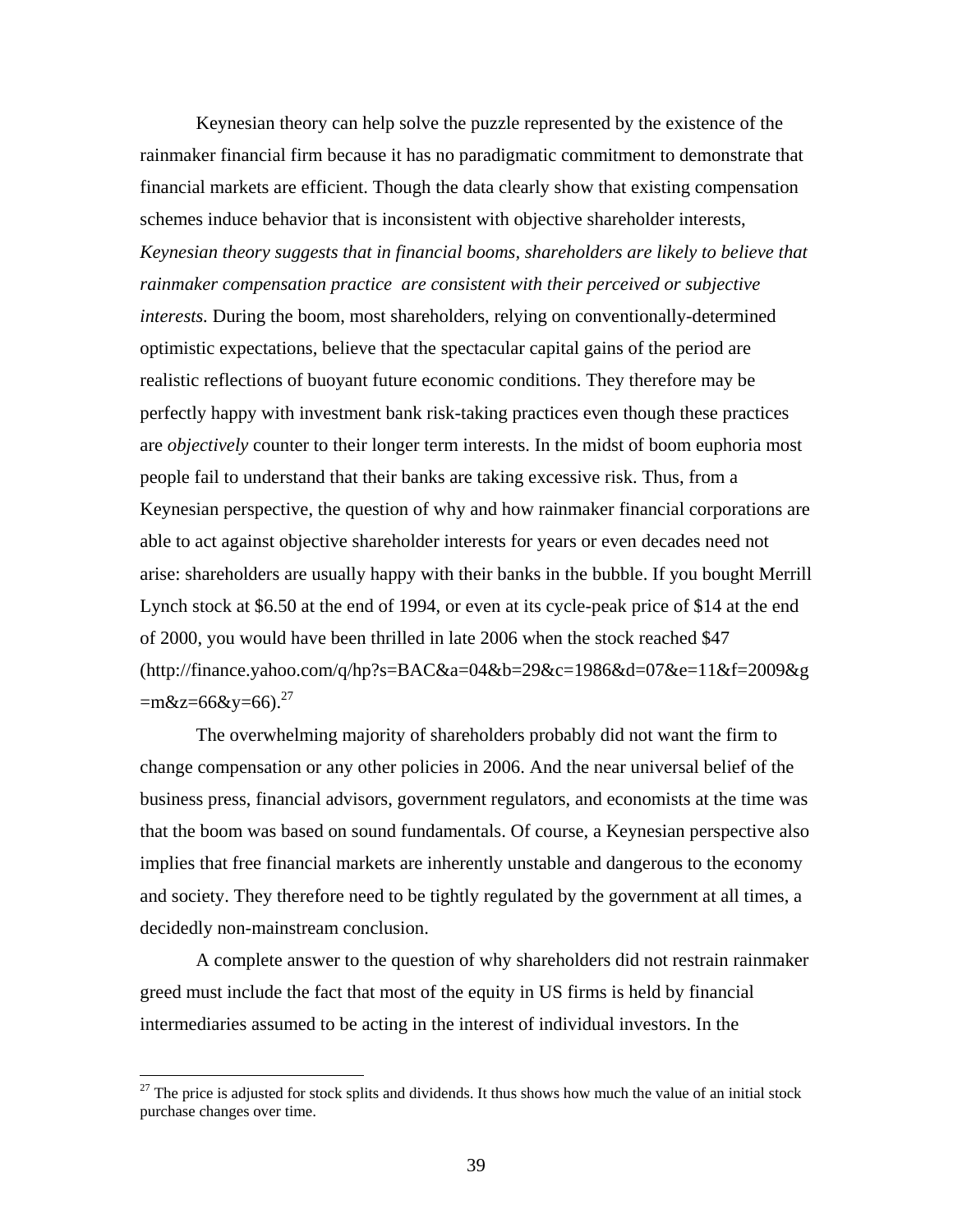immediate post WWII era, households owned most stock and were long-term owners concerned with long-term returns. In the 1950s households owned 90% of stocks and held their stock for about a decade. Moreover "up until the mid-1960s, when the mutual fund business first exploded, [even] the average holding period in a professionally managed fund was seven years" (Fox 2009, p. 280). As recently as 1996, the household share was 50% (SIFMA 2008, p. 72). By 2007, financial institutions held 75% of US stock and held their stock for a short time. The turnover rate on the New York Stock Exchange exceeded 100% in five of the six years between 2002 and 2007, hitting 123% in the final year (SIFMA 2008, p. 49). This implies that the time horizon of intermediaries is very short. Thus, as long as they believe the boom may last for another year or more, institutions will keep buying stock. Hedge funds are notoriously short-term traders and it was recently reported that "high-frequency trading" – computer executed trades that are usually reversed in milliseconds - "accounts for as much as 73 per cent of US daily equity volume, up from 30 per cent in 2005" (Mackenzie 2009). Yet objective shareholder interests and economic efficiency require that financial firms have a longer term planning horizon.

Crotty 2008 explains that key decision makers in institutional investors such as mutual funds have perverse incentives similar to those of investment bank rainmakers that lead them to buy and hold rainmaker financial firm stock in booms - whether their own expectations are optimistic or pessimistic. They are not only short-term shareholders, but risk-loving shareholders as well, at least in boom periods. Compensation for those who run institutional investment companies rises with assets under management. This encourages firms to seek maximum growth, which in turn requires that they seek a maximum rate of return on assets. Since high returns induce investors to put their money in the firm, which increases the size of assets under management, there are strong reasons to pursue high-risk high-return stocks in the boom. This is especially the case in periods in which financial asset prices have been rising for some time, because the longer the boom, the more likely it is that investors will believe that high-return-chasing is not a risky strategy. Their own incentive structure thus leads institutional investors to buy rather than sell stock in rainmaker financial corporations in the boom, reinforcing the risk-taking embedded in the rainmaker bonus system.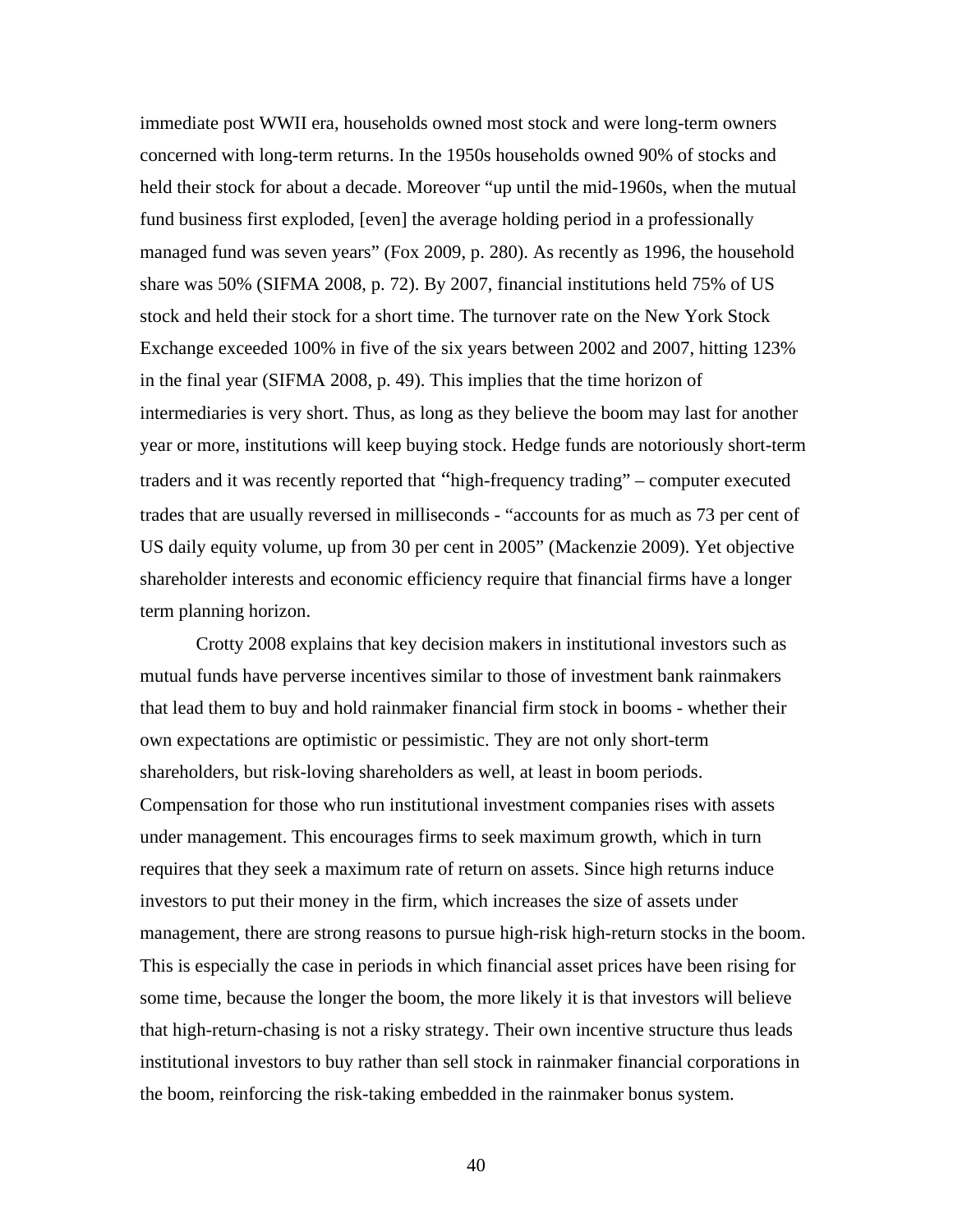The positive incentives for intuitional investors to support rainmaker policies are reinforced by competitive pressures facing these firms. Institutional investment management is a very competitive business. Contracts to manage pension fund assets are awarded to those firms with above-average returns on assets. Contracts may be withdrawn from any firm whose returns are below average for a period as short as six to nine months. Thus, even if a mutual fund understood that holding shares of rainmaker financial corporations in the boom was likely to lead to large losses in the intermediate run, it would be rational to hold these shares anyway in order to protect against the loss of large contracts. When financial markets crash and all such firms lose money, no individual firm will see their contracts removed as long as their losses are not substantially above the industry average. Rajan 2005 cites empirical evidence that mutual firms gain more from above-average returns in the boom, then they lose from belowaverage returns in the bust. Eric Tymoigne argues that institutional investors "behave rationally in the sense that stiff competition and short-term incentives to reach moneyreturn targets push them to do *whatever* is legally (and sometimes illegally) possible to maintain market share" (Tymoigne 2009, p. 16, emphasis in original).

We conclude that shareholders cannot restrain the excesses of rainmaker compensation schemes. There is, however, an additional problem. The relatively short time horizon of the typical rainmaker, who can maximize expected discounted compensation by riding the boom even if this crashes the firm, combined with the very short time horizon of the 'average' shareholder, minimizes the probability that the firm will reproduce itself over time. Short-term owners will support short term speculative investment decisions that would – in the absence of recurrent government rescue efforts threaten the survival of the firm over the long term. (Keep in mind that *all* the big investment banks would have failed in the recent crisis if governments around the world had not engaged in extraordinary rescue efforts.) They will also oppose investments that only bear fruit in the intermediate and long run – investments that are crucial for longterm economic efficiency. Alex Edmunds and Xavier Gabaix 2009 put the problem of short-term rainmaker horizons this way:

Existing schemes have two main problems. First, stock and options typically have short vesting periods, allowing executives to "cash out" early. For example, Angelo Mozilo, the former CEO of Countrywide Financial, made \$129 million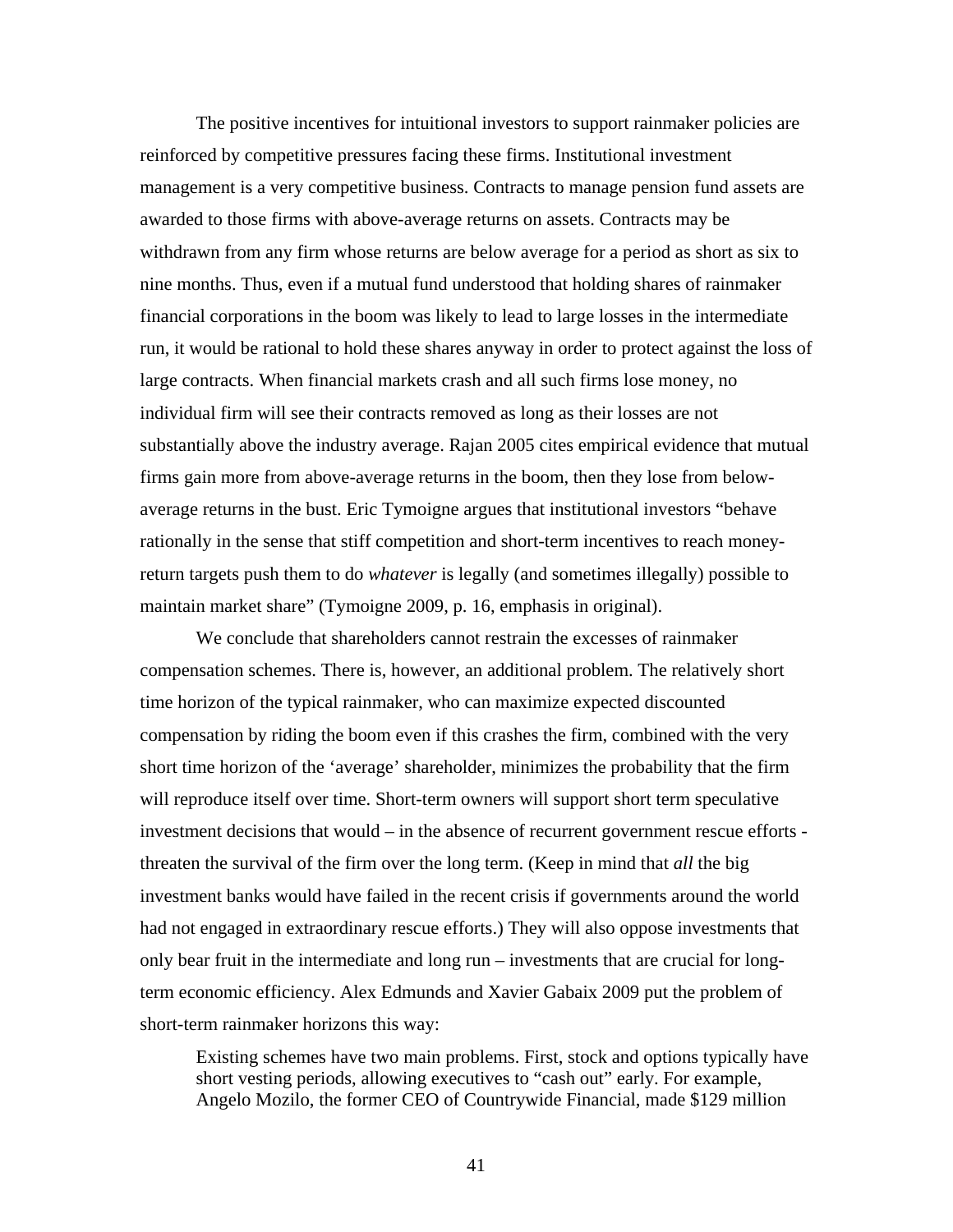from stock sales in the twelve months prior to the start of the subprime crisis. This encourages managers to pump up the short-term stock price at the expense of long-run value – for instance by originating risky loans, scrapping investment projects, or manipulating earnings – because they can liquidate their holdings before the long-run damage appears.

**Top Executives**: In textbook descriptions of firm governance, the CEO and other top executives are directly responsible for the long-term health of the firm and are supposed to make sure that the interests of the owners are paramount. Everyone who paid attention to the accounting scandals of the late 1990s understands that the textbook story is a fable. Top executives in firms such as Enron, Tyco and WorldCom made decisions that enriched them, but led to the destruction of their firms and the collapse in the value of their stock. Aided and abetted by their bankers (who created nontransparent special purpose entities to hide risk) and accountants (who lied about their financial health), these executives deliberately kept from shareholders information needed to anticipate the coming disaster.

The compensation practices of rainmaker financial firms align the material interests of top executives with those of rainmakers. It was noted above that Lehman Brothers CEO Richard Fuld received almost half a billion dollars in compensation in the long financial expansion from1993 to 2007. Even if they run their firms into the ground and are fired, top CEOs often get huge payoffs. Stan O'Neill at Merrill Lynch received \$166 million as a going away present, Charles Prince, the CEO of Citigroup, was paid \$68 million upon his release after the firm's collapse, and CountryWide offered CEO Angelo Mozilo \$115 million after the firm failed and was taken over by Bank of America[.28](#page-43-0) Mozilo had been paid \$471 million in his five year reign as CountryWide CEO.

Indeed, it has been argued persuasively that the main job of a CEO is to keep the firm's rainmakers, not its shareholders, happy.<sup>29</sup> Michael Lewis, an insightful critic of Wall Street with a great sense of humor, offered the following qualifications for a Wall Street CEO.

<u>.</u>

<span id="page-43-0"></span> $^{28}$  Mozilo's payoff was lowered due to pressure from Congress.

<span id="page-43-1"></span><sup>&</sup>lt;sup>29</sup> It is also true that when individual bonuses are being determined, most rainmakers fight with top executives and each other over the size of their bonuses. Nevertheless, top executives have to keep their key rainmakers happy to achieve their own goals.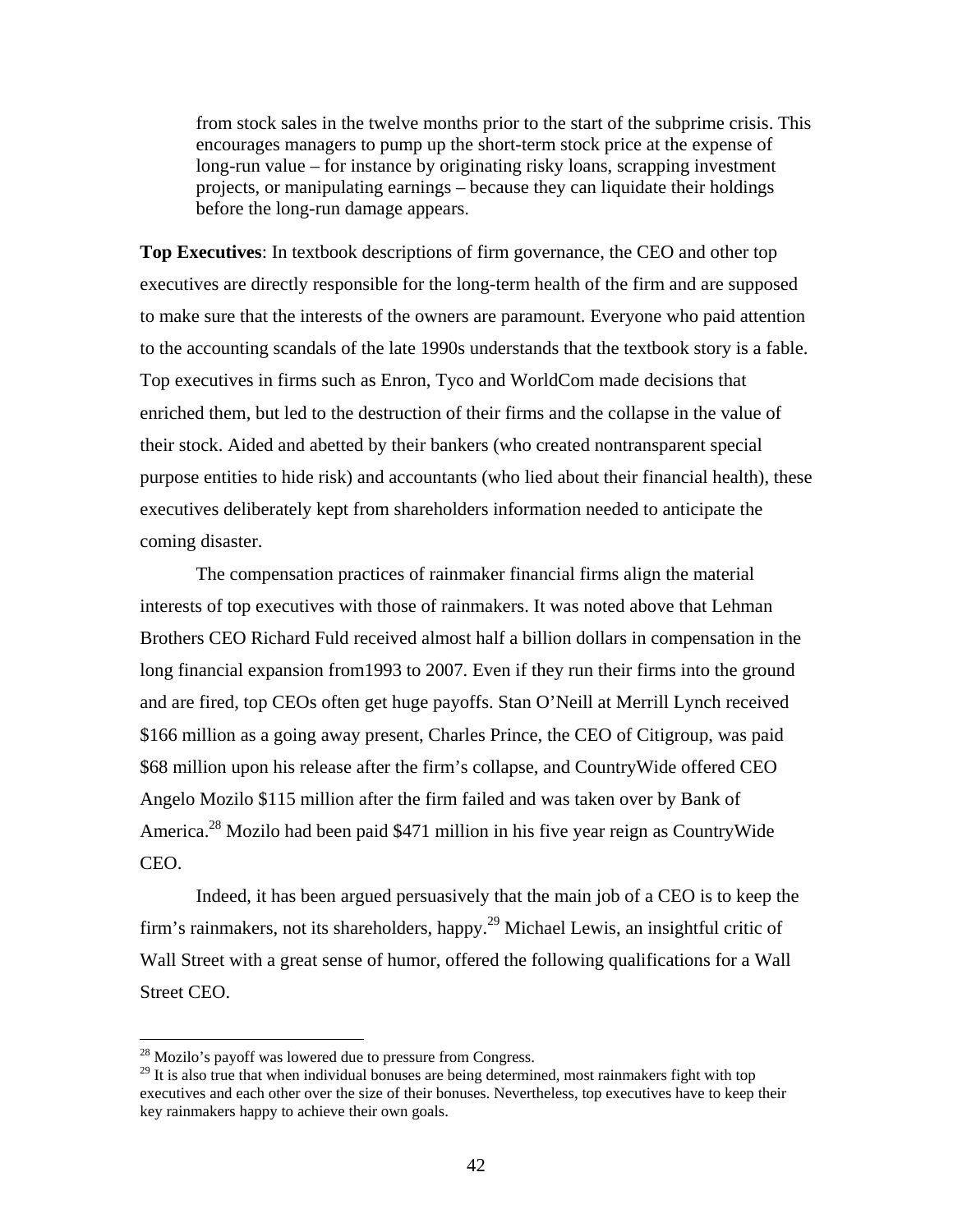The Wall Street CEO must possess an extraordinary ability to be paid huge sums of money each year without losing composure. This isn't as easy as it sounds, especially when the firm is losing billions. … The Wall Street CEO must quickly see where his interests, and those of his most ambitious underlings, differ from those of his shareholders. He must then navigate a tricky course: maximizing his own interests, and the interests of his most ambitious -- and thus to him most dangerous -- underlings, without attracting shareholders' attention. … [CEOs must gamble] big time with shareholders' capital. If the gamble pays off, the CEO and his underlings take home giant bonuses at the end of the year. If the gamble fails, the CEO takes home his nine-figure severance package and five years use of the corporate jet. His underlings move up in the firm, or get reassigned, or leave and join other firms -- where, if they're working for a CEO who knows the game, they get to make the gamble all over again. Sooner or later, it's going to pay. (Lewis 2007)

The CEOs of giant financial firms generally have no detailed knowledge of how their employees make money for the firm and most have no knowledge at all about the complex products such as mortgage backed securities, collateralized debt obligations and credit default swaps that generated much of the firm's revenue in the recent boom. They also do not know how the company's statistical risk management techniques operate and normally have little if any contact with corporate risk-management officers.<sup>30</sup> Their positions change so rapidly and the financial instruments they hold are so complex and opaque that not even the best Chief Financial Officers have more than a vague assessment of risk at any point in time. Michael Lewis made this point forcefully.

There is, of course, a reason that the market doesn't understand Wall Street firms: The people who run Wall Street firms, and who convey news of their inner workings to the outside world, don't understand them either. Jimmy Cayne [CEO of Bear Stearns] plays bridge, and Stan O'Neill [CEO of Merrill Lynch] golfs while their firms collapse, not because they don't care their firms are collapsing, but because they don't know that their firms are collapsing. Across Wall Street, CEOs have made this little leap of faith about the manner in which their traders are making money, because they don't fully understand what their traders are doing. Late last November, in a superb account of the demise of Citigroup CEO Charles Prince, Carol Loomis of Fortune magazine revealed that Prince resigned

<span id="page-44-0"></span> $30$  Banks have risk managers whose job is to measure risk and warn top management whenever rainmakers are making decisions that involve what the manager believes to be excessive risk. However, if risk managers repeatedly warn of excessive risk in the heat of the boom, threatening to kill the geese laying Golden Eggs, they are sure to be ignored and likely to be demoted or fired. Former IMF chief economist Simon Johnson and a colleague put the matter this way. "Imagine the situation of the chief risk manager of a bank in, say, 2004." If he "tried to reduce his bank's exposure to structured securities such as collateralized debt obligations, he would be out of a job" (Simon Johnson and James Kwak, "Seduced by a Model," *New York Times*, October 1, 2009).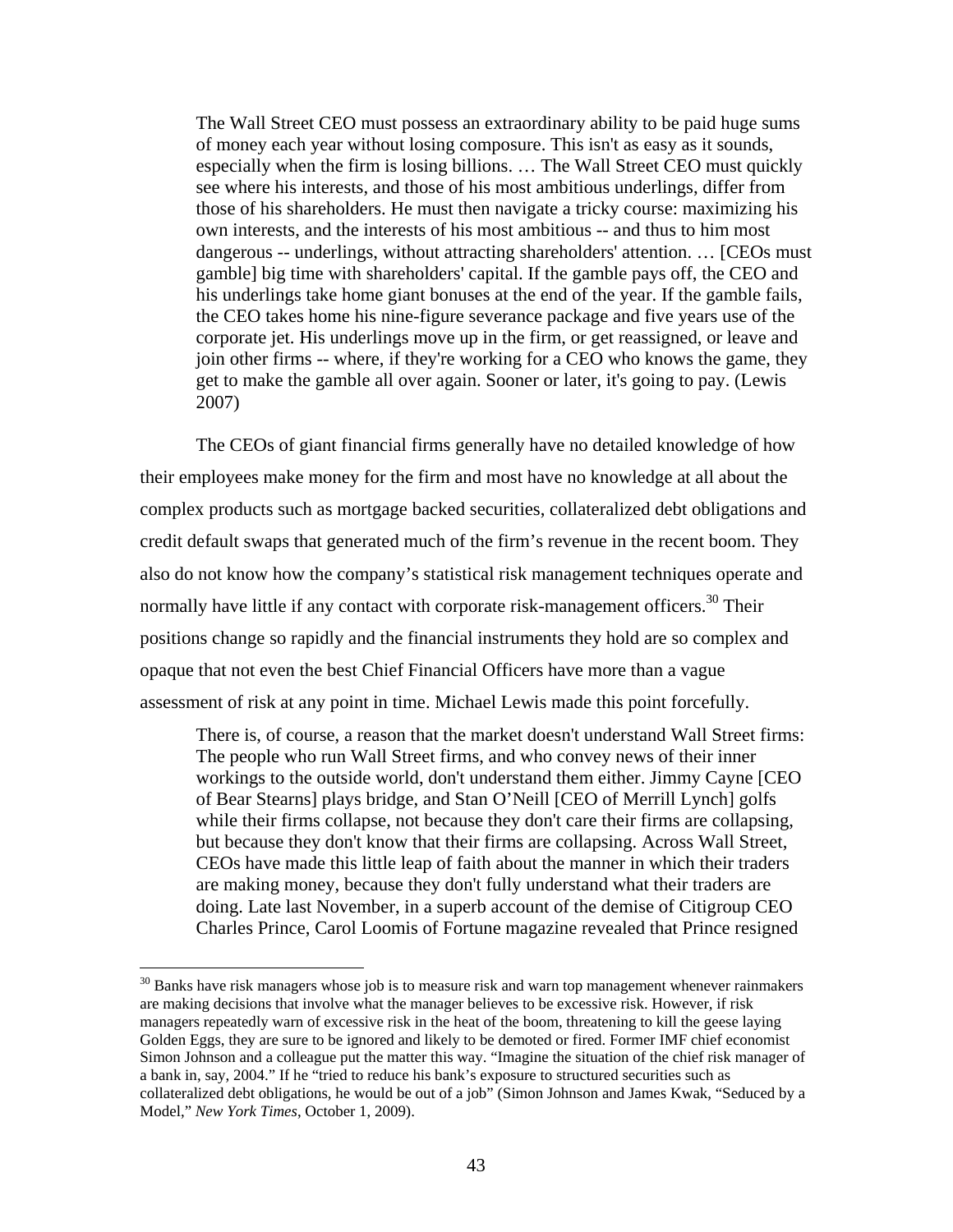after he was informed of the consequences of liquidity puts -- options that allowed buyers of complex and presumably safe mortgage securities to hand them back to Citigroup at par if they became hard to finance.<sup>31</sup> Liquidity puts were about to make Citigroup the new owner of \$25 billion of crappy mortgage securities at par, cost Prince his job, and put the company into the hands of Robert Rubin. Rubin is an extremely smart man with keen instincts of self- preservation, and he sat closer to Prince than anyone else at Citigroup. Rubin said he had never heard of liquidity puts. To both their investors and their bosses, Wall Street firms have become shockingly opaque. (Lewis 2009)

Lewis then argues that the inability of CEOs to understand what their

rainmakers do, even thought their own compensation depends on the success of how well rainmakers perform, began in the dawn of the new era on banking.

But the problem isn't new. It dates back at least to the early 1980s when one firm, Salomon Brothers, suddenly began to make more money than all the other firms combined. (Go look at the numbers: They're incredible.) The profits came from financial innovation -- mainly in mortgage securities and interest-rate arbitrage. But its CEO, [John Gutfreund,](http://search.bloomberg.com/search?q=John+Gutfreund&site=wnews&client=wnews&proxystylesheet=wnews&output=xml_no_dtd&ie=UTF-8&oe=UTF-8&filter=p&getfields=wnnis&sort=date:D:S:d1) had only a vague idea what the bright young things dreaming up clever new securities were doing. Some of it was very smart, some of it was not so smart, but all of it was beyond his capacity to understand. Ever since then, when extremely smart people have found extremely complicated ways to make huge sums of money, the typical Wall Street boss has seldom bothered to fully understand the matter, to challenge and question and argue. This isn't because Wall Street CEOs are lazy, or stupid. It's because they are trapped. The Wall Street CEO can't interfere with the new new thing on Wall Street because the new new thing is the profit center, and the people who create it are mobile. Anything he does to slow them down increases the risk that his most lucrative employees will quit and join another big firm, or start their own hedge fund. He isn't a boss in the conventional sense. He's a hostage of his cleverest employees" (Lewis 2009).

Thus, the only way CEOs can keep the revenue and profit flowing in the boom, thereby maximizing their compensation, is by giving the firm's rainmakers, the people who do know how to make money, large enough bonuses to retain their loyalty to the firms.

 $\overline{a}$ 

<span id="page-45-0"></span><sup>&</sup>lt;sup>31</sup> These liquidity puts are an excellent example of the perverse nature of the bonus system. When buyers of structured financial products such as CDOs became concerned that their short-term financing mechanisms might dry up, originating investment banks offered to buy them back in the event this happened. This allowed the banks to sell the CDOs even in difficult times. The bank rainmakers received their bonuses for selling the CDOs even as the likelihood they would have to take them back at a loss increased. When this happened, the rainmakers kept the bonuses even though there was no revenue gain for the firm.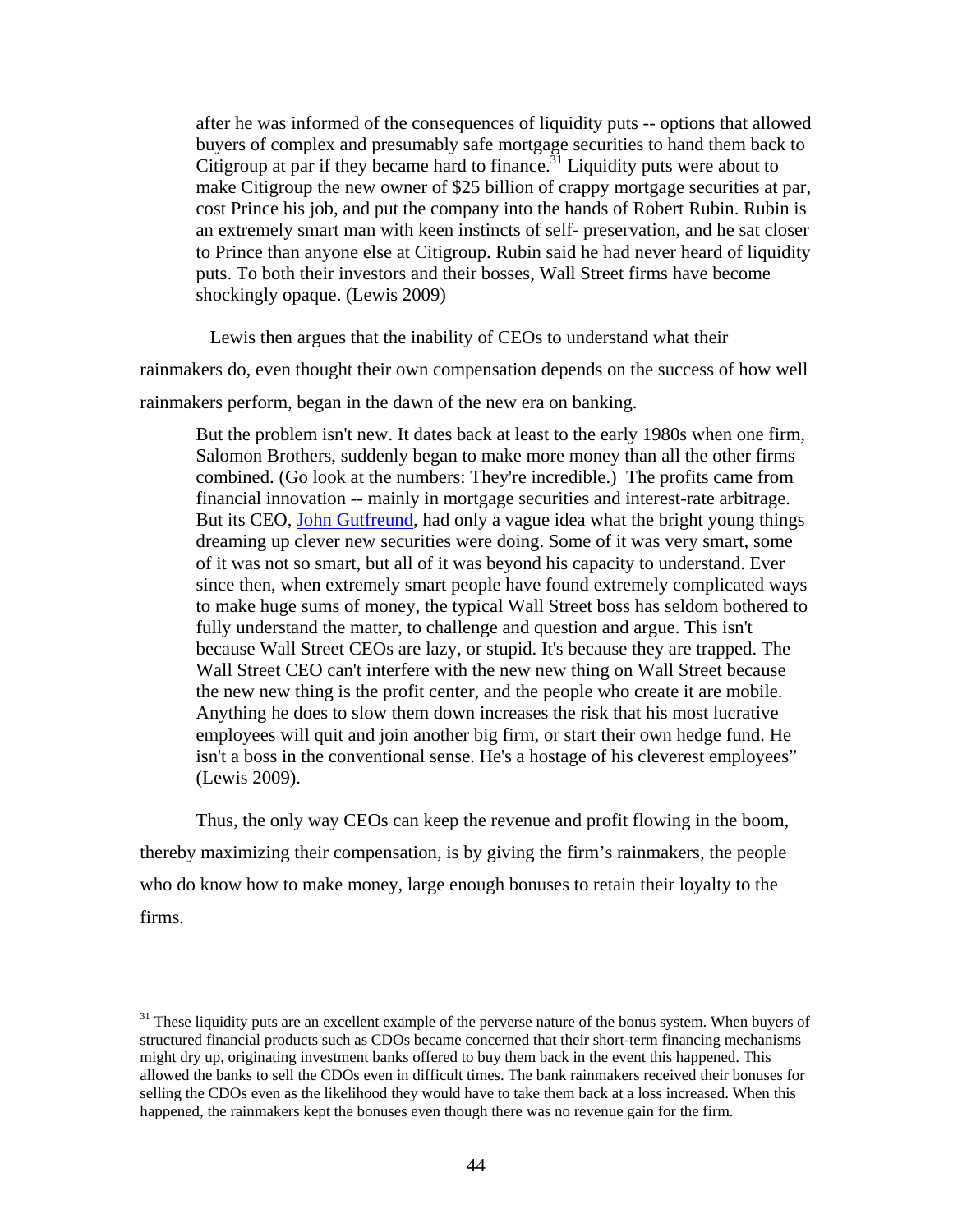Banks do have risk managers whose job is to measure risk and warn top management whenever rainmakers are making decisions that involve what the manager believes to be excessive risk. However, if risk managers repeatedly warn of excessive risk in the heat of the boom, threatening to kill the geese laying Golden Eggs, they are sure to be ignored and likely to be demoted or fired. Former IMF chief economist Simon Johnson and a colleague put the matter this way. "Imagine the situation of the chief risk manager of a bank in, say, 2004." If he "tried to reduce his bank's exposure to structured securities such as collateralized debt obligations, he would be out of a job" (Simon Johnson and James Kwak, "Seduced by a Model," *New York Times*, October 1, 2009).

In 2008, *The Economist* published an article called "Confessions of a risk manager" in which a risk manager at a major financial institution explained why those in his position were unable to restrain excessive risk-taking by their firm's rainmakers during the bubble. Some of the problems seemed to be a combination of incompetence, naiveté and disingenuousness. "Our risk-management response [to excessive risk-taking] was half-hearted," he said. We "left the trading desks to their own devices." "We also trusted the ratings agencies. … It was assumed the ratings agencies simply know best." But the main problem was structural – tremendous pressure by the firm's rainmakers not to interfere with the risk-taking that generated the money for their giant bonuses. "*The pressure on the risk department to keep up and approve transactions was immense.*" In the eyes of the rainmakers:

we were not earning money for the bank. Worse, we had the power to say no and therefore prevent business from being done. Traders saw us as obstructive and a hindrance to their ability to earn higher bonuses. They did not take kindly to this. … Most of the time the business line would simply not take no for an answer, especially if the profits were big enough. (*The Economist* 2008)

**Boards of Directors:** The Board of Directors is the body legally obligated to ensure that the corporation operates in the interests of its stockholders. But in fact they are controlled by top management. Board members are generally appointed by the CEO, who is not likely to appoint people who oppose his policies and is likely to get rid of those who do. Boards meet infrequently and Board members have limited information about the inner workings of the firm. Board members responsible for overseeing top executive compensation normally rely on outside consultants who are most likely to be rehired if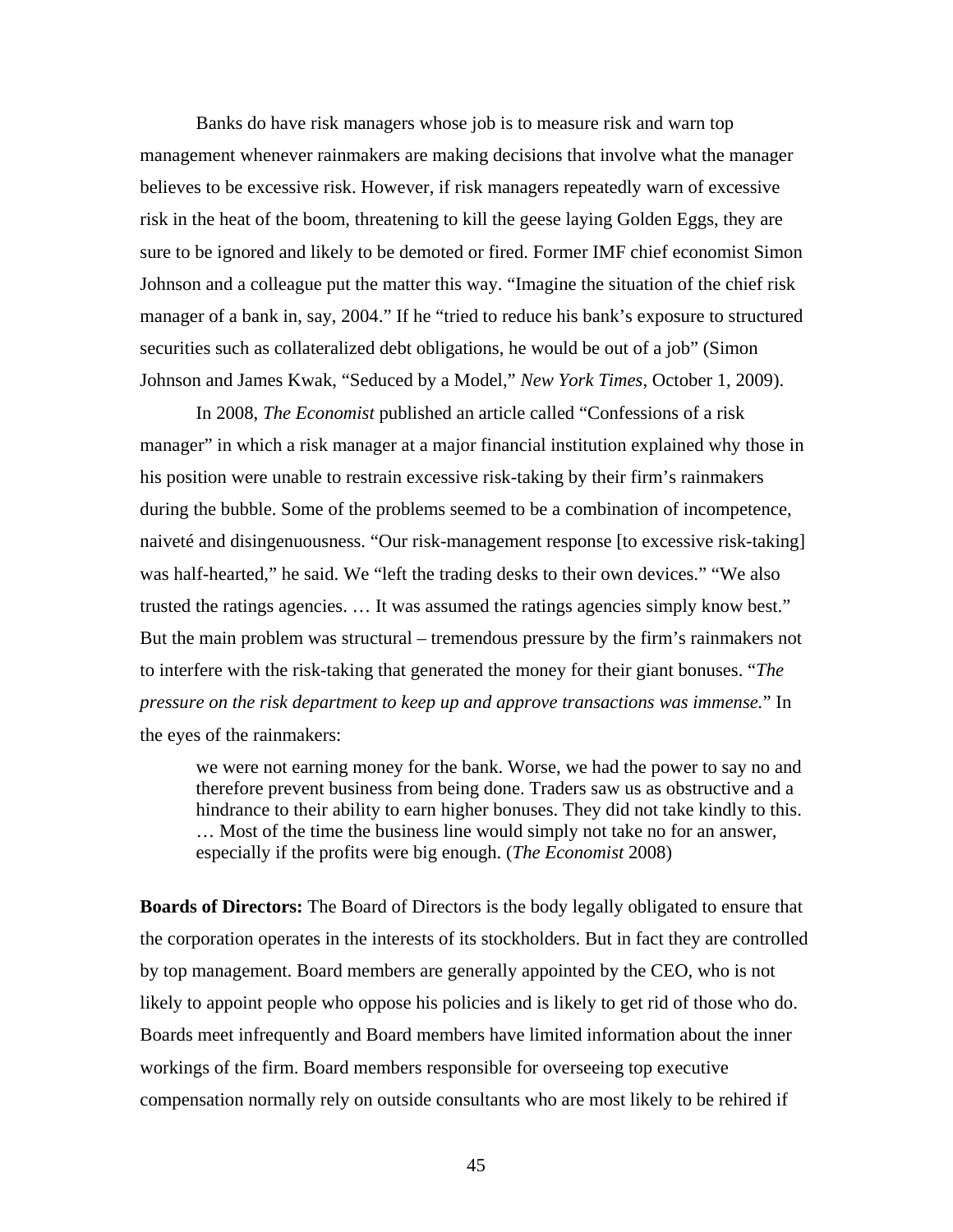they make compensation awards that please the CEO. It is always assumed that the firm has above-average top executives, so consultants suggest above industry average compensation, the effect of which is to constantly ratchet up average CEO compensation.<sup>32</sup> Moreover, Boards failed to prevent the widespread practice of allowing top executives to 'backdate' their stock options, changing the date at which they were originally granted to a prior date when the stock price was substantially below the current price, putting their options 'in the money.<sup>33</sup> There is no realistic hope that Boards of Directors will be the agents who restrain rainmaker compensation, thereby reducing their incentive to take excessive risk.

**Capital Markets:** We have seen that neither institutional nor individual holders of equity capital restrain the compensation schemes of rainmaker financial firms. However, the financial firms we have been analyzing are highly leveraged institutions. Thus, their ability to grow over time is strongly influenced by those individuals and institutions that provide debt capital to the firm and thereby codetermine the quantity of borrowed funds available to the firm and the cost of this capital.

The main forms of borrowed funds that fueled the spectacular growth of investment banks in the past two decades were 'repos' (sale and repurchase agreements) and 'security credit from households' – both short-term sources of finance. A repo is a transaction in which the borrower sells a security to the lender with the promise to repurchase it in the near future at a price above the sale price. This price differential generates an interest yield on the loan. It is, in effect, a collateralized loan, with the security as the collateral. In 2007, according to Federal Reserve flow of funds data, net

 $\overline{a}$ 

<span id="page-47-0"></span> $32$  There is a substantial literature on dysfunctional compensation schemes for top executives of nonfinancial firms that induced them to maximize short-term stock price increases to the detriment of the long term health of the firm because pay was dominated by stock options. CEOs are rewarded with opulent pay packages when their firms generate high revenues and profit in expansions and, like rainmakers, are still paid handsomely when markets crash. When stock prices fall, wiping out the value of recently granted stock options, top executives simply backdated their options to a time when stock prices were even lower, thus making their options valuable once again. Of course, this was illegal. As a result of increasingly generous pay schemes for top executive centered on stock options since the late 1980s, and the secular rise of stock prices over the past two decades, top executive pay has skyrocketed. The ratio of average CEO compensation to the pay of the average worker was in the mid-20s in the 1960s, in the mid-30s in the late 1970s. It accelerated rapidly after 1980, hitting 299 in 1998 and was still 275 in 2006 (Bernstein, Mischel

<span id="page-47-1"></span>and Shierholz 2009, p. 221). 33 See for example "Backdating Likely More Widespread," *Wall Street Journal,* August 18, 2009. This article discusses a recent study that identified "141 companies with such advantageous options-granting practices that the researchers concluded they were highly likely to have been involved in backdating."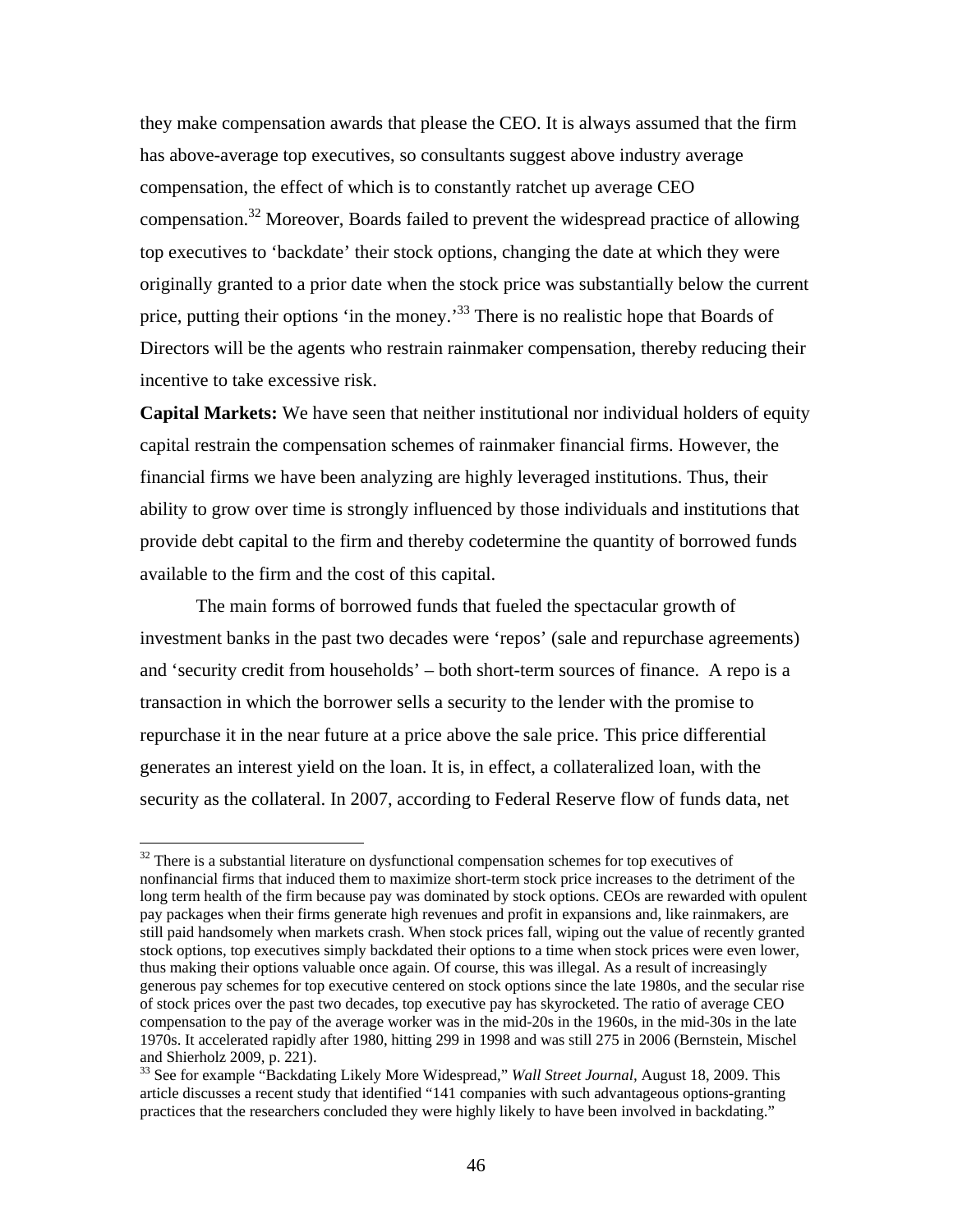repos were 38% of total investment bank liabilities. Other estimates are higher. "The former top US investment banks funded roughly half of their assets using repo markets…" (Gorton and Metrick 2009, p. 10).

Lenders in the repo market are primarily institutional investors such as mutual funds, pension funds, banks and large nonfinancial firms. They often have substantial sums of money that they do not intend to invest in longer term assets in the immediate future. Since there is a limit on the size of bank deposits that are insured by the government, large institutions need a safe, short-term interest-bearing form in which to hold their money. In normal times, repos are safe because they are collateralized, and often over-collateralized, with safe securities. A \$40 million dollar repo loan may involve \$50 million worth of securities as collateral: the difference is called the "haircut." Lenders were quite content to get an attractive interest rate on the seemingly wellcollateralized overnight use of their funds in the boom, and therefore happily provided large investment banks with huge amounts of relatively cheap financing for the growth of their business in recent booms. $34$ 

According to the New York Federal Reserve Bank, the "primary dealers" of Treasury securities, which recently included four of the five independent investment banks and several of the large investment banks that were part of financial conglomerates, had repo liabilities of about \$1.5 trillion in 2000 and a mere \$450 billion in 1994.<sup>35</sup> This rose dramatically to about \$4.5 trillion in 2008. Moreover, from the late 1990s through 2003, about half the repos issued by primary dealers were overnight loans, but this increased to almost two-thirds by mid-2008. In addition, while the most common forms of repo collateral are Treasury securities and agency securities, in the recent boom investment banks increasingly used private mortgage-backed securities as well. While less liquid securities were used as collateral for about 45% of large investment bank repos in 2005, this rose to about 65% just before the crash.

The next largest source of investment bank borrowing is "security credit by households," another form of short-term credit which was about 28% of liabilities in

<u>.</u>

<span id="page-48-0"></span> $34$  An attractive attribute of repos for lenders is that they can use the collateral given to them by the borrowers as collateral for loans of their own, for example as collateral against a derivative position. The reuse of collateral is referred to as "rehypothecation." 35 Data in this paragraph are taken from T. Adrian, C. Burke and J. McAndrews 2009.

<span id="page-48-1"></span>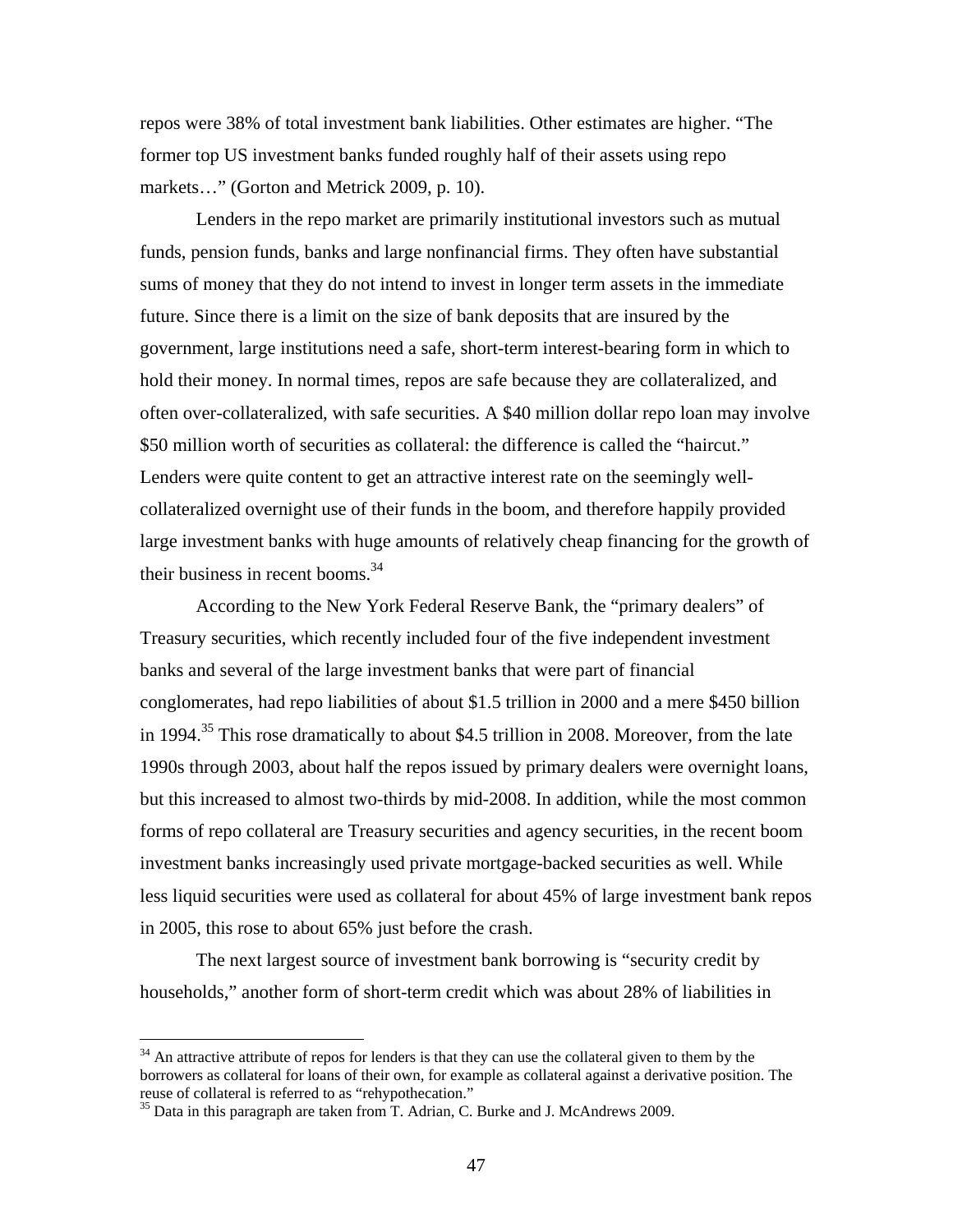2007. These are customer cash-balances held in margin accounts at investment banks that rapidly expand in booms and shrink in busts. Though labeled "household" accounts, they include securities held by investment banks for hedge funds. Hedge fund data are not included directly in the flow of funds; rather, their activity ends up in residual sectors. In this case, the residual sector that includes hedge fund securities is "households." It would appear that rapidly rising hedge fund activity was responsible for much of the rapid growth in "security credit by households" in the run up to the crisis, a source of growth that would obviously evaporate in the event of a crisis.<sup>[36](#page-49-0)</sup>

Since flow of funds data show that total investment bank liabilities doubled between 2003 and 2007 and New York Federal Reserve Bank data show that primary dealer liabilities tripled between 2000 and 2008, it is obvious that creditors failed to restrain reckless investment expansion in the boom.

Capital markets did, however, punish investment banks severely in the crisis, threatening their solvency. As the boom evolved, reliance on overnight finance increased rapidly, while the collateral used in overnight repos became riskier. $37$  This made investment banks increasingly vulnerable to any deterioration in financial markets. "The amount of funding that investment banks were doing through overnight repo agreements surged between 2004 and 2007; *they were rolling over one-quarter of their balance sheets every day prior to the crisis*, making them vulnerable to a sudden loss of confidence" (*The Economist*, "Rebuilding the banks," May 14, 2009, p.12, italics added). An increasing percent of the collateral used in repo loans were shaky securitized bonds issued by the bank-created special investment vehicles to finance, among other things, residential mortgage backed securities. When fear that mortgage-related securities such as CDOs were worth far less than their face value and that the monoline insurance companies that guaranteed payment on the highest tranches of CDOs would never be able to pay those they had insured began to spread, lenders refused to roll over their repos.<sup>[38](#page-49-2)</sup> Investment banks lost access to up to 50% of their credit sources, putting both liquidity

<u>.</u>

<span id="page-49-0"></span><sup>&</sup>lt;sup>36</sup> Information in this paragraph was provided by private correspondence with a flow-of-funds staff member.

<span id="page-49-1"></span> $37$  "Instead of pledging easy-to-trade Treasury securities, banks used highly rated but hard-to-value tranches of securitized pools of assets – including subprime mortgages. When investors lost faith in the ratings on these securities, their values plunged" (*Financial Times*, "Move to halt bank 0ver-reliance on short-term funds," September 28, 2009).<br><sup>38</sup> See Gorton and Metrick 2009.

<span id="page-49-2"></span>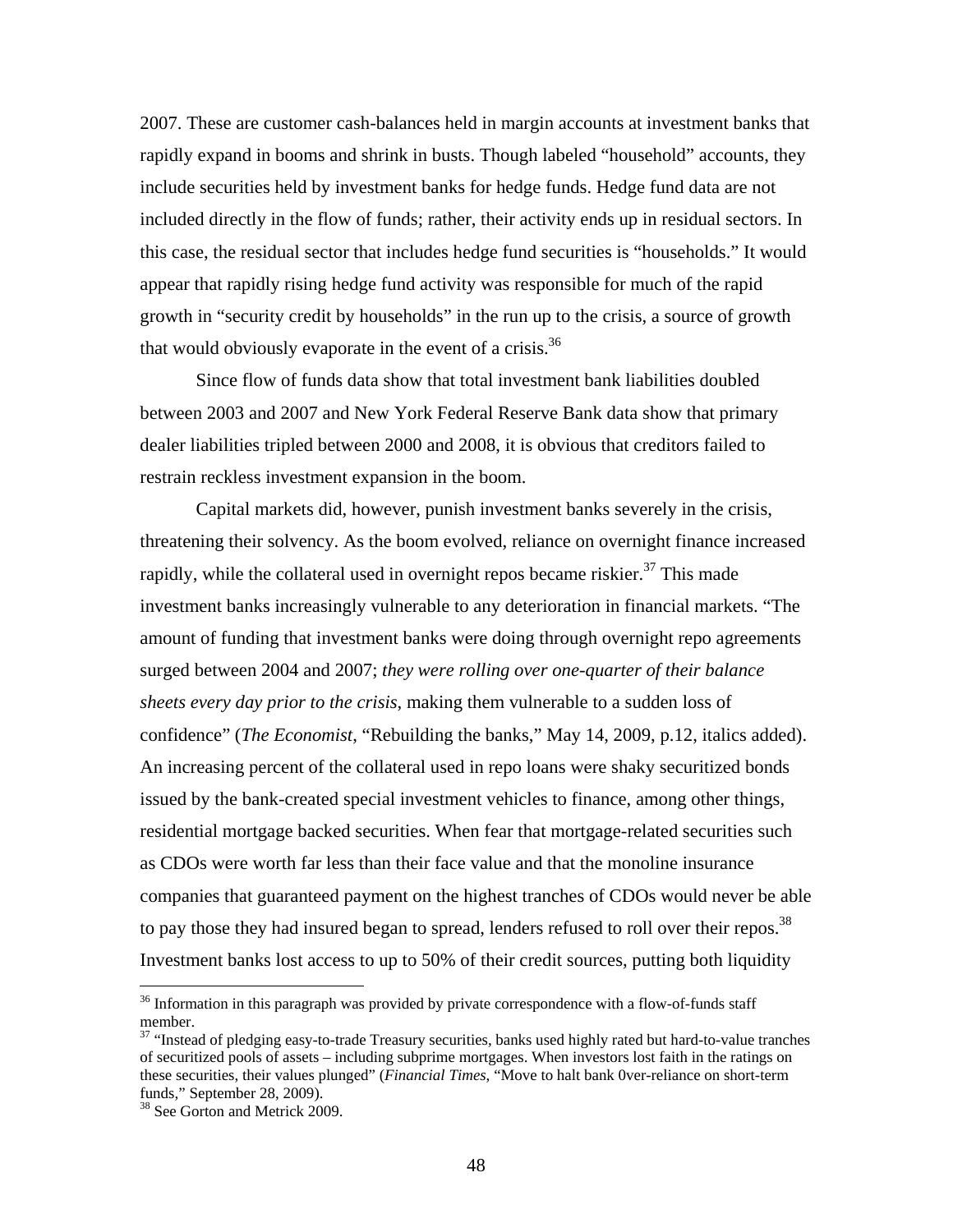and solvency at risk. If the government had not intervened to rescue them, the big investment banks would have collapsed. Moreover, it was government bailouts that allowed the giant investment banks associated with large financial conglomerates, including the newly transformed Goldman Sachs and Morgan Stanley, to continue to take excessive risk as soon as the worst of the crisis passed, and pay their rainmakers excessive bonuses once again. As they rebounded from the crisis, institutional investors resumed lending them money because it was now clear they were all under the government's too-big-to-fail umbrella.

**Government Regulators:** The radical deregulation process that began in earnest in the early 1980s under Ronald Regan in the US and Margaret Thatcher in the UK has been well chronicled. See, for example, D'Arista 1994 and Tymoigne 2009. Investment banks in particular ended up with extraordinarily loose regulation. For example, from 1975 to 2003, the US Securities and Exchange Commission (SEC) limited investment bank leverage to 12 times capital. However, in 2004, under pressure from Goldman Sachs chairman and later Treasury Secretary Henry Paulson, the SEC, by unanimous vote, raised the acceptable leverage ratio to 40 times capital *and made compliance voluntary*  (*Wall Street Watch*, 2009, p. 17). This allowed large investment banks to generate assetto-equity ratios in the mid to upper 30s just before the crisis; Merrill Lynch's leverage ratio shot from 17 in 2004 to 33 in December 2007. The Chairman of the SEC later acknowledged that the program "was fundamentally flawed from the beginning, because investment banks could opt in or out of supervision voluntarily." Moreover, "nearly onethird of the firms under supervision had failed to file the required documents" under the voluntary system, and the SEC "had not adequately reviewed many of the filings" of the firms who did submit documents (*New York Times*, "S.E.C. Concedes Oversight Flaws Fueled Collapse," September 27, 2008).

In the depths of the recent crisis, with massive government funds allocated to save the global financial from total collapse, the conventional wisdom was that the government would be forced to tightly regulate the system, including radically altering bank compensation schemes, to avoid yet another catastrophe in the future. However, the Obama administration has shown no inclination to tighten the leash on financial firms or to reign in the bizarre bonus system. See Crotty 2009 for more discussion of this issue. It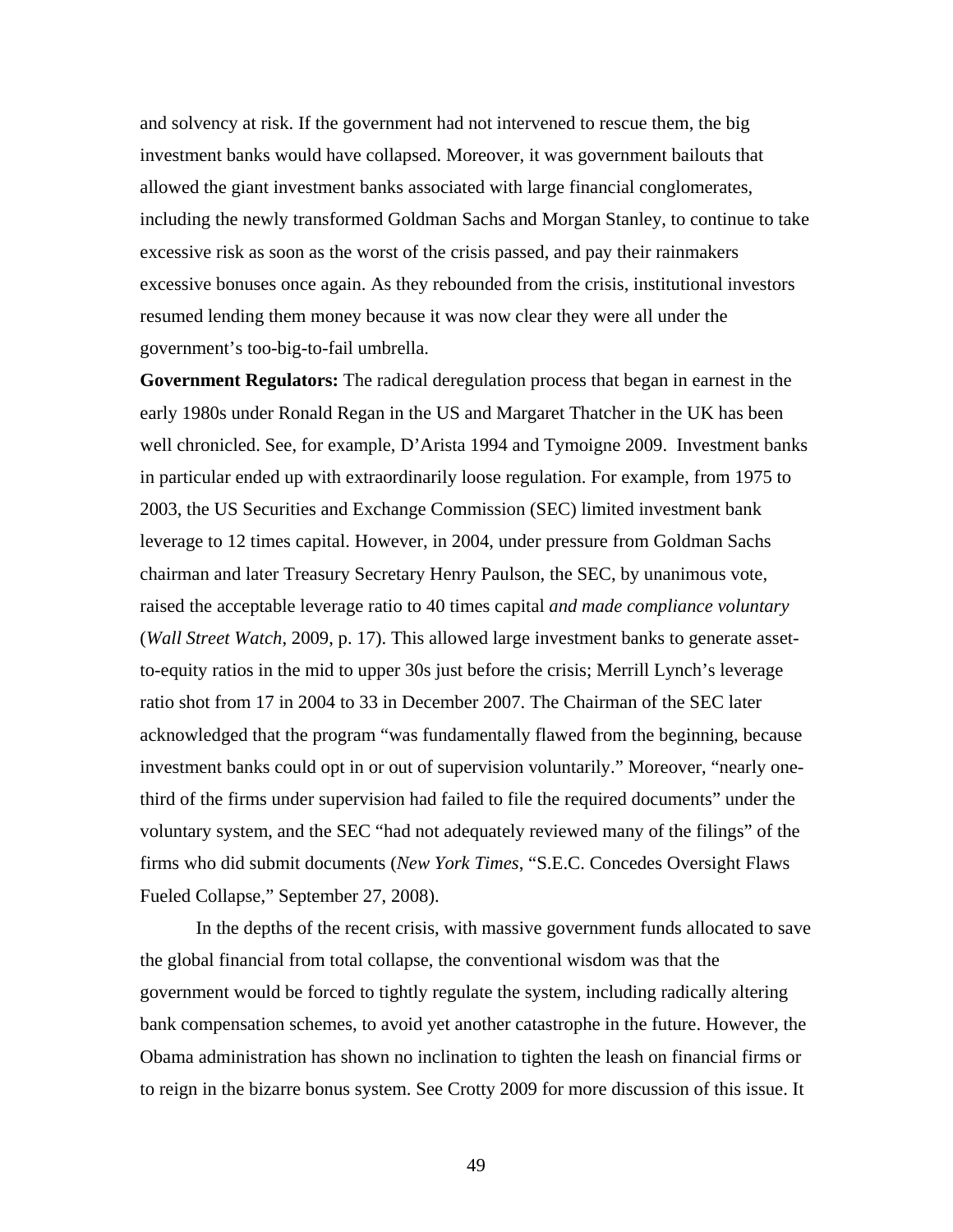now looks as if the new financial regulatory regime will be too weak to deal with the excesses of the rainmaker financial firm.

**Market Competition:** The explosion of bonus payments coincided with an explosion in the assets, net revenue and profit of large investment banks. Figure 6 shows that the total assets of the top five independent investment banks grew from about one trillion to well over four trillion dollars from 1997 to 2007, while net revenue (gross revenue minus interest payments) rose by 160% from 1997 to 2006. It seems reasonable to ask why this period of high growth and of high profit (that would have been much higher if rainmakers did not receive such large rents), did not trigger a wave of new entrants to the business. New entrants, either from new firms or from smaller firms not currently in competition with the giant investment banks that rule the industry, could have lowered the revenues of the dominant firms, forcing them to lower rainmaker compensation. New investment banks could take advantage of the chronic excess supply of highly qualified university graduates who seek entry into the investment banking field but cannot find jobs there. These potential rainmakers would have worked for lower compensation than currently employed rainmakers receive, giving the new firms a competitive advantage. This could not happen overnight because of the apprentice system discussed in the next section, but it might have taken place over the intermediate run if there were no strong barriers to prevent it.

The economies of scale and scope that underlie the oligopoly market power of the big firms discussed in section 1b above constitute barriers to entry that insulate the dominant firms from competition from new entrants. Investment banks need a large capital base, access to massive quantities of borrowed funds at low interest rates and established networks of satisfied clients to operate in the biggest and most profitable traditional market segments such as M&As, IPOs, and newer segments such as writing over-the-counter derivates, creating and warehousing arcane structured products such as CDOs, engaging in automated computerized trading, and gambling with the firm's money. The newer segments generated most of the firms' profits in the recent boom and they all require enormous investment in the hardware and human capital associated with information technology. To take just one example, consider the high-speed stock trading done by super computers. "Although precise figures are elusive, stock exchanges say that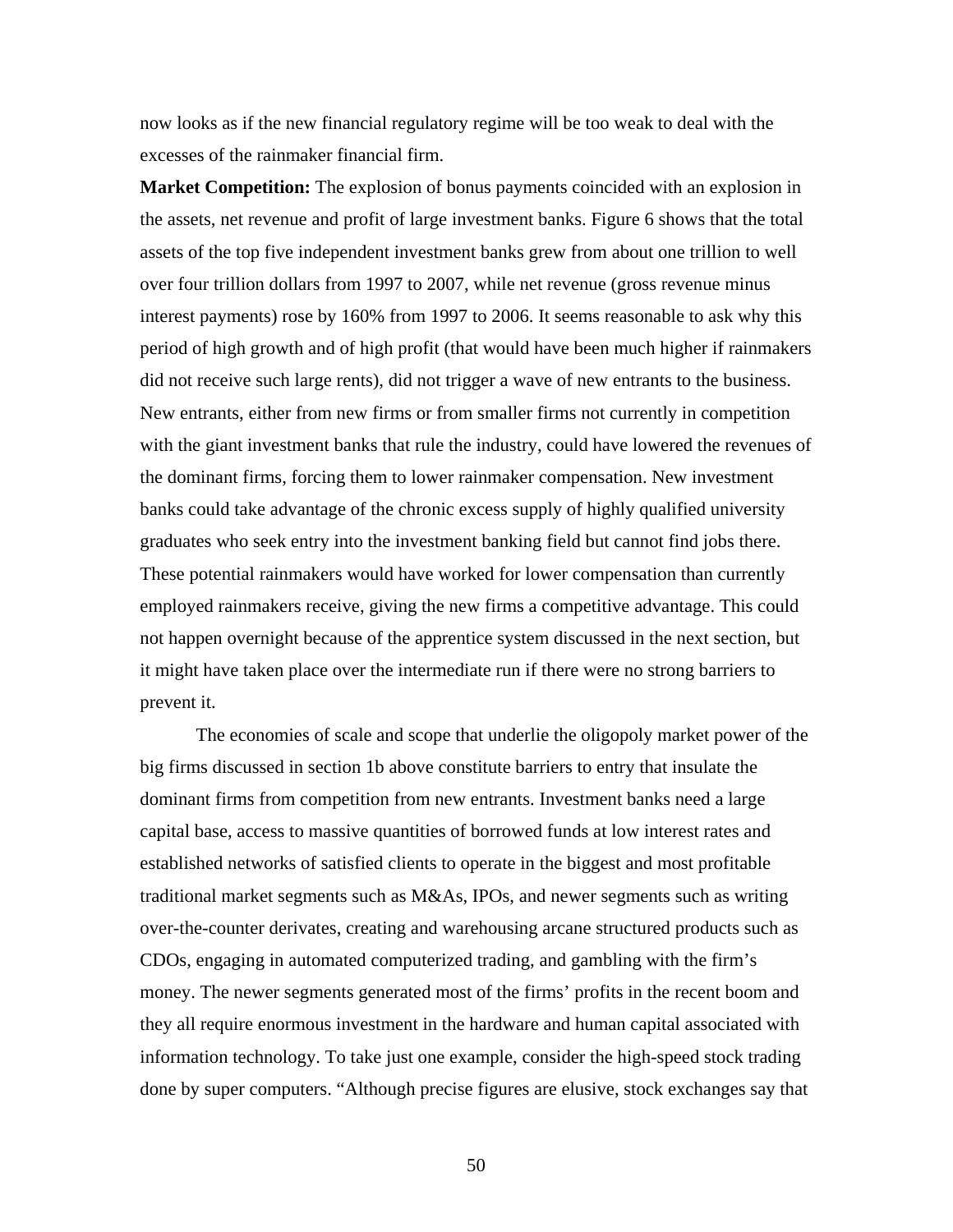a handful of high-frequency traders now account for more than half of all trades and collected about \$21 billion in profits last year" (*New York Times*, "Senator Wants Restrictions on High-Speed Trading, "July 25, 2009). Only the largest players can compete in this and most of the other highly profitable segments of the business.

Moreover, as mentioned above, *the degree of competition in markets dominated by the largest investment and commercial banks has actually diminished as a result of the crisis they caused and the bailout that ensued, increasing market control by the surviving giants*. The crisis thinned out ranks of powerful commercial and investment banks, while increased government support for the remaining giants solidified their market power. It is now even less likely than it was before the crisis that the forces of market competition will force large banks to end their destructive compensation policies.

S&P predicts that Morgan Stanley and Goldman Sachs will now be more dominant in investment banking. "While principal risk may decline, they should be able to take market share in advice, underwriting, trading and prime brokerage owing to less risk-taking by their peers and fewer competitors in the marketplace" (S&P Industry Surveys 2009, p. 3).<sup>39</sup> JPMorgan has become Wall Street's biggest derivative player. Its contracts were recently 40% of the derivatives held by all banks.<sup>40</sup> The credit default swap market is now more tightly controlled by the top banks than it was just a few years ago. [41](#page-52-2) A *New York Times* piece argued that "a new order is emerging on Wall Street after the worst crisis since the Great Depression – one in which just a couple of victors are starting to tower over the handful of titans that used to dominate the industry." It continues: "one may be forgiven for thinking little has changed in banking since 2007, except a move toward state-sanctioned oligopoly" "Two Giants Emerge from Wall Street Ruins," July 16, 2009). A *Financial Times* article concludes: "The traumatic upheaval that has roiled Wall Street during the past two years has produced – surprisingly quickly – a widely acknowledged new pecking order in the world of high finance: Goldman Sachs in trading and JPMorgan Chase in banking, have become the undisputed industry leaders, with a hand in nearly every deal or trade. Clients can try to avoid these two, but

<span id="page-52-0"></span> $39$  They are clearly wrong about principal risk: Goldman reported surprisingly high profits in the second quarter of 2009 based primarily on successful gambling with Goldman money.

<span id="page-52-1"></span>Cited in Robert Reich's blog of July 16, 2009, [http://robertreich.blogspot.com/2009/07/goldman-and](http://robertreich.blogspot.com/2009/07/goldman-and-jpmorgan-two-winners-when.html)[jpmorgan-two-winners-when.html.](http://robertreich.blogspot.com/2009/07/goldman-and-jpmorgan-two-winners-when.html) [41](http://robertreich.blogspot.com/2009/07/goldman-and-jpmorgan-two-winners-when.html) See *Financial Times*, "The ghosts of AIG prosper," September 24, 2009.

<span id="page-52-2"></span>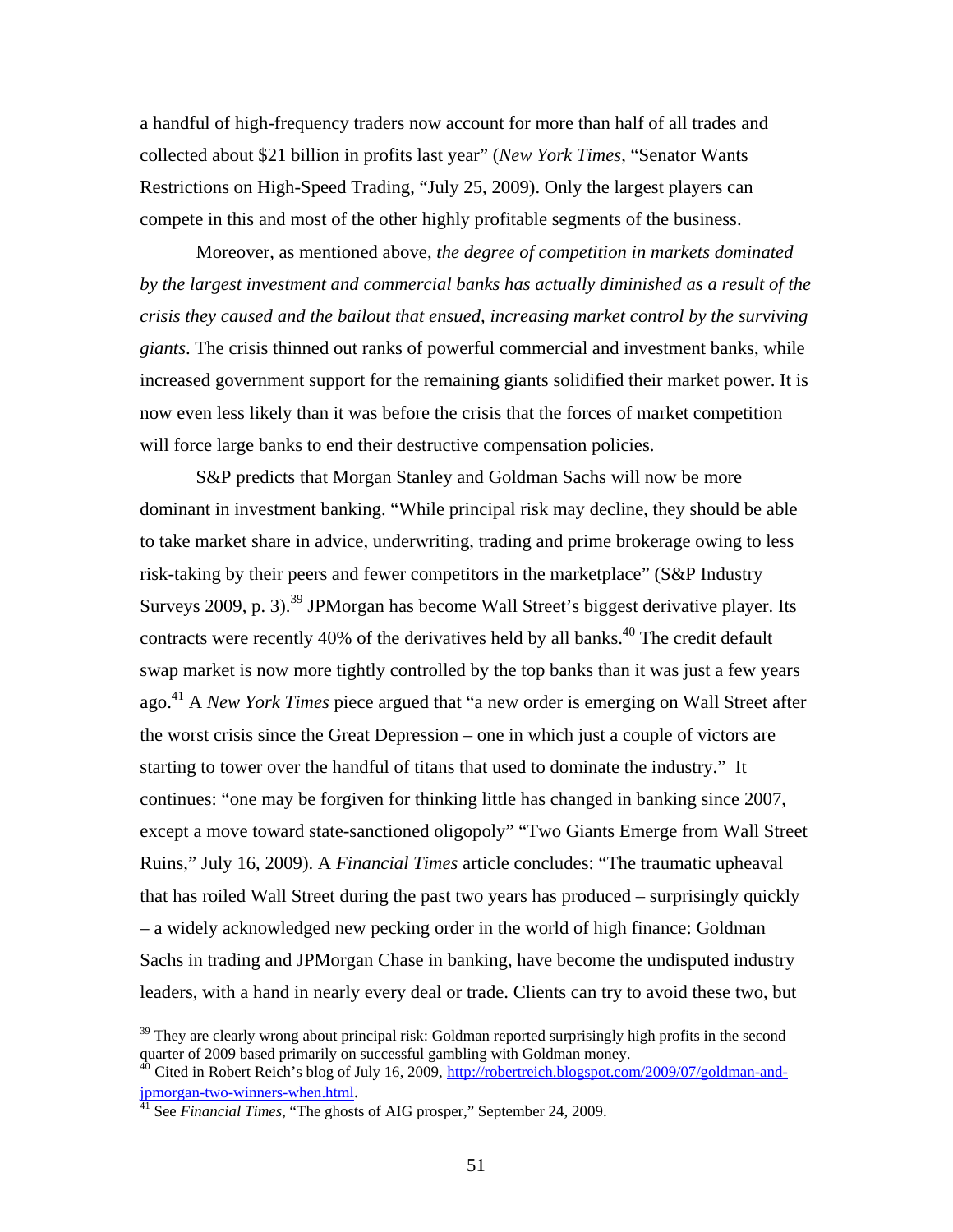only at their own peril" ("A new battle looms on Wall Street." August 4, 2009). When Goldman announced third quarter 2009 profits that were four times larger than in the preceding year, the *Financial Times* noted this "underscored its status as one of the winners from a crisis that eliminated two rivals – Lehman Brothers and Bear Stearns – and hobbled others such as Citi, Merrill Lynch and UBS" ("Goldman and Citi highlight divide," October 16, 2009). Consumers also face confront banks with greater market power. According to the *Washington Post*, the four largest banks now issue one of every two mortgages and about two-thirds of credit cards.<sup>42</sup> The *Wall Street Journal* reports that more than half of US residential mortgages are being made by just three large banks. At 52%, their share was "just over double these banks' market share in 2005." In servicing [mortgages], their share is 49%, compared with 22% in 2005 ("Uncle Sam Bets the House on Mortgages," September 18, 2009). The rise in market power affects almost all important areas of finance. Five banks now control half of the global credit default swap market. "This concentration has increased since the beginning of the financial crisis, as several counterparties have exited the market" (*Financial Times*, "A stronger infrastructure will cut CDS vulnerability," October 20, 2009).

 The *Financial Times* capital markets editor Gillian Tett argues that "the system is drifting into a pattern where the most dominant lenders are becoming more dominant than ever" (Tett 2009). A *Financial Times* editorial concludes that "the real problem in finance is a lack of competition, as the consistently high profit margins of banks suggest," margins fattened in part by an exceptionally low cost of borrowing by financial institutions whose debt is guaranteed by the US government ("A mighty financial sector is less troubling if banks can be allowed to fail safely," August 28, 2009).

Two important conclusions follow from this discussion. *First, rainmakers control investment banks and other important financial institutions and run them in their own interests and against the interests of the firm and the objective interests of its shareholders because nothing – other than government regulation of compensation schemes - can prevent them from doing so. This situation would self destruct were it not for recurrent government bailouts of financial markets.* 

 $\overline{a}$ 

<span id="page-53-0"></span><sup>42</sup> In *Washington Post*, "Banks "Too Big to Fail" Have Grown Even Bigger: Behemoths Born of the Bailout Reduce Consumer Choice," August 28, 2009.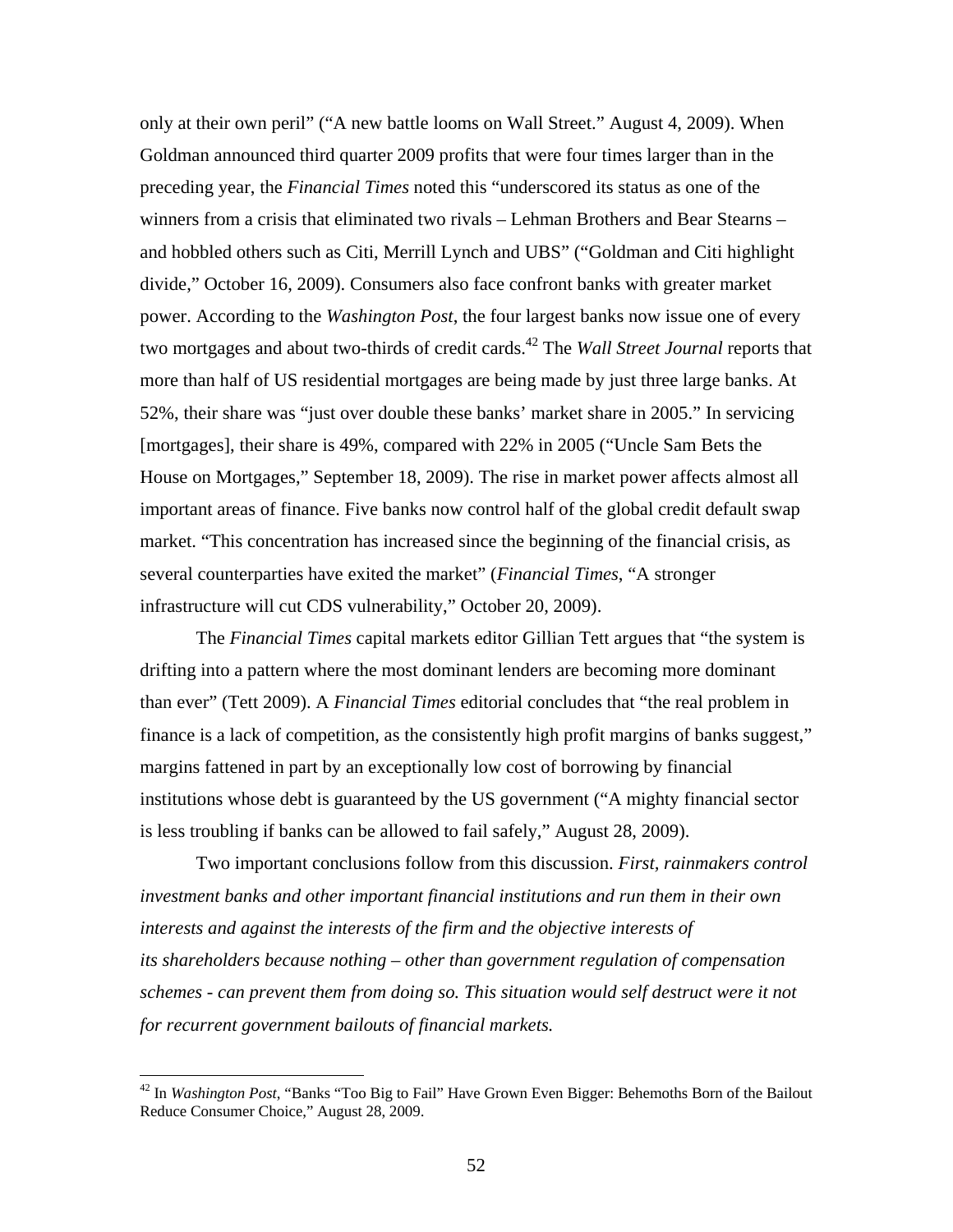*Second, since there is a major objective conflict between those who run these firms and those who own them, the mainstream hypothesis that financial markets are efficient is untenable for this reason alone, as well as all because of all the other problems with efficient market theory elaborated in the literature.* 

## *IVb. Setting the Rainmaker Share of Revenue: Why Doesn't the Chronic Potential Excess Supply of Rainmakers Eliminate Rents?*

The basic answer is the same as that offered in the previous section. The current bonus-based compensation system that gives rainmakers an exceptionally high percent of revenue is optimal for them, so they utilize it. No one who could restrain them is willing to do so. But rainmakers cannot publicly defend the system on the basis of naked selfinterest. And it is quite likely that many believe they earn their pay. The most widely used justification of outsize bonuses by representatives of financial firms is that there is a chronic excess demand for rainmakers that leads to intense inter-bank competition for their talents. If Merrill Lynch won't pay a top trader \$40 million a year, it is argued, he will go to another investment bank or to a hedge or private equity fund who will meet his compensation demand. We first critically evaluate the chronic excess demand argument, then present an exploratory alternative explanation of why a potential chronic excess supply of rainmakers does not eliminate their generous rents.

#### *The rainmakers' 'chronic excess demand' defense of their compensation schemes.*

One problem with this defense is that, as noted, the highest paid rainmakers are in the hedge and private equity fund industries. Thus, any bonus, no matter how large, can be justified by claiming that the rainmaker will quit and move to another bank or to a fund if he – and it usually is a he – is not paid the bonus he demands. However, this cannot be a general defense of high rents because the number of available high-paid rainmaker jobs in hedge and private equity funds is miniscule compared with the tens of thousands of rainmakers in investment and commercial banks. Only a small percent of bank rainmakers could possibly exercise this option.

Another major problem is that the defense cannot explain the practice of paying an outsize proportion of firm net revenues to rainmakers in periods when the industry is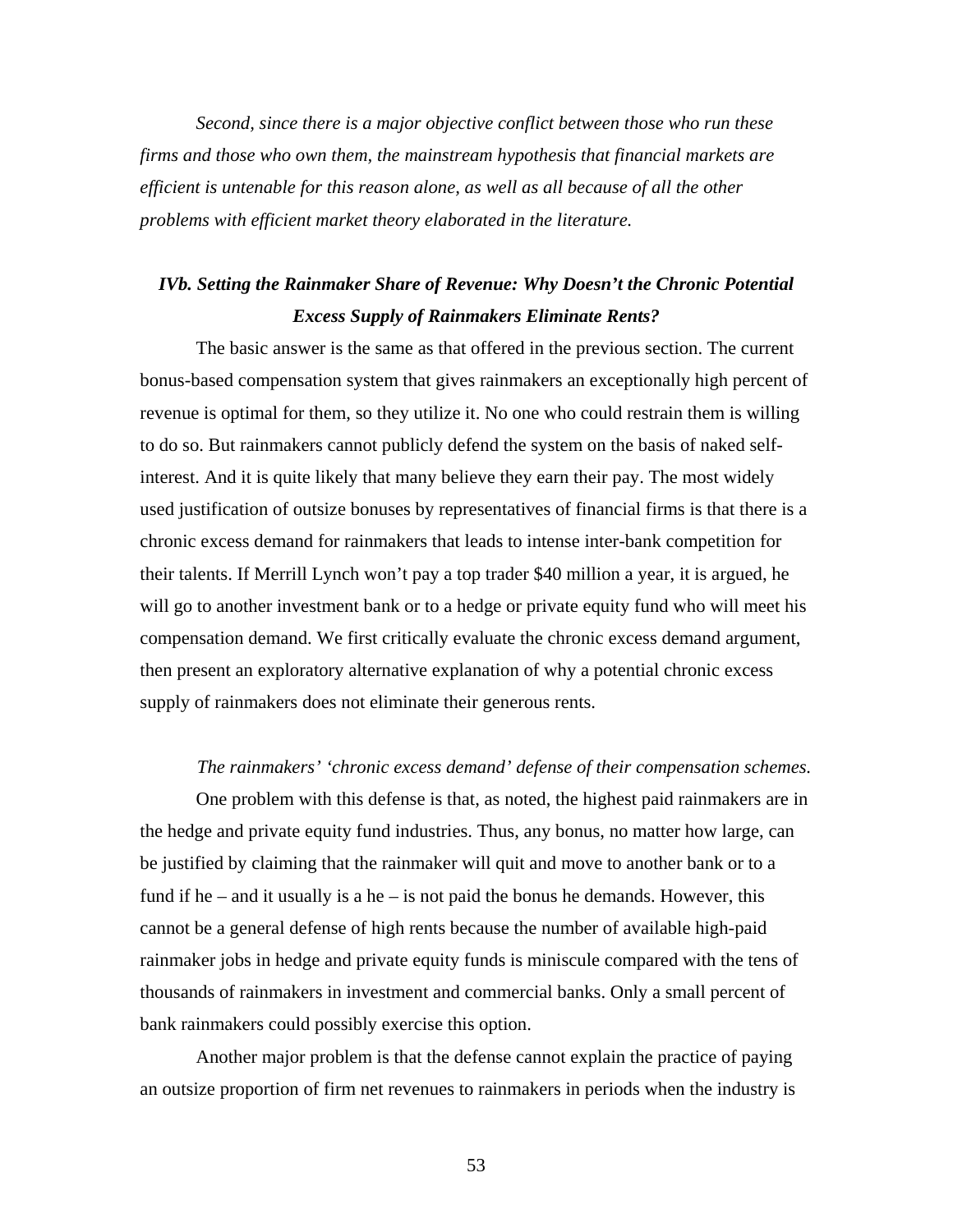shedding jobs. As we have seen, exorbitant bonuses were given to rainmakers from 2007 through the first half of 2009. Moreover, increasing shares of the bonuses were in the form of retention or guaranteed rather than firm or individual performance related, which is inconsistent with the justification for the bonus system. Yet we know there was no excess demand for rainmakers because the financial sector, including hedge and private equity funds, was shedding jobs, not hiring over most of this period. "Analysts estimate that as many as 25,000 Wall Street traders lost their jobs in the year ended March 31, or about 10% of the financial-services job losses reported by the federal Bureau of Labor Statistics" (*Wall Street Journal*, "Wall Street's B-List Firms Trade on Bigger Rivals' Woes," August 11, 2009).<sup>43</sup> "Over all, head counts at the 12 biggest global investment banks were cut, on average, by about a fifth in 2008," so we know there was an excess supply of rainmakers, yet the argument that we can't cut bonuses because other firms will steal our staff continued to be offered (*New York Times,* April 12, 2009, "Crisis Altering Wall Street as Big Banks Lose Top Talent"). A *Wall Street Journal* article summarized the problem with this defense nicely.

There is no amount of shame that will deter the bonus class from pressing their demand, no scandal that will put it off limits, no public outrage over AIG or Enron or really expensive Merrill Lynch trash cans that will silence the managers' monotonous warble: "Attract and retain top talent!" And there is no possible objection to inflated compensation you can make that will not be instantly maligned as senseless populism**…** It can't be that hard to "retain top talent" when New York is awash with unemployed bankers and traders who are no doubt anxious for a chance to prove their own brilliance. ("Let's Move Their Cheese," May 6, 2009).

Ever resilient, supporters of current compensation schemes argue that large bonuses *are* justified in bad years, when the industry is shedding rainmakers. First, they argue that a new boom will inevitably develop when the crisis is over, and since no one knows which future market segments will be most profitable, it is prudent to pay large bonuses to retain *all* rainmakers to make sure the firm is well placed to profit when the boom arrives, no matter what its form. This argument anticipates that there will be an excess demand for some kinds of rainmakers in the next boom, but since its character is

 $\overline{a}$ 

<span id="page-55-0"></span> $43$  "A perverse outcome of the Wall Street crisis is that compensation as a proportion of revenue could actually rise. Pearl Meyer, of Steven Hall & Partners, estimates that Wall Street pay will end up topping 60% of revenue for the foreseeable future, up from about 50% in past years" (*Wall Street Journal*, "The raise and fall of Wall Street Bankers," July 2, 2009).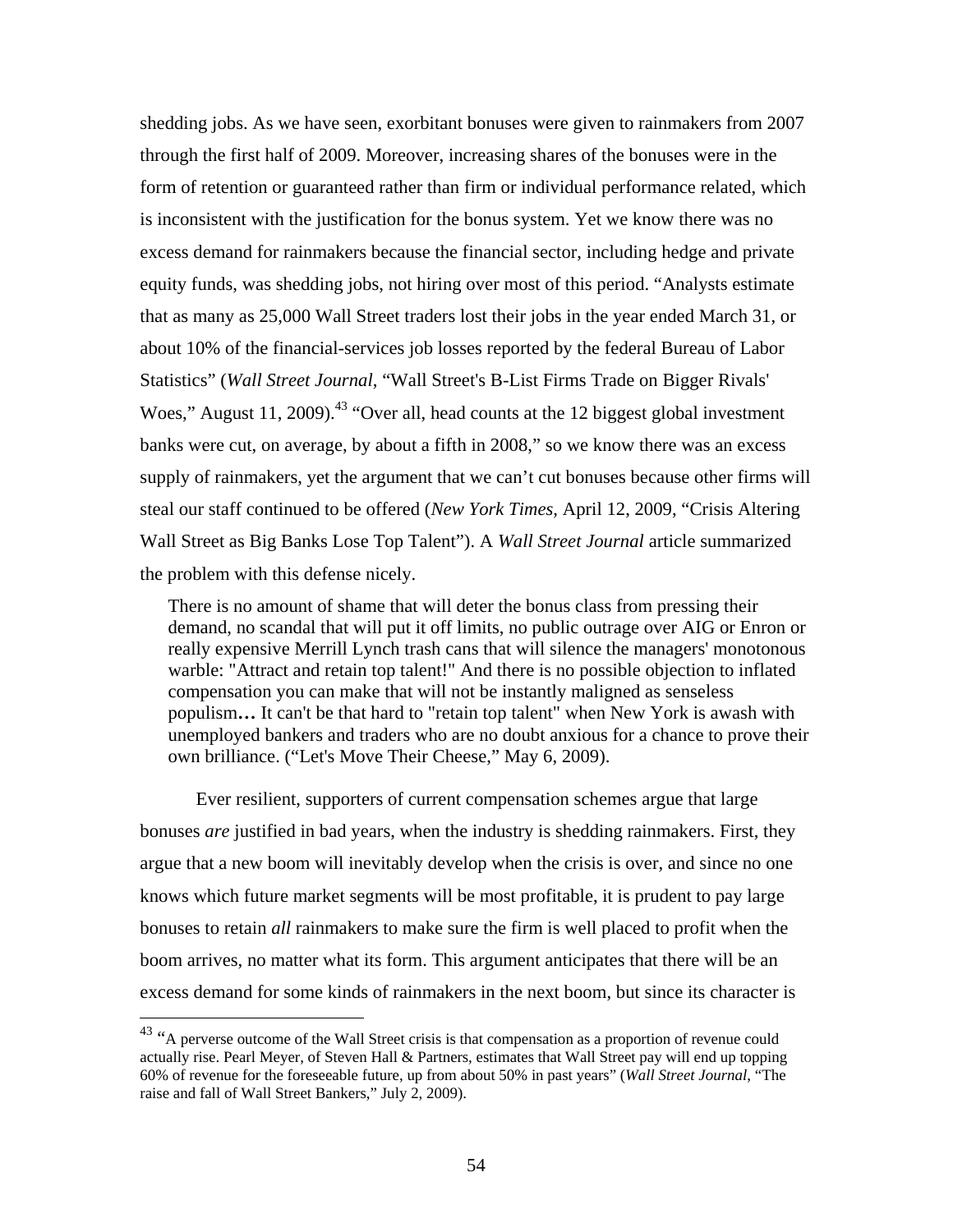uncertain a kind of rainmaker portfolio diversification strategy is prudent. A *Financial Times* piece discussed the argument.

Uncertainty over the economic outlook also makes it hard for banks to predict which business areas will be active this year, and therefore which staff they need to keep happy. … "The major risk to our business is people. For each vacant seat there are probably only five people out there who could do it. We're hoping [rival] banks screw up and underpay this year, which would make it easier for us to hire," says the head of commodities at one European investment bank. … [A senior executive argues] "It is a very competitive market and we don't believe we can change the system." This is scant consolation to shareholders in investment banks, who are effectively subsidizing the payout. ("Banks' losses fail to damp bonus season goodwill," January 15, 2008)

The uncertainty defense is illogical as well as self-serving. As a general decision-making principle it would lead every firm – financial and nonfinancial - to invest in every business and every product that might conceivably be profitable and employ every type of worker who might or might not be needed in the future. It is as if no hard choices have to be made in conditions of risk or uncertainty. This is not the way to maximize long term profits because it leads to expensive chronic overstocking of excess rainmakers

Another defense is the argument that in bad years, rainmakers working in market segments that were profitable should not be punished by smaller bonuses for the low profits or losses generated by those in other divisions. This would be more compelling were it not for the fact that in high profit years bonuses rise for everyone in the firm regardless of how their division performs. The same people who demand high bonuses when the firm losses money because their unit performed well, demand high bonuses when the firm makes lots of money regardless of how their unit did. The defense also suffers from the problem that in many crises, including the current one, massive losses take place in divisions with a small numbers of employees. Paying all the other rainmakers high bonuses will reduce profit or magnify loss. In fact, many investment bank sub-divisions did well in 2007 and therefore demanded and received large bonuses. "However, huge losses from a tiny number of staff – Merrill blew about \$20 billion just on mortgage-related products – more than offset the profits from other successes. … [Banks] are unable to net that off by docking the vast salaries of the few who cause havoc. So compensation costs soar as a percent of revenue and investors are left to pick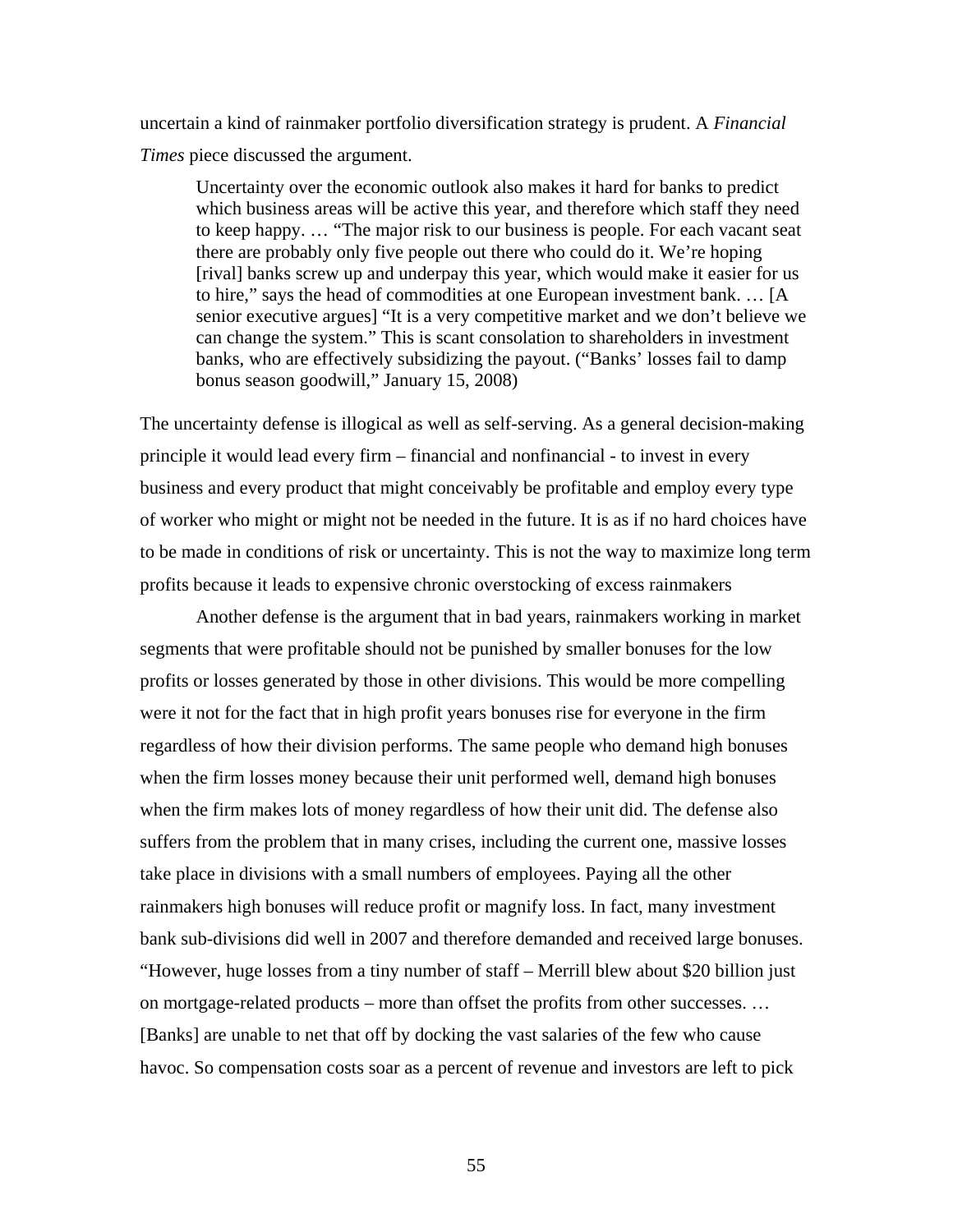up the pieces" (*Financial Times*, "On Wall Street: Thorny subject of big bonuses in tough times," January 18, 2008).

AIG is a wonderful example of the problem. Its Financial Products division, which gambled on credit default swaps, had fewer than 400 employees in a firm with 120,000 workers. AIG Financial Products was a big contributor to AIG's rising profits in the boom, but in 2008 the unit lost \$40.5 billion. Though the US government owns 80% of AIG's shares and invested \$180 billion in the corporation, AIG nevertheless paid the 377 members of the division a total of \$220 million in bonuses for 2008, an average of over \$500,000 per employee. Seven employees received more than \$3 million each (*Wall Street Journal*, "AIG Faces Growing Wrath Over Payments," March 16, 2009). Many of these were retention bonuses awarded to prevent key employees in the division that destroyed the firm from quitting, a bizarre outcome that generated enormous popular revulsion. Events such as these led the Financial Stability Forum to propose as a core compensation principle that "compensation systems should link the size of the bonus pool to the *overall performance of the firm*" (2009, p. 3, emphasis added).

# *While the 'potential' excess supply of rainmakers is huge, the 'effective' excess supply may be too small to substantially reduce rents in the boom.*

As shown by Philippon and Reshef 2009, the rainmaker pay premium has been rising since the early 1980s and the demand for financial firm rainmakers has certainly risen rapidly over this period, so there would appear to be some empirical foundation for the chronic excess demand thesis. However, at the same time generations of students from the most prestigious as well as non-elite colleges and universities have tried to obtain jobs with a career path leading to rainmaker status in big investment banks. These students majored in economics, finance, business, math, physics and engineering, and many had MBAs and Ph. Ds. The Katz-Goldin study of Harvard graduates showed that the share entering banking and finance rose from less than 4% in the 1960s to 23% in recent years. But competition for these jobs in the long-term financial boom from the early 1980s through 2007 was fierce. The percentage of Harvard graduates who wanted to become investment bankers but were prevented from doing so by the chronic excess supply of candidates must have been substantial. Oyer's study shows the number of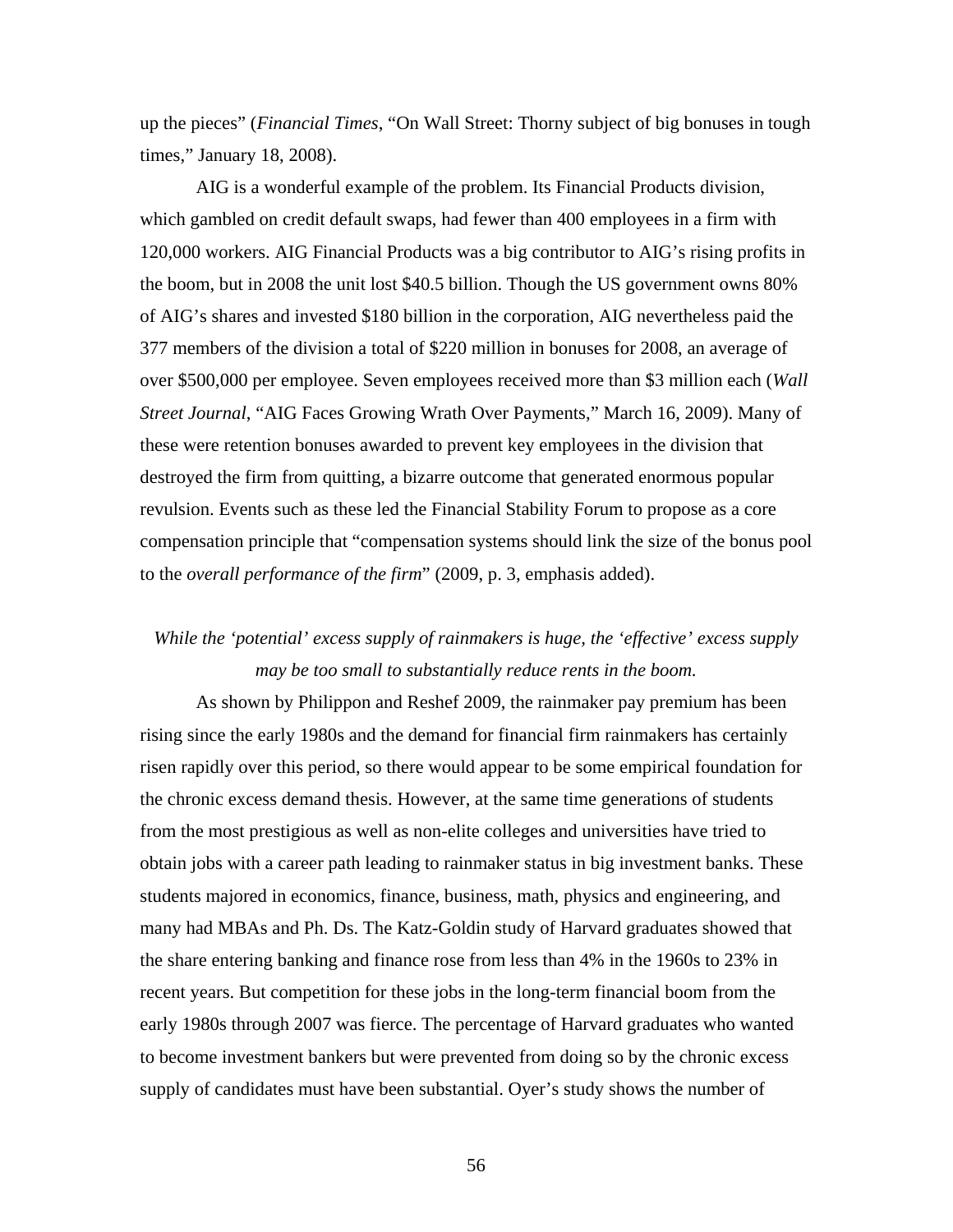Stanford University MBAs who became investment bankers was always far greater than the number of jobs on offer. Kaplan and Rauh 2007 estimate there were about 10,000 rainmakers in large investment banks in 2004, yet over the years of financial sector growth there must have been at least hundreds of thousands of qualified students who aspired to be investment bank rainmakers but could not obtain an appropriate starting position. *How can it possibly be that this exploding supply of job candidates with the desire and the qualifications to become future rainmakers did not eliminate or at least sharply reduce the rents associated with rainmaker positions?* 

The most important answer is that the people who run these firms have no interest in lowering rainmaker pay even though a chronic potential excess supply would allow them to do because this would lower their own pay. However, above and beyond this, there are two barriers to entry that can help preserve rainmaker rents in the face of a large potential excess supply of rainmakers. I have not seen these barriers discussed in the literature. First, there appears to be an "apprenticeship" process in investment banks. Investment banks hire more new employees then they need whenever their business is growing. After an initial trial period, those who do not impress their superiors are fired. Morrison and Williams 2004 stress the "up-or-out" character of investment banking; many are hired who fail to survive this trial period. Goldman Sachs is perhaps the most vigorous practitioner of the up-or-out approach. Those who do well are retained by the firm and assigned to work with more experienced employees. If their progress is sufficiently impressive, they end up apprenticed to firm rainmakers. The ostensible purpose of the long apprenticeship is not only to allow newer employees to learn their trades, but also to convince current rainmakers that they can be trusted to accept important responsibilities the exercise of which can put large amounts of bank capital and therefore rainmaker compensation at risk. For example, apprentice traders have to demonstrate over a long period that they can be trusted to employ ever larger amounts of the firm's capital without generating large losses. Keep in mind that there is long list of rogue traders who ended up severely injuring the firm and its rainmakers. Nick Leeson, a derivatives trader for Barings Bank, the United Kingdom's oldest investment bank, was responsible for a loss of over 200 million pounds in 1994. This loss led to the collapse of the bank. Aspiring M&A rainmakers have to work their way into a group or team of top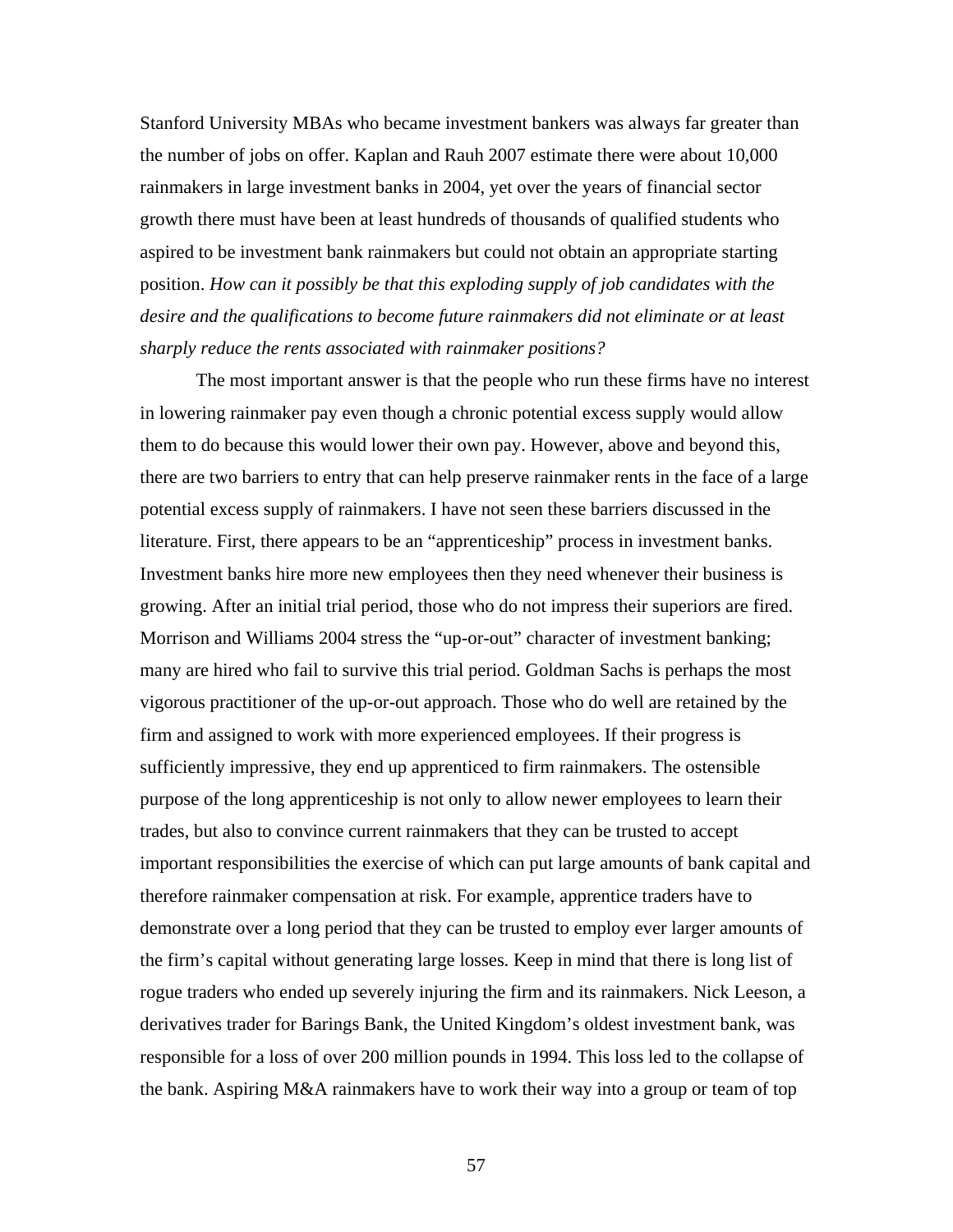firm operatives, then convince the team members that they can eventually generate large volumes of M&A fees while keeping the firm's clients happy.

Morrison and Wilhelm 2004 emphasize the importance of tacit knowledge and apprentice relations in investment banks during their partnership phase.

Tacit human capital… covers forms of knowledge and skills which do not easily lend themselves to codification or to arms-length exchange. Such skills include a wide range of talents such as advising clients, building relationships, reading market signals [a crucial skill for traders] and negotiating M&A deals which are essential to investment banking. The skills can only be learnt on the job. While an MBA program can furnish a student with technical skills, it cannot teach them how to become an investment banker. Tacit human capital is valuable to clients, but by its very nature it is hard to measure and virtually impossible to contract upon. This leads to a fundamental learning problem. Only a skilled agent can transfer his or her skills to a new hire, typically through a mentoring relationship"  $(p. 2)^{44}$ 

The conclusion from this line of argument is that the only rainmaker candidates firms will consider fully qualified for these important jobs are those already working in financial markets at rainmaker or near- rainmaker positions – no matter how many hundreds of thousands of *potential* rainmakers may be available to them. An article referenced above quotes an executive who said that "for each vacant seat there are probably only five people out there who could do it" (*Financial Times*, Banks' losses fail to damp bonus season goodwill," January 15, 2008). When markets are expanding rapidly in a boom, there will therefore be substantial competition for these five. *Thus, in spite of the large chronic notional or potential excess supply of rainmakers, there may never be a substantial effective excess supply of rainmakers available to bid away the rents in the boom.*

<u>.</u>

<span id="page-59-0"></span> $^{44}$  They also argue that the need for an apprenticeship system ended when the big wholesale investment banks went public in the 1980s and 1990s so they could raise vast amounts of capital. The new capital was needed to acquire the information processing technology required to support complex financial engineering and automated trading schemes, and to finance the huge proprietary trading operations that became their leading source of profit in the recent boom. The "increasing emphasis within wholesale investment banks upon financial engineering increased the codifiability of relevant human capital…"; the "codification and dissemination of what was previously tacit knowledge…" eliminated the need for mentoring (p. 28). This caused the costs of market making to fall and made "trading expertise replicable" (P. 28). The trouble with this argument is that it is incompatible with the existence of huge compensation premiums for rainmakers. Why would an investment bank interested in maximizing profit pay bonuses of \$50 million and more to traders if anyone with the right training could do the job once it was substantially mechanized or 'codified'?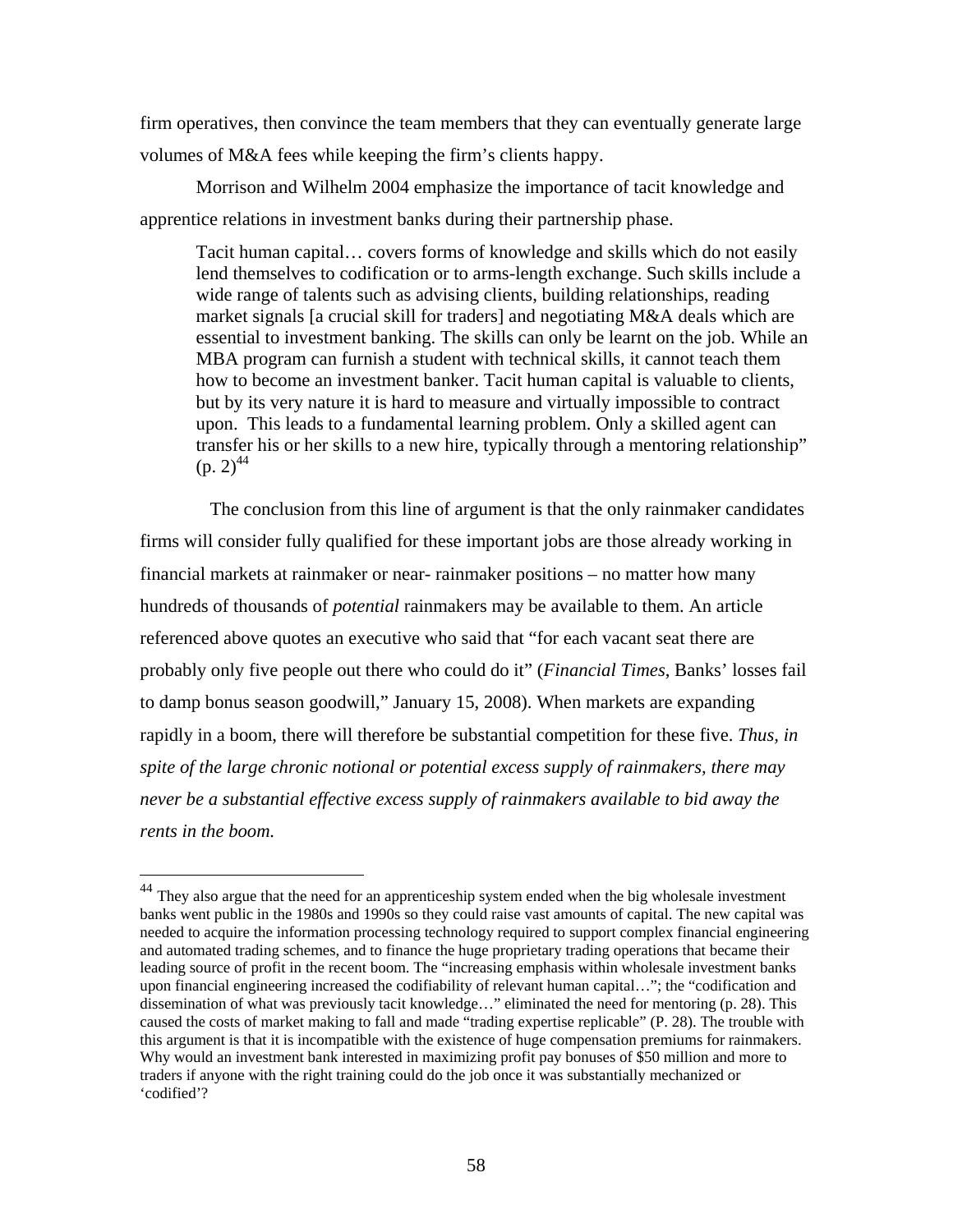It is important to understand that this apprentice system, though a natural institutional component of wholesale investment banking, is not a technologically determined process. The peculiar properties of the rainmaker firm influence the way it works and turn it into a means to regulate their compensation pools. The firm's current rainmakers will not want to allow more new people through the apprenticeship process if that means their own bonuses will be reduced. Current rainmakers have a material interest in defending their own ability to generate the revenue that constitutes their claim on the firm's bonus pool. New traders compete with existing traders for access to the firm's limited capital base. A new M&A team may erode the revenues of one with greater seniority. *Strategic considerations on the part of the existing rainmakers will strongly influence the rate at which new members are accepted into and rise within their ranks*. [45](#page-60-0) 

Conditions of rapid growth in the market are obviously most conducive to expansion of the rainmaker ranks because the addition of new rainmakers may actually improve the bonus prospects of existing rainmakers by protecting the firm's competitive position. Since the apprentice system sharply constrains the supply of new rainmakers available to the firm in an expansion, current rainmakers are able to demand higher compensation under the believable threat that they will jump ship to a competitor. Moreover, the addition of especially talented new rainmakers who will add more to the bonus pool than they withdraw from it is likely to be acceptable to existing rainmakers, unless they believe the added competition involved will significantly reduce their share of the pool. (Competition for bonuses among rainmakers is cut-throat, with threats of resignation common to reinforce claims on the pool.) And existing rainmakers may be able to exploit new apprentices, then fire them before they attain full rainmaker status.

Note that seasoned rainmakers can control the flow of apprentices into the firm. To slow it down, they can simply refuse to pass on the tricks of the trade as quickly or effectively as possible, and can slow the rate at which the firm's capital is made available to new apprentices. In other words, their bonuses have to be protected in order for the apprentice system to function most effectively. A firm whose goal is to maximize shareholder returns might seek to build up a larger group of rainmakers working for

<span id="page-60-0"></span><sup>&</sup>lt;sup>45</sup> Senior rainmakers can cull apprentices from their ranks or appropriate apprentice contributions to the bonus pool for themselves.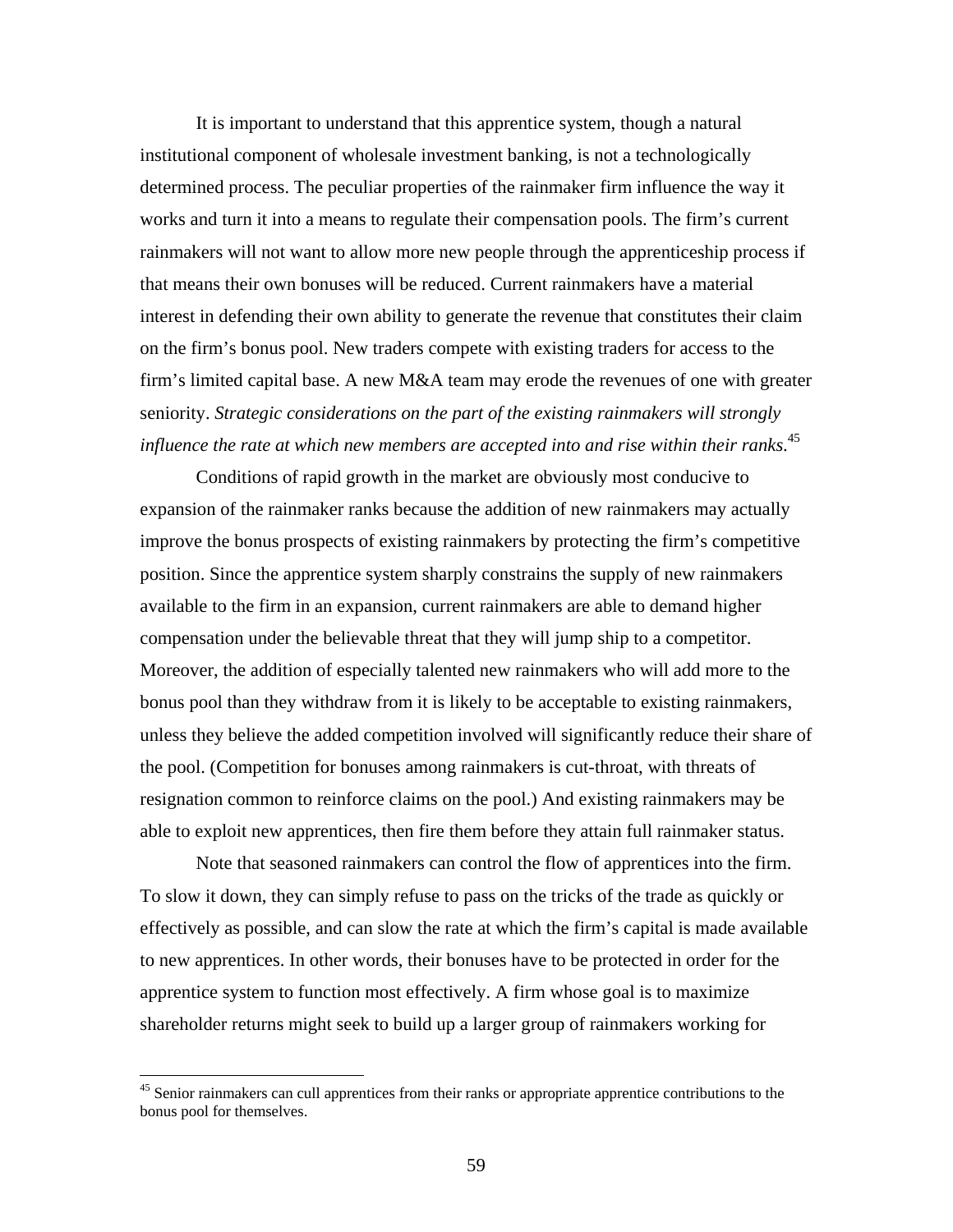smaller bonuses than would a rainmaker firm whose objective is to maximize bonuses per existing rainmaker.

The apprentice system would not necessarily constitute an insuperable barrier to the reduction of rents in the long run if the top executives of large banks were determined to lower bonuses. The formulas used to calculate bonuses for various rainmakers are conventional; they could be changed if firms really wanted to change them. For example, firms could use the large "reserve army" of unemployed rainmakers created by the crisis to ratchet down bonus formulas to lower bonuses at any particular level of net revenues or to make bonuses a reasonable percentage of profit rather than net revenue, which would protect shareholders in the crisis. This could restrain bonuses and raise profit and over succeeding cycles. But we have seen that even when markets crash, firms do not take advantage of the substantial excess supply of rainmakers created through job loss to cut bonuses aggressively. This is because these are not traditional neoclassical or Chandlerian firms seeking, respectively, shareholder value or the reproduction and growth of the firm itself. They are run by rainmakers for rainmakers: these firms seek maximum rainmaker compensation, not minimum cost.

Second, the 'old boy' informal hiring policy constitutes a barrier to entry. Rainmakers at top financial firms focus their recruiting on a relatively small set of prestigious private colleges and universities from which the current rainmakers graduated and to which they typically remain loyal. A friend who was a rainmaker for one of the country's largest banks told me that he was the only public university graduate among more than three hundred people with managing director status in his division. In spite of the occasional token hire from a state school, rainmakers recruit primarily from their alma maters, a practice that substantially limits the potential supply of fast-track rainmaker candidates. This sharply constrained pool must then be funneled through the apprenticeship process described above, further reducing the effective supply of potential rainmakers, thereby helping to sustain the size of their rents.

#### *How does the 'theft' of joint rainmaker-bank capital affect rainmaker compensation?*

There is a source of high rainmaker compensation not yet discussed. Oyer observes that Stanford MBAs who are employed by investment banks receive "invaluable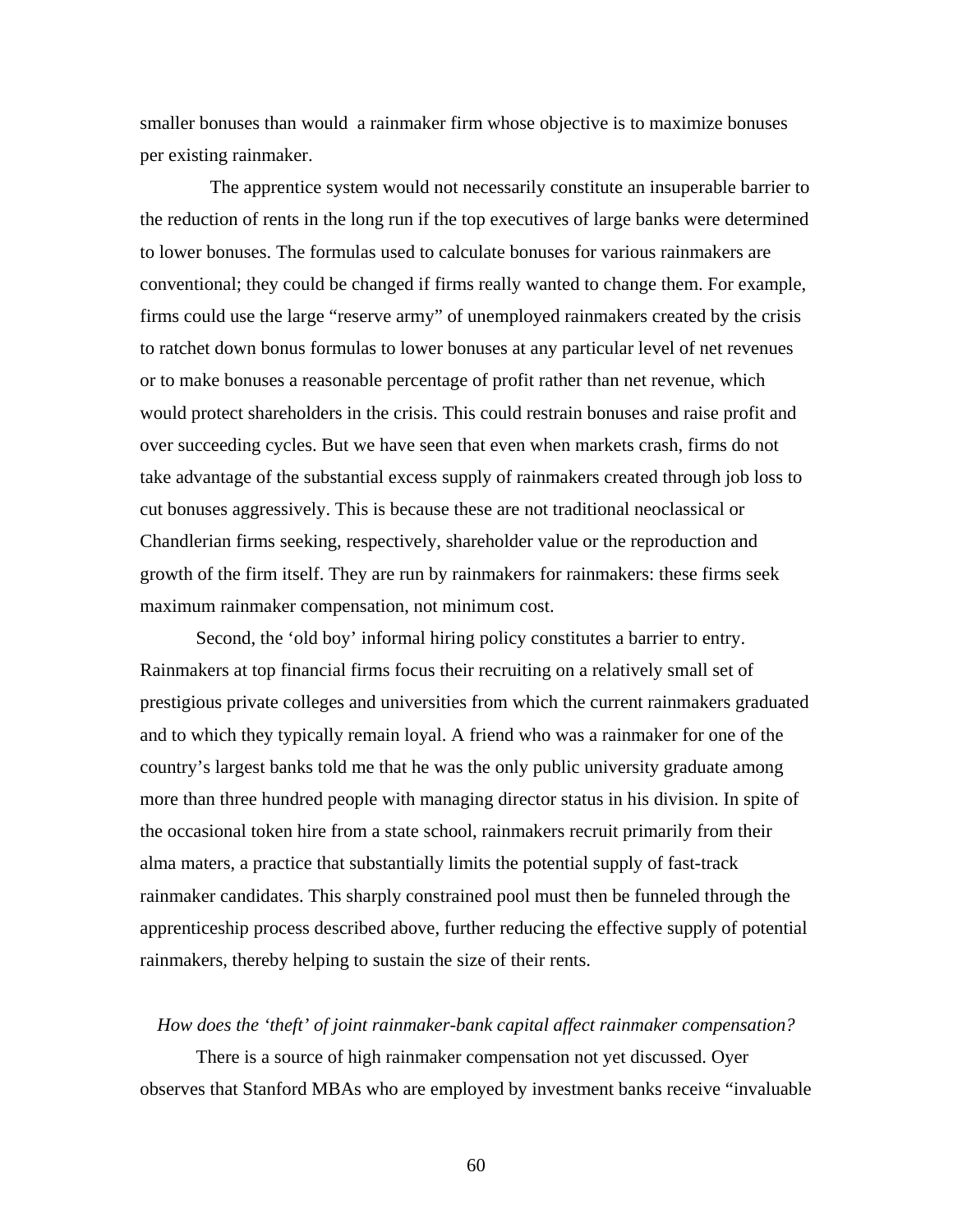on-the-job training" and build "task-specific human capital" during their careers. The idea that rainmakers accumulate large amounts of task-specific capital introduces the question of who gets the benefits from the added productivity associated with this capital. A substantial part of the difference could end up with the rainmaker. Consider the concept of the M&A 'team.' The team is usually led by a particularly successful M&A operative with substantial experience. The leader and the team will have built up an extensive network of outside business contacts who trust them enough to do large deals with them. Since the winning of trust takes substantial time and cultivation, it is a barrier to the entry of new teams. It used to be said that the leader's greatest asset was his 'rolodex' or list of client phone numbers. An interesting question is: who 'owns' the 'capital' or assets represented by this client network - the firm or the team leader?

It is not possible to give a general answer, but a substantial part of this capital, typically belongs to the team leader and his closest lieutenants. If they leave the firm, much of the business represented by the clients in their network may leave with them, causing a serious loss in firm revenue, profit and prestige. This gives the leaders substantial bargaining power with the firm over compensation. Even though the team was created by the firm, required the firm's capital to finance its business, received an initial customer network from its predecessors, and relied heavily on the firm's reputation to expand the network that underpins its bargaining power, the team nevertheless may have substantial control over this capital. This power does not necessarily derive from some unique talent advantage the team possesses relative to other teams or to potential teams of bright young rainmaker aspirants, though the leader is likely to be quite good as his job. Rather, it is itself a product of the firm and its apprenticeship system. Thus, a percent of the extra compensation gained by the team leader is a kind of 'theft' from the firm and its shareholders because it is generated by the firm's capital, prestige and business network, yet appropriated by the rainmaker. Oliver Williamson referred to this as the "hold-up" problem (The Economic Institutions of Capitalism. New York: Free Press, 1985). In a sense, the very act of creating such a team involves a potential future loss of the firm's existing network of customers.

A similar argument might be made for top traders, who learn their profession in one firm but can take that experience with them if they leave, and for those who generate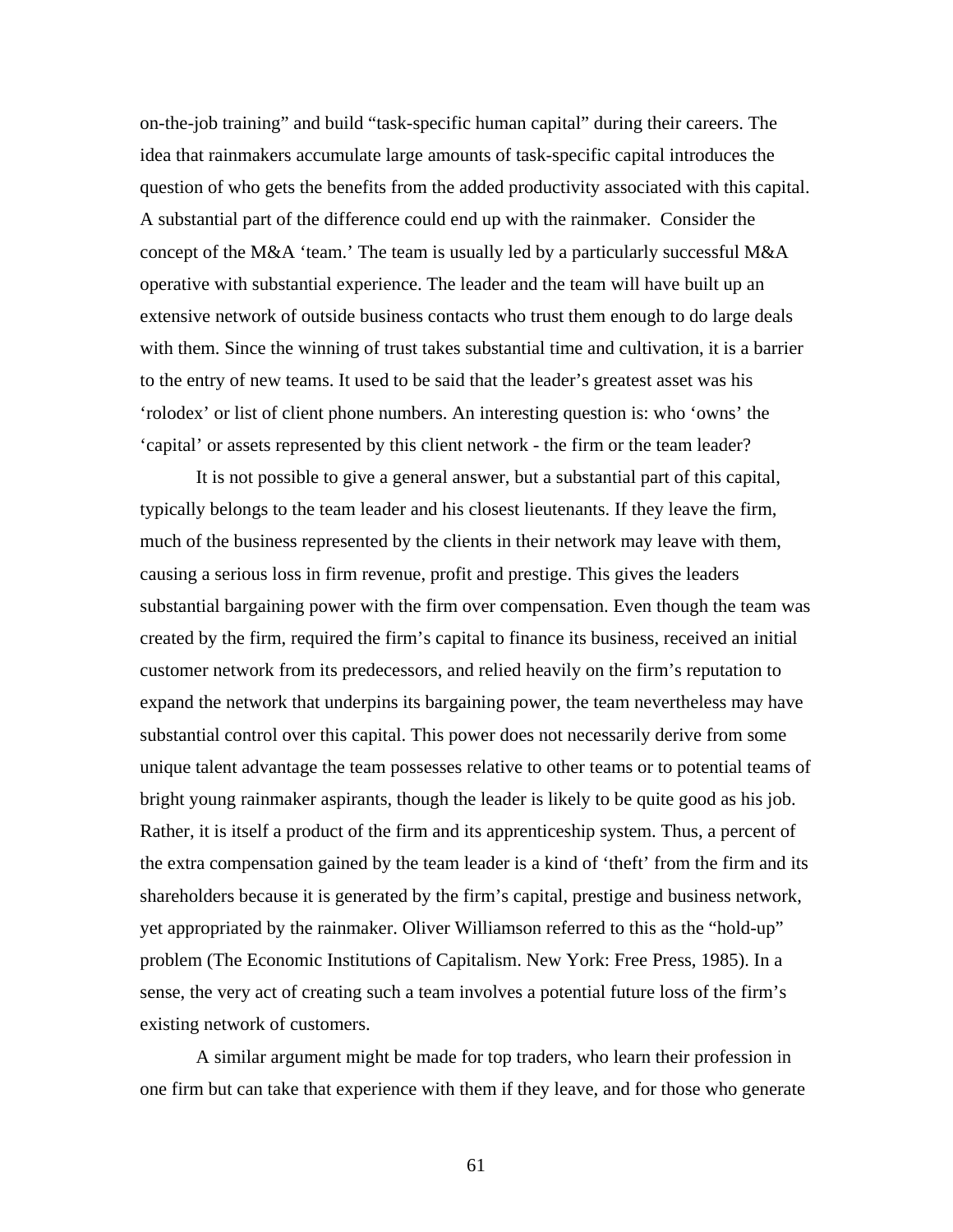innovations in products or strategies. Keep in mind that most innovations in financial firm strategies or products cannot be patented. Of course, as argued above, the revenue pool that feeds the compensation of the employees discussed here is generated primarily from 'false value' and oligopoly power.

### **V. Concluding Observations.**

The explosion of financial markets in size and complexity over the past quarter century and especially since the mid 1990s is one of the most significant economic events of this era. Driven by perverse incentives to take excessive risk that resulted in a massive buildup of system-wide leverage, by deregulation that removed restraints on excessive risk-taking, by an impressive array of financial innovations (many of which turned out to be dysfunctional), and by the global integration of national financial markets, the economic influence of financial activity and the political influence of financial firms reached heights not seen at least since the 1920s. No doubt there were positive contributions associated with some dimensions of this long financial boom. However, on balance the accelerating expansion of financial markets appears to have been destructive. It led to excessive indebtedness among the poor and, especially, the working and middle classes of most countries. This raised the rate of economic growth for awhile, but will restrict aggregate demand in the intermediate future because these debts have to be repaid in a slower growth era. It badly misallocated real resources. Far too much credit was used to fund the technology and internet booms of the late 1990s, the mortgage explosion of the 2000s, financial speculation and the financial sector itself. The trillions of dollars in losses suffered by financial firms is evidence of misallocation.<sup>46</sup> Far too much income was funneled away from ordinary citizens to financial market rainmakers as well as to top executives at large nonfinancial firms who received much of their income as stock

<span id="page-63-0"></span><sup>&</sup>lt;sup>46</sup> Benjamin Friedman has stressed the inefficiency of our current financial system. "The discussion of the costs associated with our financial system has mostly focused on the paper value of its recent mistakes and what taxpayers have had to put up to supply first aid. The estimated \$4,000bn of losses in US mortgagerelated securities are just the surface of the story. Beneath those losses are real economic costs due to wasted resources: mortgage mis-pricing led the US to build far too many houses. Similar pricing errors in the telecoms bubble a decade ago led to millions of miles of unused fiber-optic cable being laid. The misused resources and the output foregone due to the recession are still part of the calculation of how (in)efficient our financial system is" (*Financial Times*, Overmighty finance levels a tithe on growth, August 26, 2009).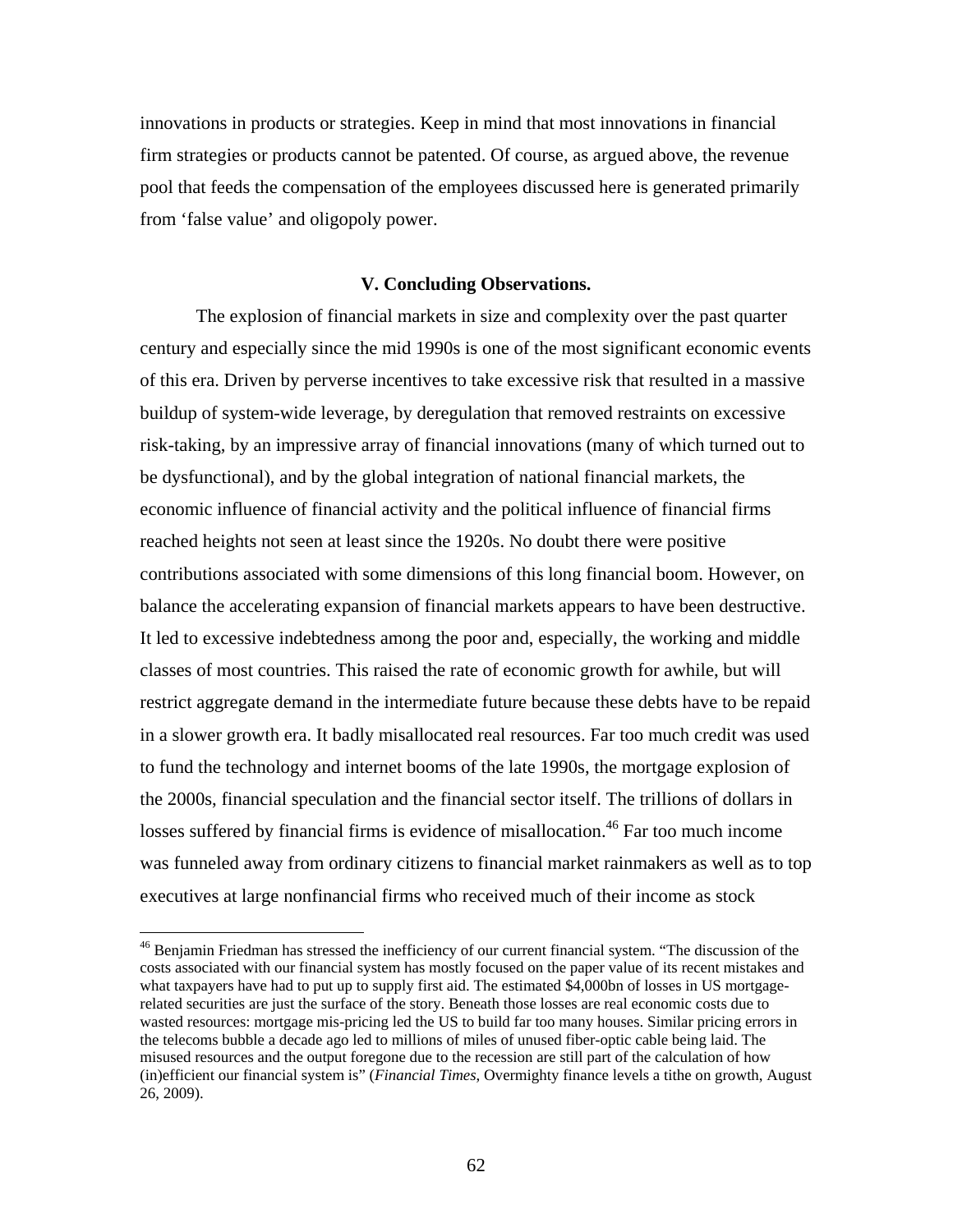options and built up impressive financial portfolios. It was a major contributor to the rapid rise of inequality of the period. It drove the global economy into a deep and prolonged recession costing many trillions of dollars. This in turn is leading to massive increases in public indebtedness that will restrict the ability of governments to operate in the public interest for many years to come. It strongly influenced the activities of the IMF and World Bank in ways that hurt the developing world. It gave excessive political influence to the representatives of giant financial institutions who are now using that influence to prevent the creation of an effective new regulatory regime or constraints on their pay.

Virtually all informed analysts who do not represent the interests of financial firms – and even many who do - agree that the perverse incentive schemes under which the most important employees of large financial institutions operated were a major contributor to the financial crisis. I have presented evidence that rainmaker bonuses were shockingly large, even after the markets crashed, and that there is good reason to believe they are unearned rents rather than a reward for genuine contributions to long-term economic growth. Not even the severe financial crisis nor subsequent massive government intervention to rescue these firms (and thus preserve the jobs of most of their rainmakers) has affected the practice of paying gigantic bonuses to armies of rainmakers no matter how their firms perform. Many have written about the absurdity of rainmaker compensation schemes in the business press. But I found only one academic paper (Meunier 2007) that even raises the question of how it is that giant firms structured so that their top employees enrich themselves while destroying shareholder value and inevitably endangering the very existence of their firms are allowed to function without meaningful interference by any individual, institution, market force or regulatory authority.

The paper offers tentative or preliminary answers to key questions about the rainmaker financial firm. It argues that the huge revenues generated by rainmaker firms in the boom that are the source of their bonuses are created primarily by 'false value' – incomes generated by transitory boom euphoria and excessive risk-taking, not by longterm contributions to market value - and secondarily by oligopolistic market power. It provides reasoned criticism of self-serving arguments used to defend rainmaker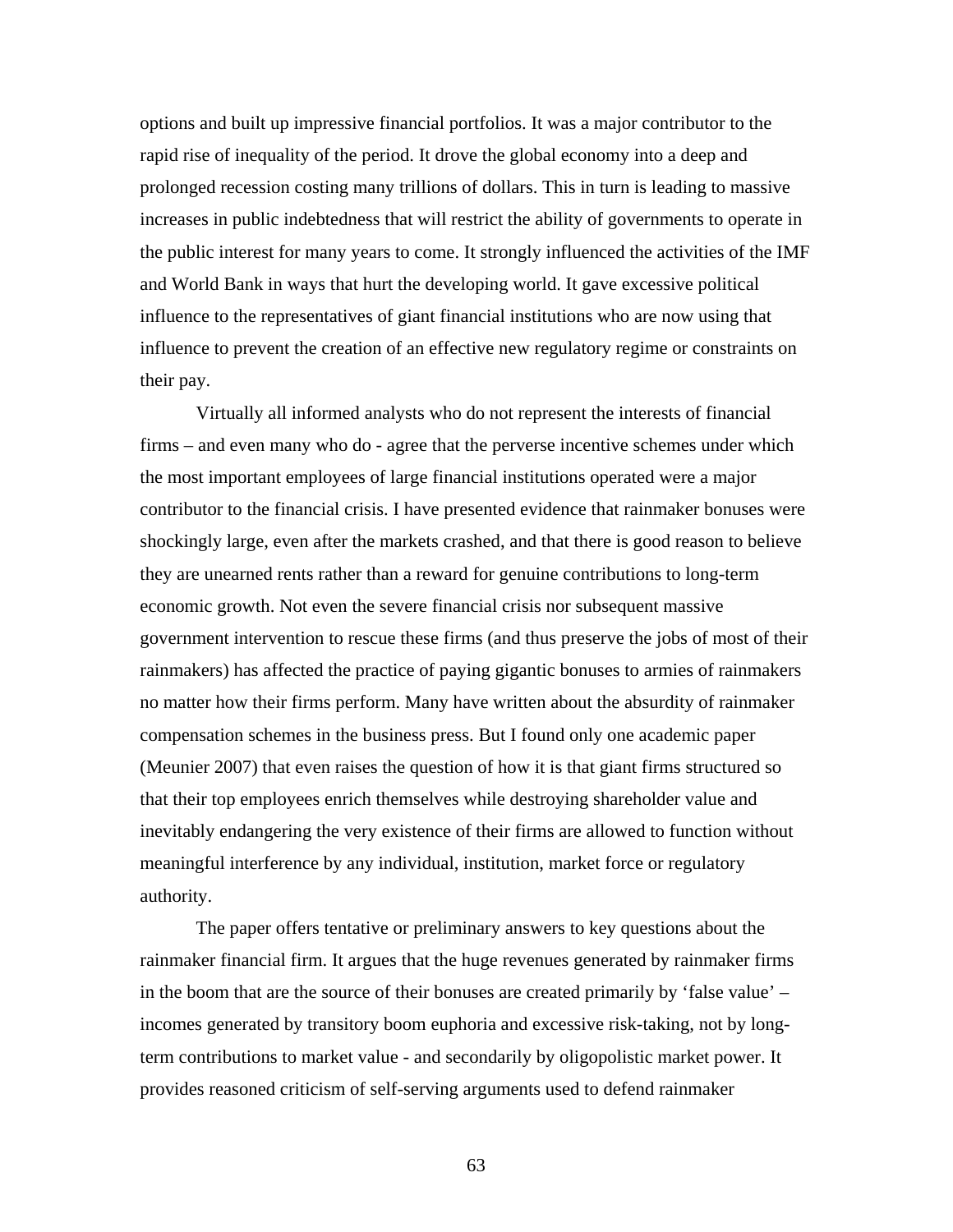compensation schemes and suggests mechanisms through which the enormous potential excess supply of rainmakers is prevented from creating effective downward pressure on rainmaker rents. The goal of the paper is to make some initial progress toward answering the crucial question of how the sole objective of most of the largest firms in what has become the most powerful industry in the country and perhaps the world can be to enrich their most influential employees with utter disregard for the disasters this policy entails for shareholders, firms and the broader economy. Understanding the rainmaker firm is an essential step in the process of turning financial firms and financial markets into institutions that will help improve the economic life of the large majority of the population.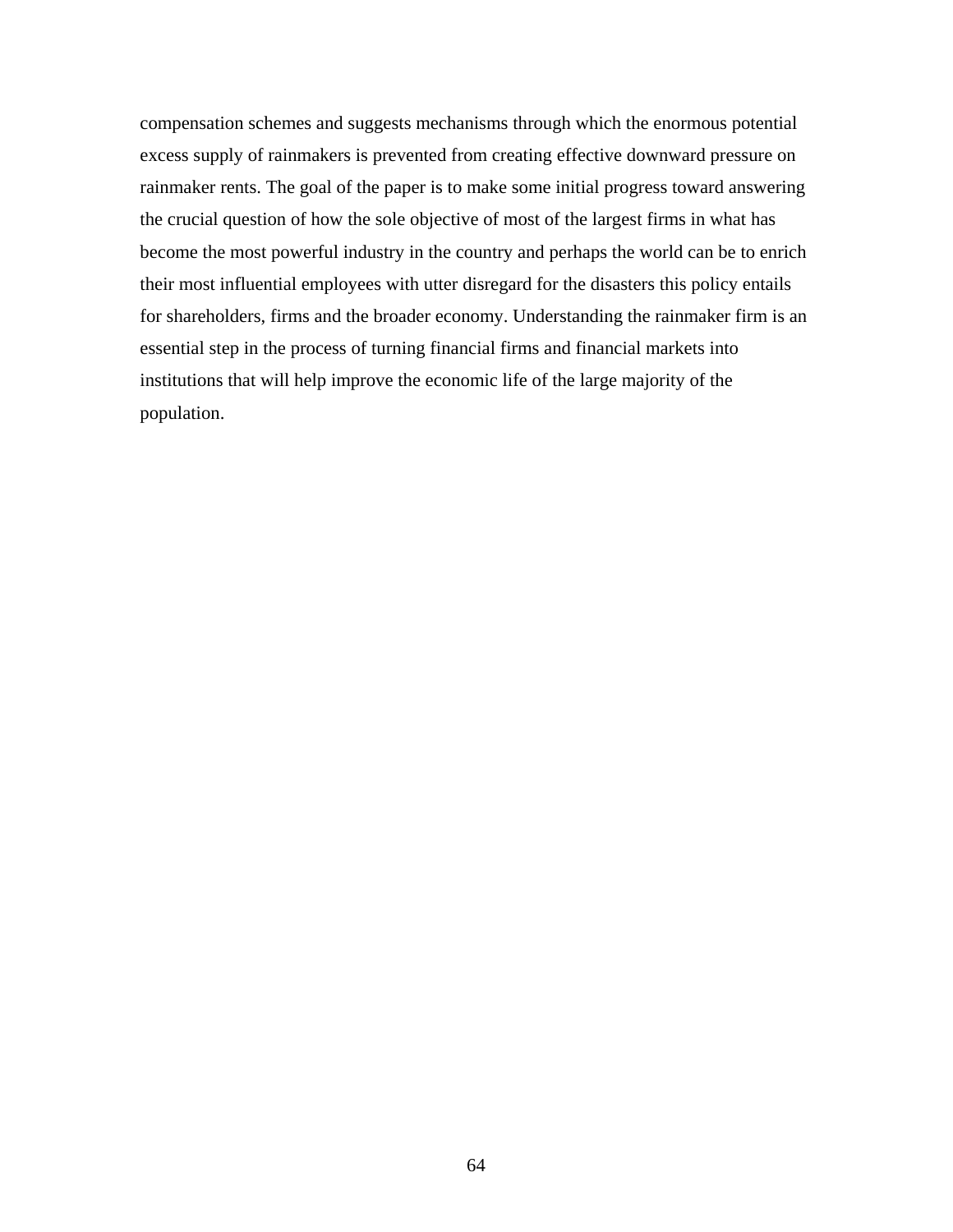



### **Wall Street bonuses and NYSE firms pre-tax profits**

**(press release, 28 Jan 2009)**

**D**bonuses **profits**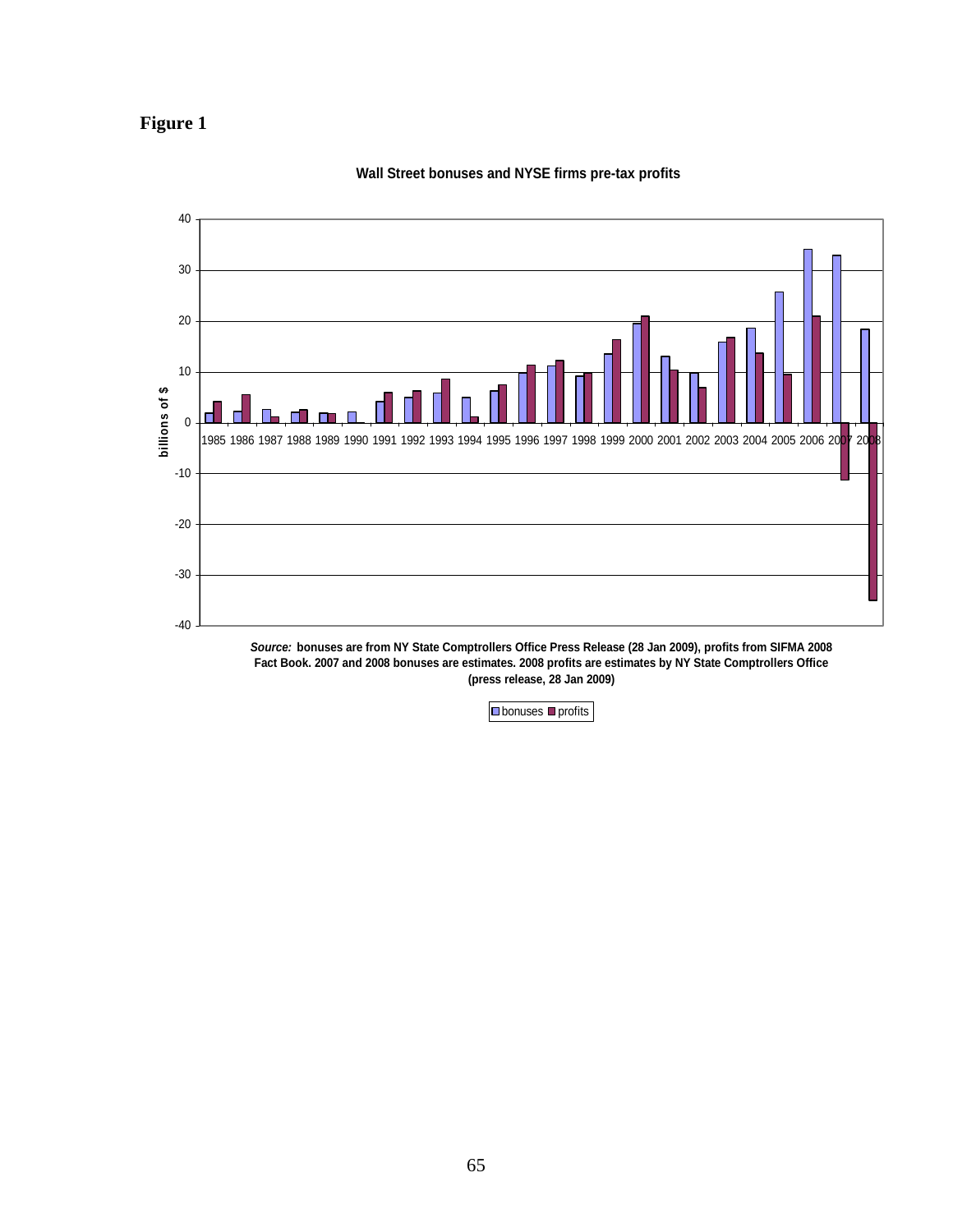**Figure 2** 

### **Bonuses and Net Earnings for the Big Five Independent Investment Banks**



**Bear Stearns estimated bonuses and net earnings**



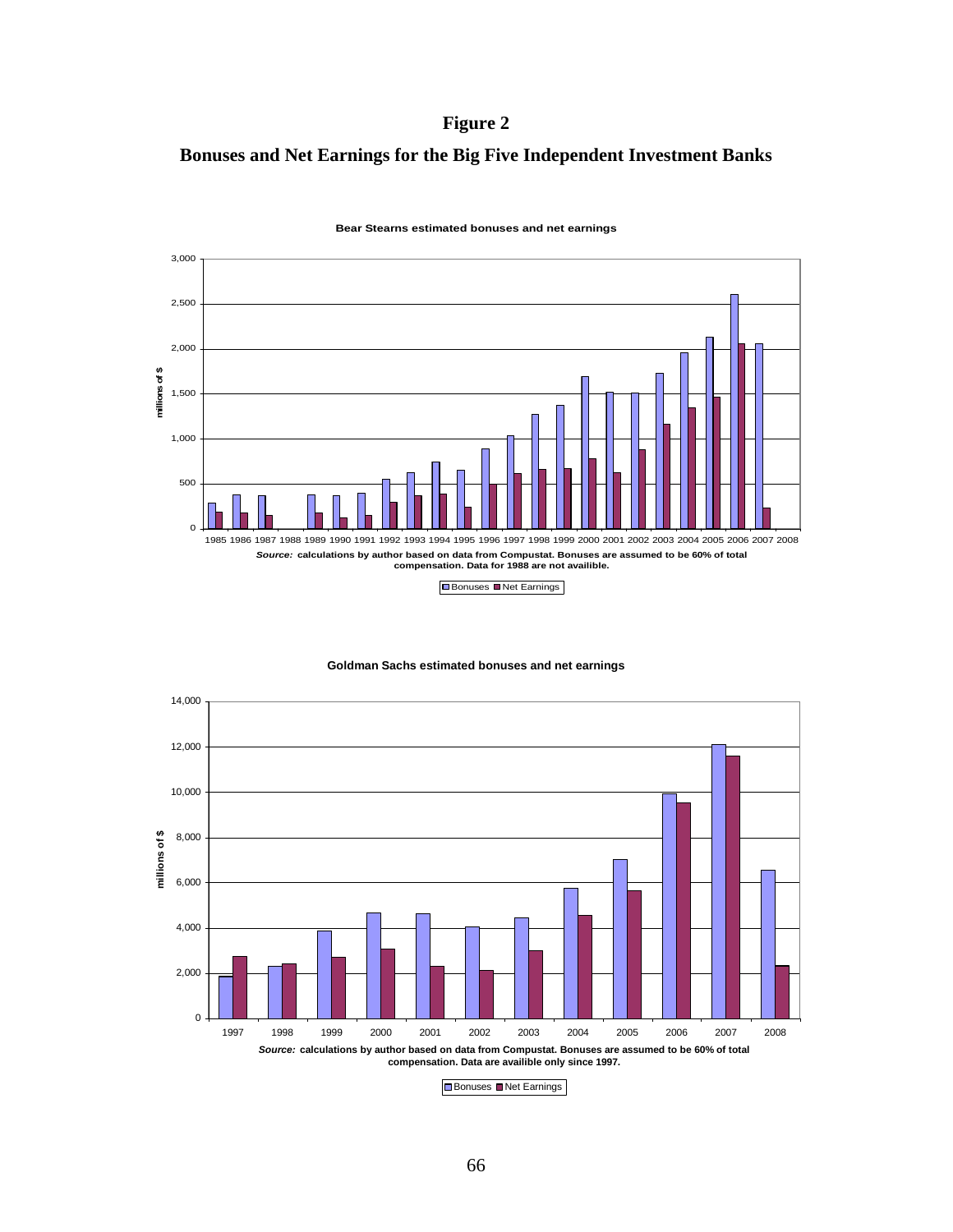

#### **Lehman Brothers estimated bonuses and net earnings**

Bonuses Net Earnings

#### **Merrill Lynch estimated bonuses and net earnings**





Bonuses Net Earnings

*Source:* **calculations by author based on data from Compustat. Bonuses are assumed to be 60% of total compensation. Data are availible since 1993.**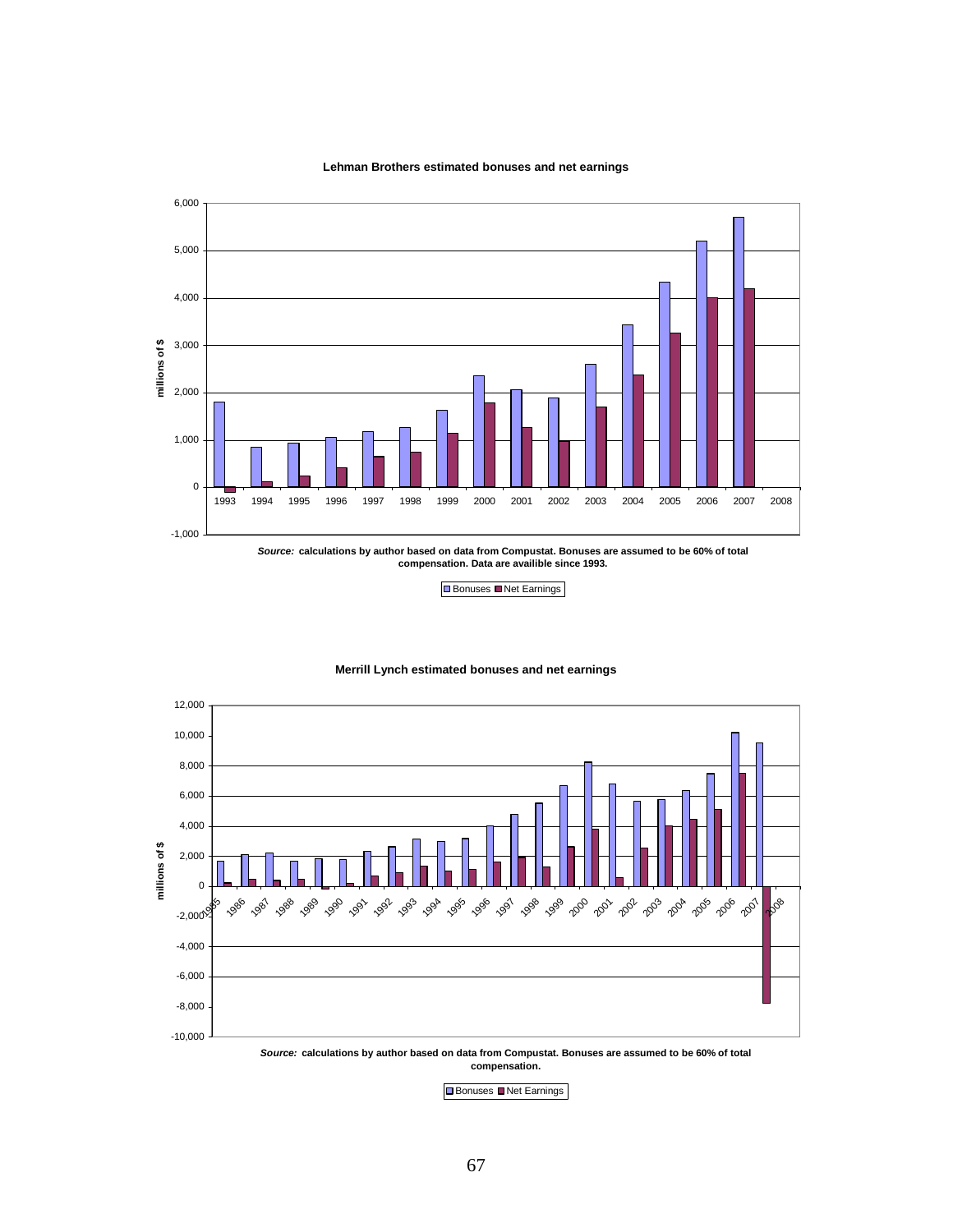

12,000





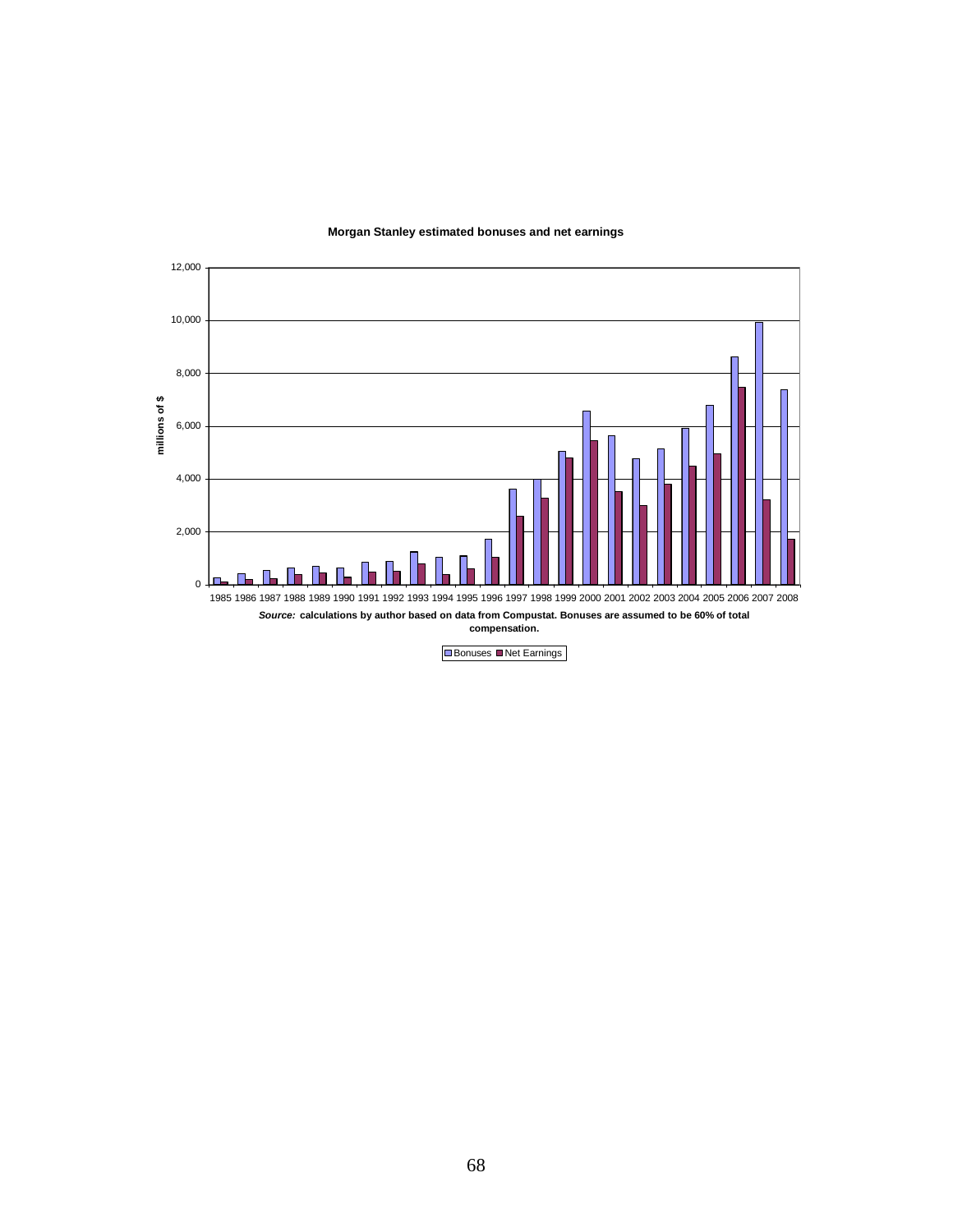### **Figure 3**



**Top 5 Investment Banks: total cumulative NOMINAL returns, under the assumption of shares being bought in the year indicated and held untill 03/25/09**

**Top 5 Investment Banks: total cumulative REAL returns, under the assumption of shares being bought in the year indicated and held untill 03/25/09**



**cumulative returns for individual investment banks. Monthly returns are averaged to obtain annual data.**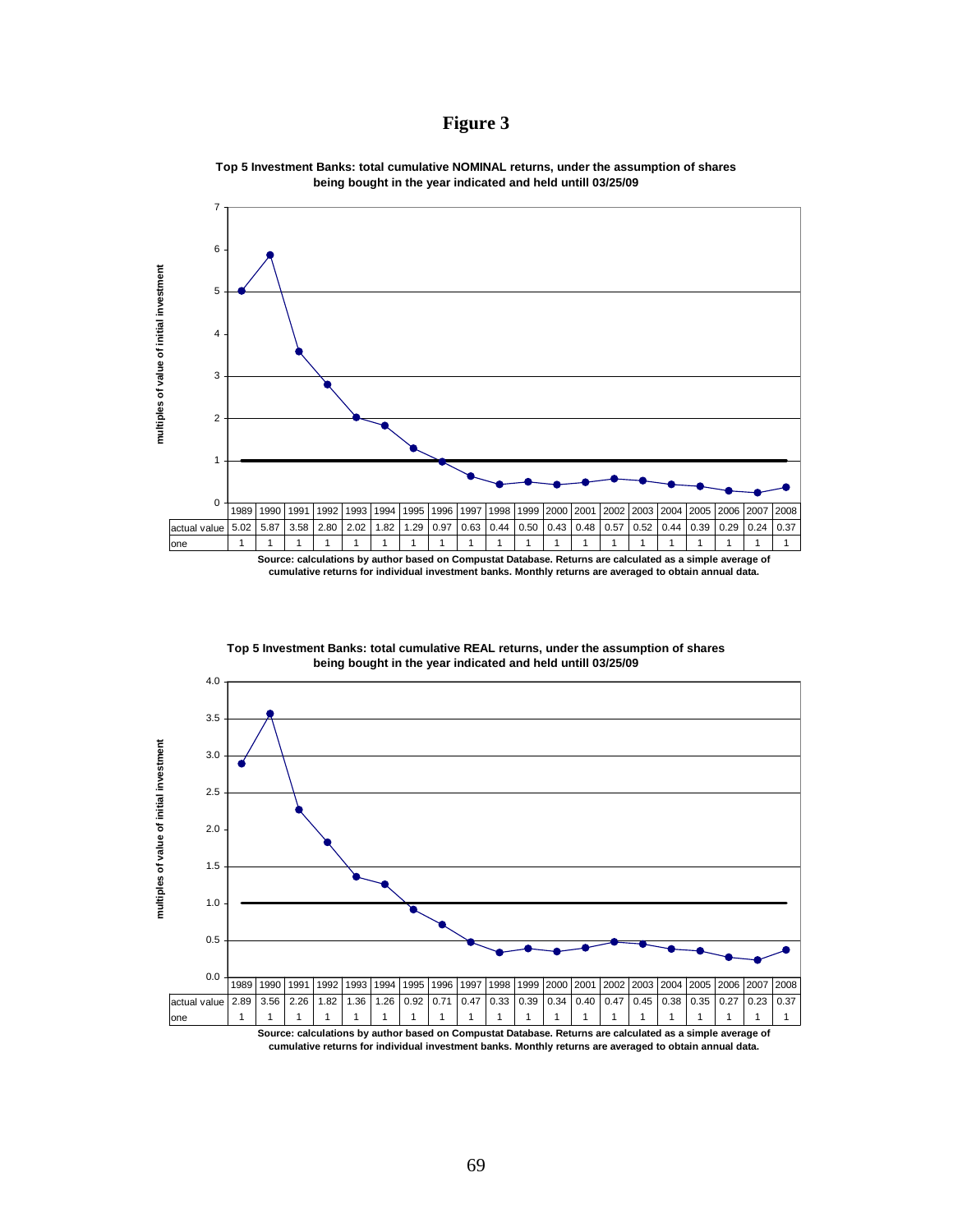



**Share of total assets held by top 3, 5, and 7 commercial banks (USA, 1992-2009)**

**Share of total deposits held by top 3, 5, and 7 commercial banks (USA, 1992-2009)**



 $\leftarrow$  top 3  $\leftarrow$  top 5  $\leftarrow$  top 7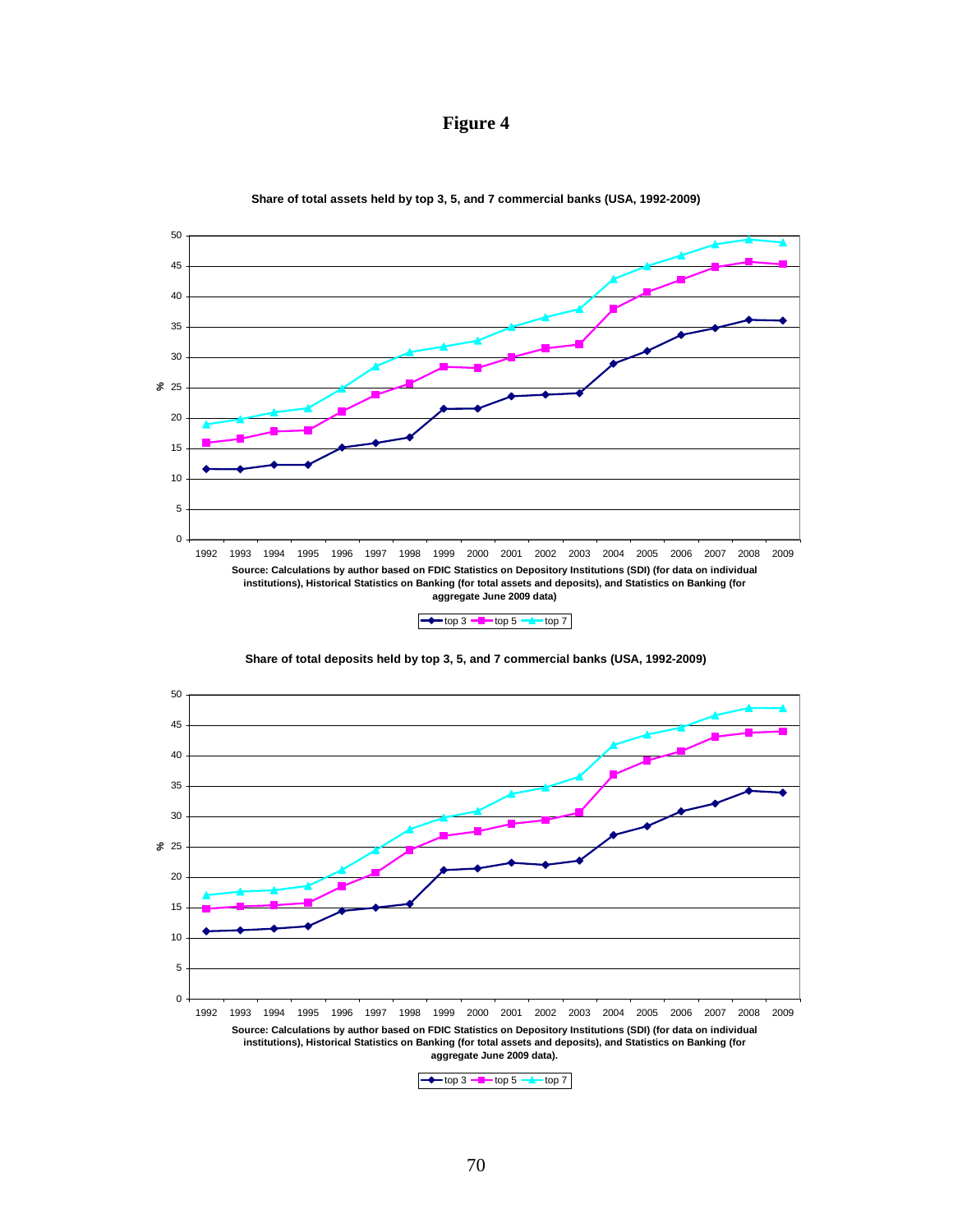**Figure 5** 



**Share of total assets held by top 5 US investment banks in total assets held by the US securities industry (2001-2007)**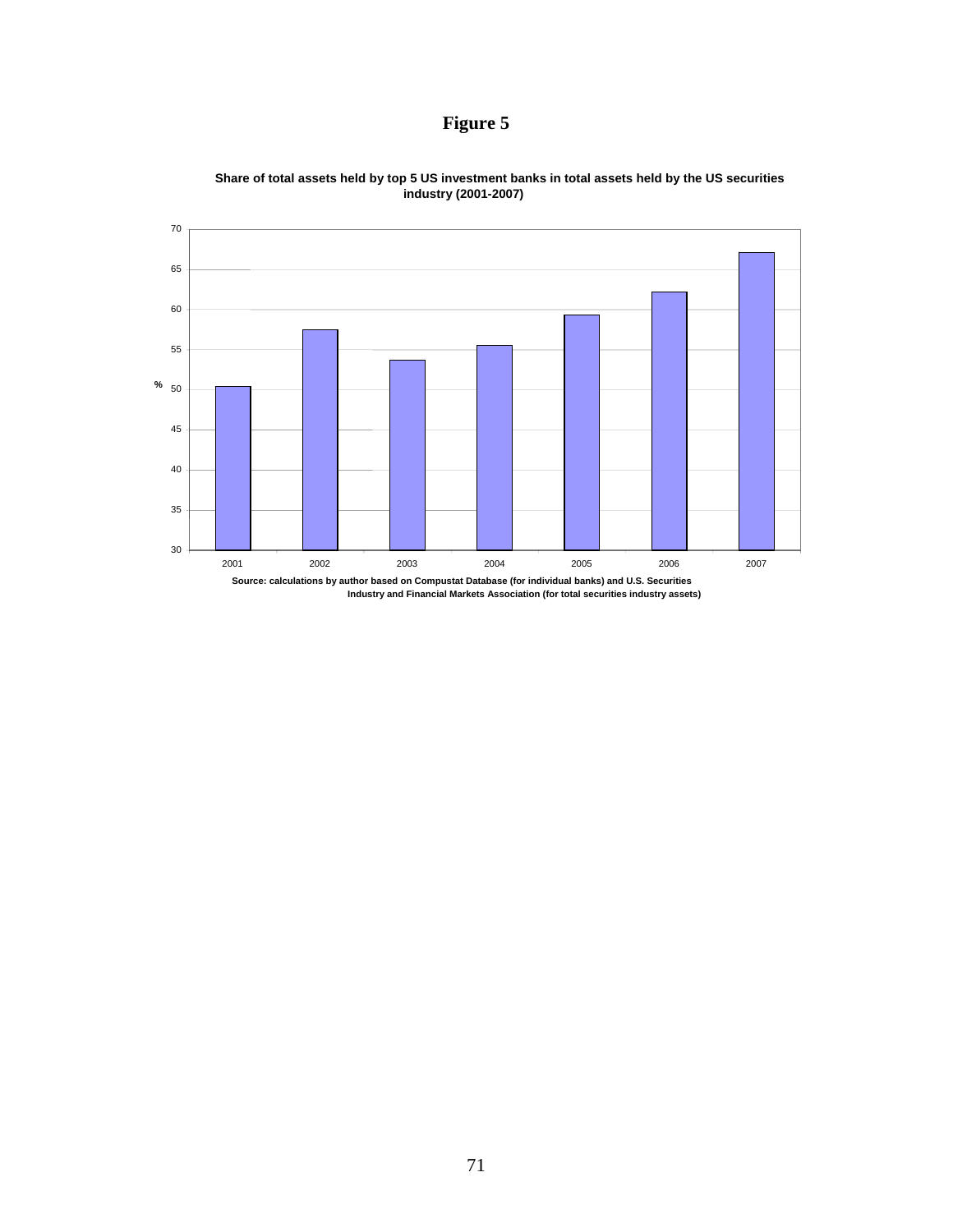## **Figure 6**

**Total assets of top 5 investment banks, 1993-2007**



## **Net revenue of top 5 investment banks, 1993-2007**



72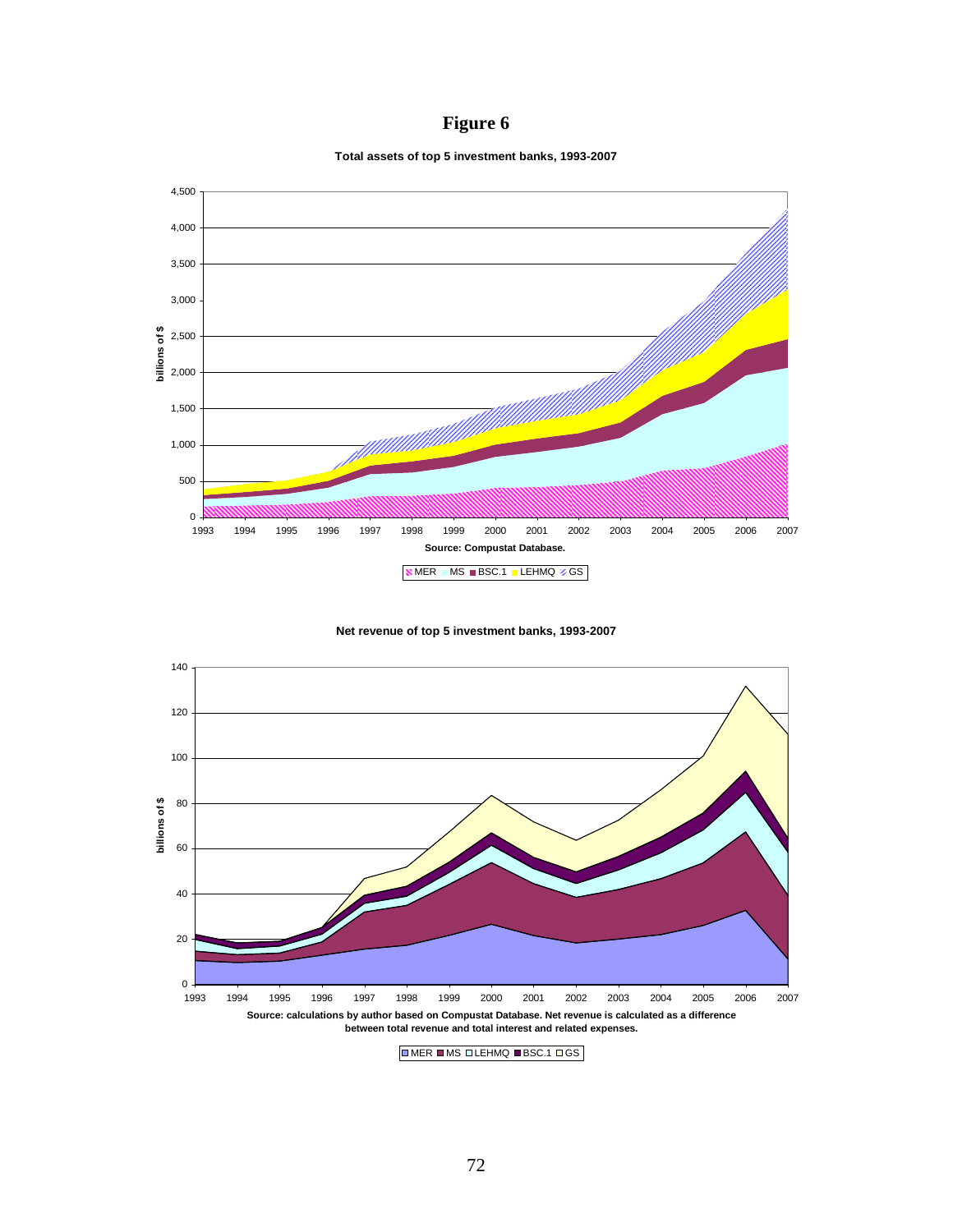## **REFERENCES**

Adrian, T., C. Burke and J. McAndrews (2009). "The Federal Reserve's Primary Dealer Credit Facility," *Federal Reserve Bank of New York*, "Current Issues in Economics and Finance," Vol. 15, No, 4, August.

Amromin, Gene and Steven Sharpe (2008). "Expectations of Risk and Return Among Household Investors," Federal Reserve Board of Governors*, Finance and Economics Discussion Series* No. 17.

Barker, Thorold (2009). *Wall Street Journal*, "Morgan Stanley's Pay Plight," July 23.

Berlin, Mitchell (2007). "Dancing with Wolves: Syndicated Loans and the Economics of Multiple Lenders," Federal Reserve Bank of Philadelphia, *Business Review*, pp. 1- 8.

Bernstein, J., L. Mishel and H. Shierholz (2009). The State of Working America 2008/2009. Ithaca: Cornell University Press.

Bertrand, M., C. Goldin. and L. Katz (2009). "Dynamics of the Gender Gap for Young Professionals in the Corporate and Financial Sectors," NBER Working Paper No. 14681, July.

Blankfein, Lloyd (2009). *Financial Times*, "Do not destroy the essential catalyst of risk," February 8.

Boldrin, Michele and Adrian Peralta-Alta (2009). "What happened to the US stock market? Accounting for the last 50 years," Federal Reserve Bank of St. Louis, Working Paper 2009-042A, August.

Bosworth, Barry and Aaron Flaaen (2009). America's Financial Crisis: the End of An Era," Brookings Institution, available at: http://www.brookings.edu/~/media/Files/rc/papers/2009/0414 financial crisis boswo [rth/0414\\_financial\\_crisis\\_bosworth.pdf.](http://www.brookings.edu/~/media/Files/rc/papers/2009/0414_financial_crisis_bosworth/0414_financial_crisis_bosworth.pdf)

Craig, Susanne and Deborah Solomon (2009). *Wall Street Journal*, "Bank Bonus Tab: \$33 Billion Nine Lenders That Got U.S. Aid Paid at Least \$1 Million Each to 5,000 Employees," July 31.

Crotty, J (1985). "The Centrality of Money, Credit and Financial Intermediation in Marx's Crisis Theory." In S. Resnick and R. Wolff, eds., Rethinking Marxism: Essays in Honor of Harry Magdoff and Paul Sweezy. New York: Autonomedia, 1985, pp. 45-82.

Crotty, J. (1994). "Are Keynesian Uncertainty and Macrotheory Incompatible? Conventional Decision Making, Institutional Structures and Conditional Stability in Keynesian Macromodels." In G. Dymski and R. Pollin, eds., New Perspectives in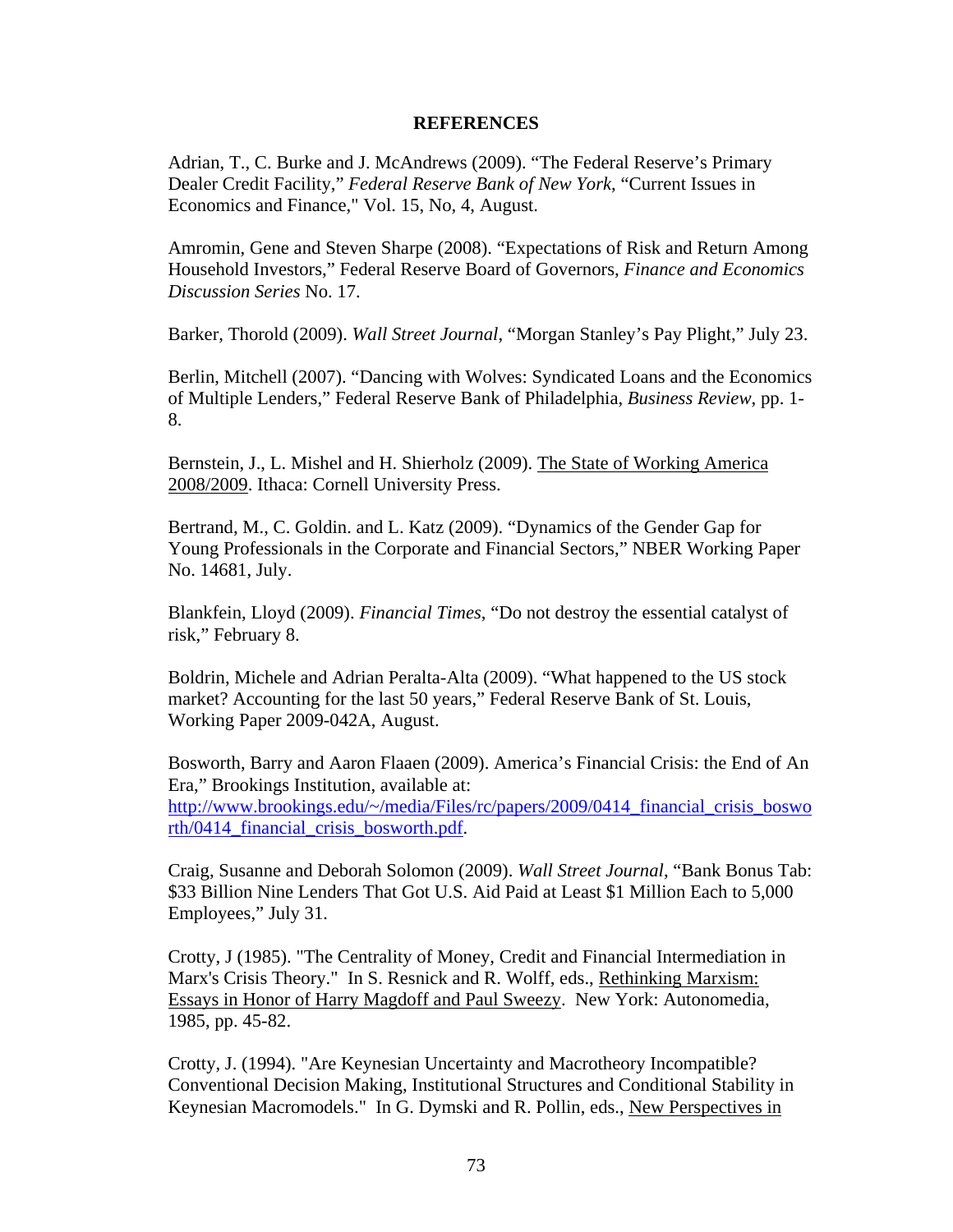Monetary Macroeconomics: Explorations in the Tradition of Hyman Minsky. Ann Arbor: Univ. of Michigan Press, pp. 105-142.

Crotty J, (2007). "If Financial Market Competition is so Intense, Why are Financial Firm Profits so High?: Reflections on the Current 'Golden Age of Finance," University of Massachusetts, Political Economy Research Institute, Working Paper No. 134, April.

Crotty, J (2009). "Structural Causes of the Global Financial Crisis: A Critical Assessment of the 'New Financial Architecture'," *Cambridge Journal of Economics*, July 2009, Vol. 33, No. 4, pp. 563-80.

Crotty, J. and G. Epstein (2009). "Avoiding Another Meltdown," *Challenge*, Vol. 53, No. 1, January-February 2009, pp. 1- 26.

Cuomo, Andrew (2009). "No Rhyme or Reason: The 'Heads I Win, Tails You Lose' Bank Bonus Culture", available at:

[http://www.oag.state.ny.us/media\\_center/2009/july/pdfs/Bonus%20Report%20Final](http://www.oag.state.ny.us/media_center/2009/july/pdfs/Bonus Report Final 7.30.09.pdf) [%207.30.09.pdf.](http://www.oag.state.ny.us/media_center/2009/july/pdfs/Bonus Report Final 7.30.09.pdf)

D'Arista, Jane (1994). The Evolution of US Finance: Volumes I and II. Armonk New York: M.E. Sharpe.

Dash, Eric (2009). *Wall Street Journal*, "Effort to Rain in Pay on Wall Street Hits New Hurdle," August 10.

Edmunds and Xavier Gabaix (2009). "Incentive accounts: A solution to executive compensation," VOX website, June 24.

FDIC (2009). *Quarterly Banking Profile*, First Quarter.

Financial Stability Forum (2009). "FSF Principles for Sound Compensation," April 2. Financial Services Authority (2009), "The Turner Review: A regulatory response to the global banking crisis," March.

Findlay, M.C. and E.E. Williams. "Financial economics at 50: an oxymoronic tautology," *Journal of Post Keynesian Economics*, Winter 2008-09, 31 (2), p. 224.

Fox, Justin (2009). The Myth of the Rational Market. New York: Harper Business.

Froud, J. and K. Williams (2007). "Private equity and the culture of value extraction," CRESC Working Paper No. 31, February.

Gapper, John (2008). *Financial Times*, "Whatever is good for Goldman," September 24, 2008.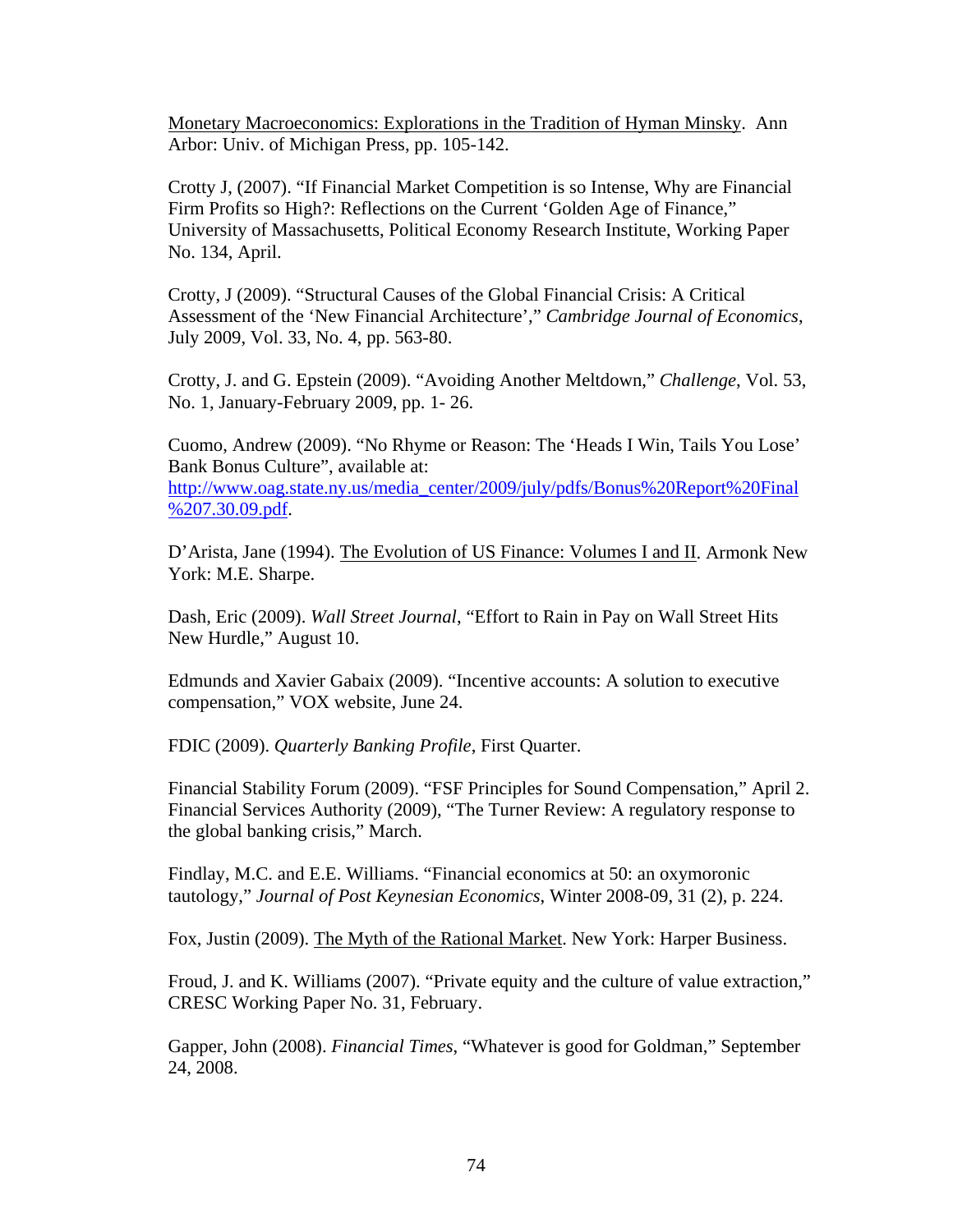Goldin, C. and L. Katz (2008). "Gender Differences in Careers, Education and Games," *American Economic Review*, Vol. 98, No. 2, pp. 363-69, May.

Gorton, Gary and Andrew Metrick (2009). "Securitized Banking and the Run on the Repo," NBER Working Paper 15223, August.

Guerrera, Francesco (2009). *Financial Times*, "Banks eye way out of hell to salvation (via the Treasury)," September 19/20, 2009.

Hughes, Chris and Brooke Masters (2008). *Financial Times*, "Reforms of bankers' pay in the spotlight," May 22.

Kaplan, Steve and Joshua Rauh (2007). "Wall Street and Main Street: What Contributes to the Rise in the Highest Incomes?," NBER Working Paper No. 13270, July.

Krugman, Paul (2008). *New York Times*, "The Madoff Economy," December 19.

Larsen, Peter (2008). *Financial Times*, "The flaw in the logic of investment banks' largesse," January 7.

Lewis, Michael (2007). "Why I'm Ready to Be New Citigroup CEO," *Bloomberg* website, Nov. 15.

Lewis, Michael (2009). "What Wall Street CEOs Don't Know Can Kill You," *Bloomberg* website, March 26.

Lohr, Steve (2009). *New York Times*, "Wall St. Pay is Cyclical, Guess Where We Are Now," February 5.

Mackenzie, Michael (2009). *Financial Times*, "High-frequency trading under scrutiny," July 28.

Mason, Paul (2009). Meltdown: The End of the Age of Greed. London: Verso.

McKinsey Report (2009). "Global capital markets: Entering a new era," September. Available at:

[http://www.mckinsey.com/mgi/reports/pdfs/gcm\\_sixth\\_annual\\_report/gcm\\_sixth\\_ann](http://www.mckinsey.com/mgi/reports/pdfs/gcm_sixth_annual_report/gcm_sixth_annual_report_full_report.pdf) [ual\\_report\\_full\\_report.pdf.](http://www.mckinsey.com/mgi/reports/pdfs/gcm_sixth_annual_report/gcm_sixth_annual_report_full_report.pdf)

Meunier, Francois (2007). "Les hauts salaires dans la banque: Talent ou collusion? (High-Earners in Investment Banking Talent or Collusion? With English summary), Revue Francaise d'Economie, v. 22, iss. 1, pp. 49-71.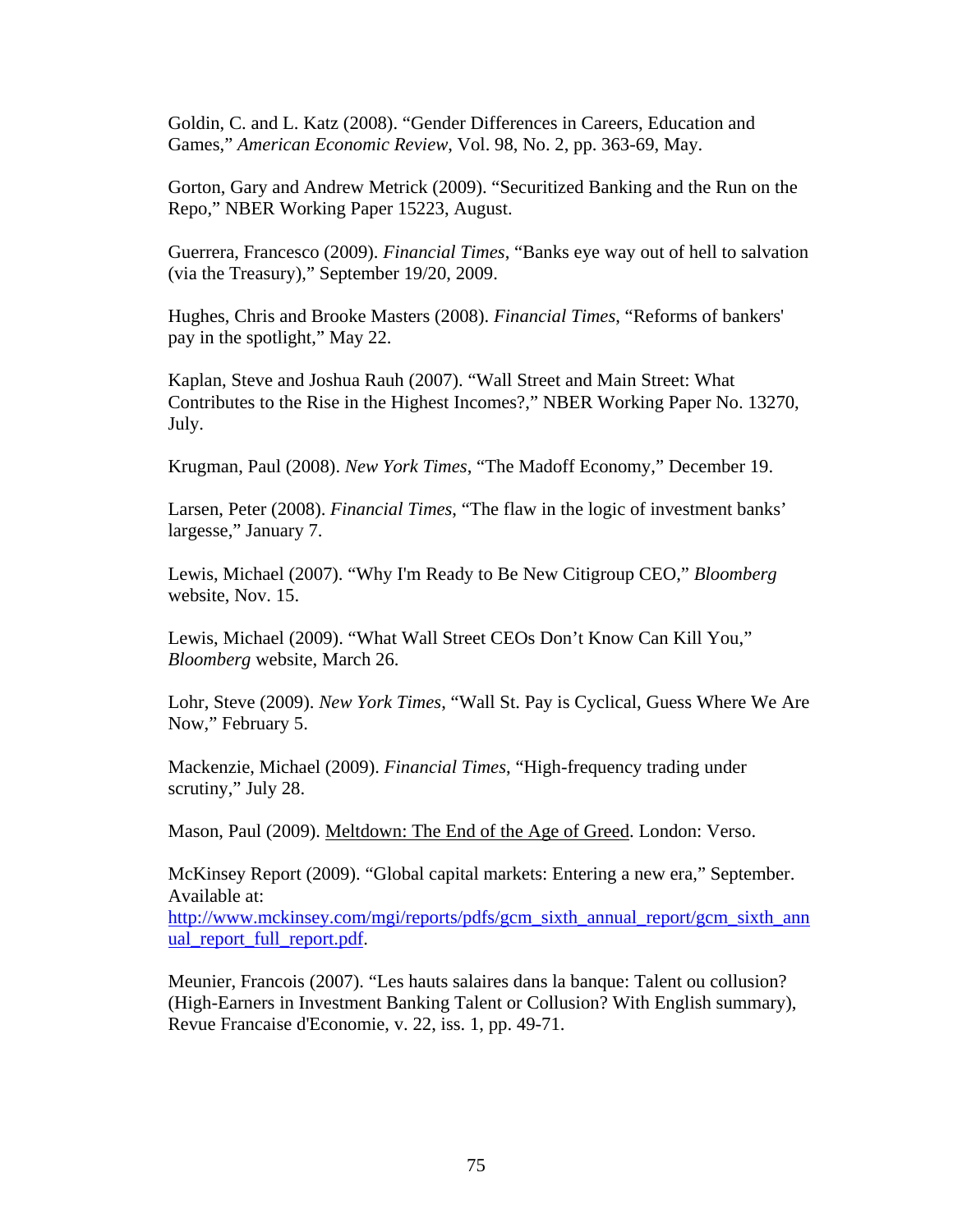Morrison, A. and W. Wilhelm (2004). "The Demise of Investment Bank Partnerships: Theory and Evidence," July. Available at: [http://www.finance.ox.ac.uk/file\\_links/finecon\\_papers/2004fe14.pdf.](http://www.finance.ox.ac.uk/file_links/finecon_papers/2004fe14.pdf)

Norris, Floyd (2009). *New York Times*, "Off the Charts: A 10-Year Stretch That's Worse Than It Looks" February 7.

Oyer, Paul (2006). "The Making of an Investment Banker: Macroeconomic Shocks, Career Choice, and Lifetime Income," National Bureau of Economic Research, Working Paper 12059, February.

Phillipon, T. and A. Reshef (2007). "Skill Biased Financial Development: Education, Wages and Occupations in the U.S. Financial Sector," NBER Working Paper No. 13437, September.

Philippon, T. and A. Reshef (2009). "Wages and Human Capital in the US Financial Industry: 1909-2006," NBER Working Paper No. 14644, January.

Plender, John, *Financial Times*, "A world where transactions rule," March 9, 2009. Rajan, R. (2005), "Has Financial Development Made the World Riskier?," NBER Working Paper 11728, November.

Reinhart, Carmen and Kenneth Rogoff (2009). This Time is Different: Eight Centuries of Financial Folly. Princeton: Princeton University Press.

Robert Reich 2009. blog, July 16, at: [http://robertreich.blogspot.com/2009/07/goldman-and-jpmorgan-two-winners](http://robertreich.blogspot.com/2009/07/goldman-and-jpmorgan-two-winners-when.html)[when.html.](http://robertreich.blogspot.com/2009/07/goldman-and-jpmorgan-two-winners-when.html)

S&P (2009). *Industry Surveys: Investment Services*, May 28.

Securities Industry and Financial Markets Association Fact Book (SIFMA) 2008.

Stiglitz, Joseph (2009). How to Rescue the Bank Bailout," Truthout website, January 26.

Sum, Andrew and Paulo Tobar (2008). "The Great Divergence: Real-Wage Growth of All Workers Versus Finance Workers," *Challenge*, May/June, pp. 57-79.

Tett, Gillian (2009). "Why the idea of 'living wills' is likely to die a quiet death," *Financial Times*, August 14, 2009.

*The Economist* (2008). "Confessions of a risk manager," August 7.